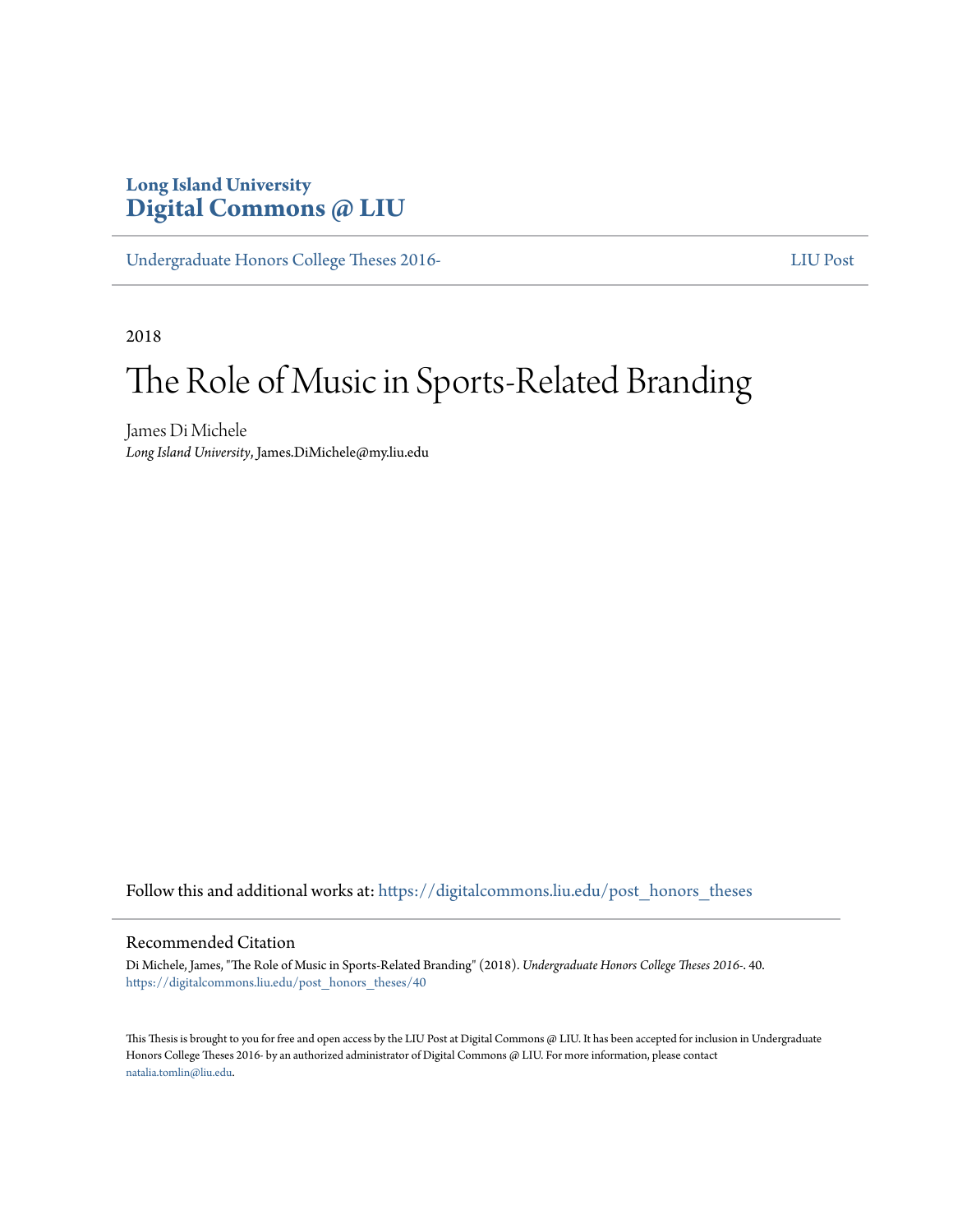The Role of Music in Sports-Related Branding

An Honors College Thesis

by

James Di Michele

Fall, 2018

Business Administration

\_\_\_\_\_\_\_\_\_\_\_\_\_\_\_\_\_\_\_\_\_\_\_\_\_\_\_\_\_\_ Faculty Advisor (Jared Wolfe)

\_\_\_\_\_\_\_\_\_\_\_\_\_\_\_\_\_\_\_\_\_\_\_\_\_\_\_\_\_\_ Reader (Tony Bao)

\_\_\_\_\_\_\_\_\_\_\_\_\_\_\_\_\_\_\_\_\_\_\_\_\_\_\_\_\_\_ Date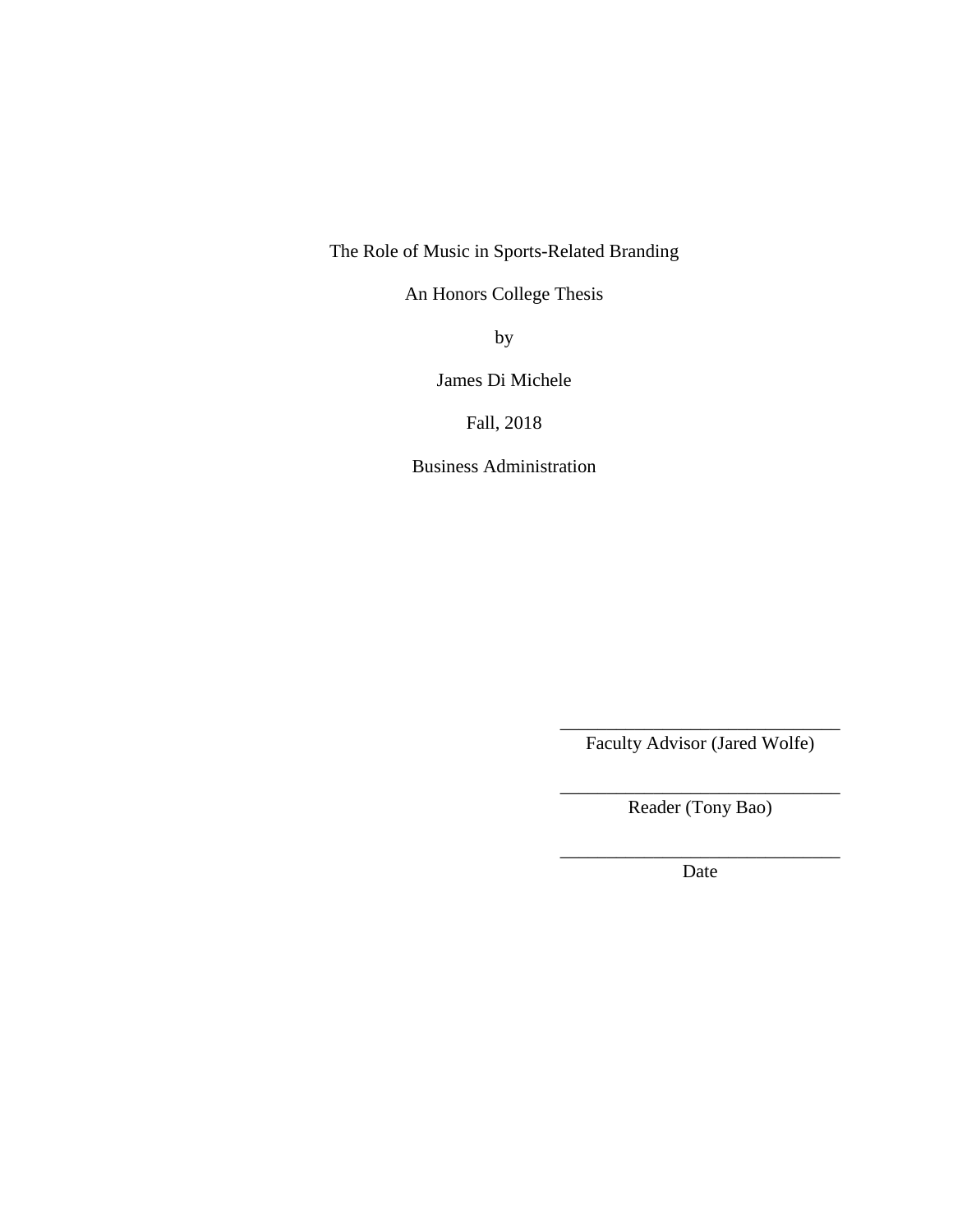## **Table of Contents**

| The General Effects of Music in Advertising on Consumer Behavior14   |
|----------------------------------------------------------------------|
|                                                                      |
|                                                                      |
| Specific Factors that Make for Successful Sports Advertising29       |
|                                                                      |
| General Cultural Associations between Music and Sports39             |
| Examples of Successful Sports-Related Commercials and Ad Campaigns43 |
|                                                                      |
|                                                                      |
|                                                                      |
|                                                                      |
|                                                                      |
|                                                                      |
|                                                                      |
|                                                                      |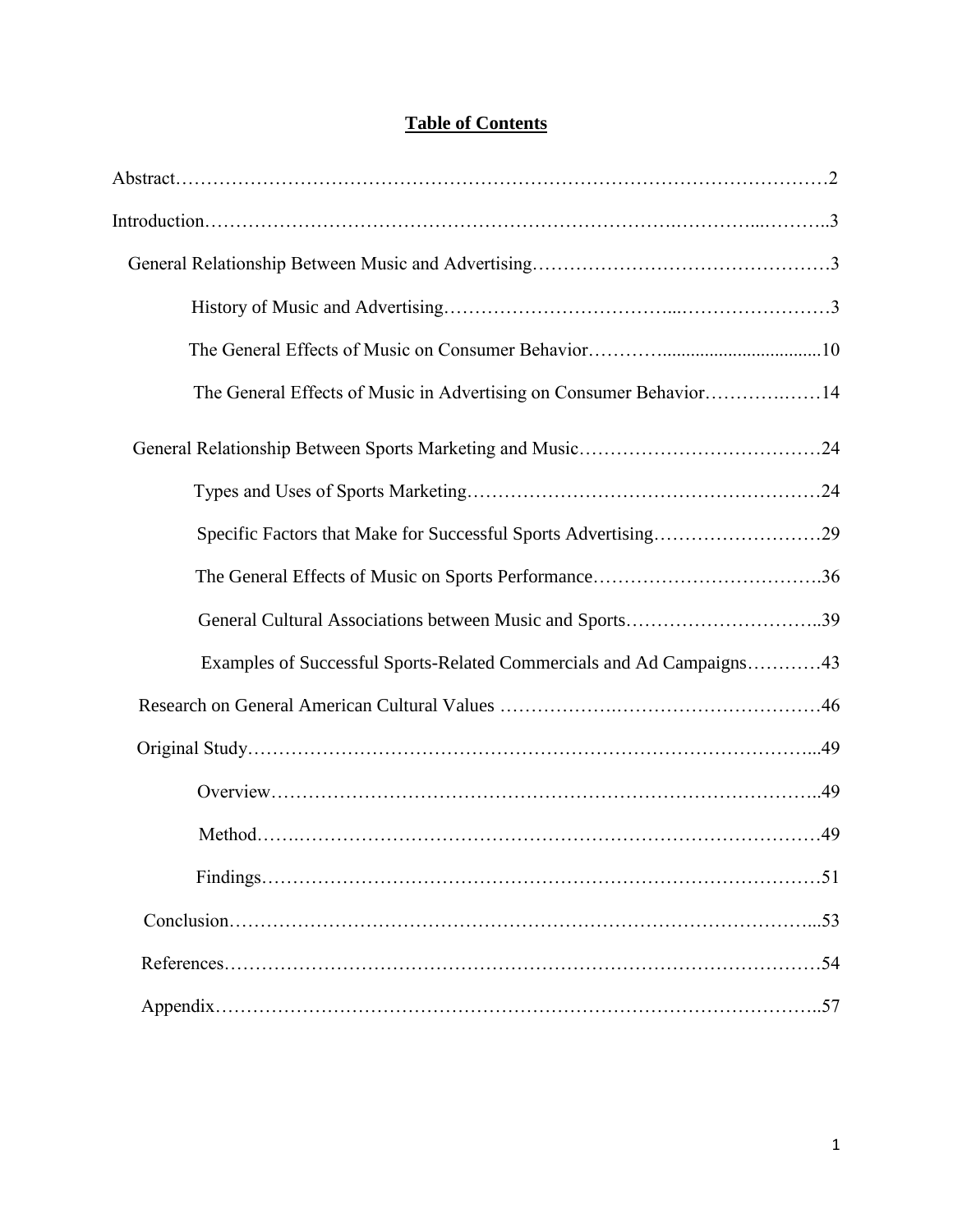#### **Abstract**

In my thesis paper, I begin by discussing research on the general relationship between music and advertising, such as research on the history of music and advertising, the general effects of music on consumer behavior, and the general effects of music in advertising on consumer behavior. I then discuss research on the general relationship between sports marketing and music, such as research on the types and uses of sports marketing, specific factors that make for successful sports advertising, the general effects of music on sports performance, the general cultural associations between music and sports, and examples of successful sports-related commercials and ad campaigns. I then discuss an original study I ran that explores the role of music in sports-related branding. My research suggests that there is indeed an important role that music can play in sports-related branding. The results of my study showed that consumers tend to be affected by music in sports-related commercials, and that they tend to have preferences for music they hear in sports-related commercials. For instance, the results of my original study showed that respondents tend to feel more energized/excited from music included in sportsrelated commercials, and prefer such commercials to have faster music rather than slower music. In addition, respondents also preferred the music featured in such commercials to be by an artist that they already know rather than by one they do not know. Also, respondents tended to desire lyrics in the background music used in sports-related commercials that emphasize an individual's achievement and/or freedom.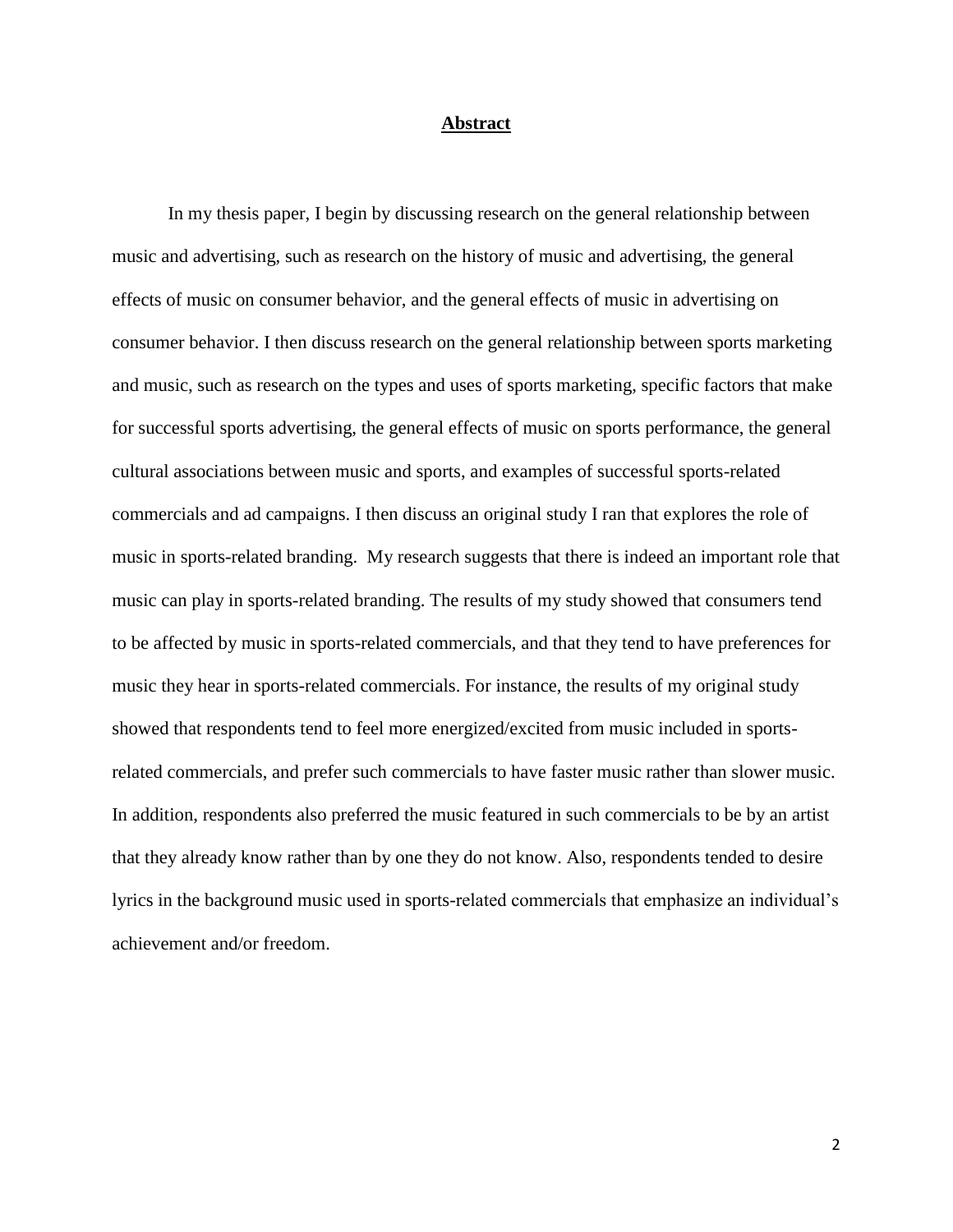#### **Introduction**

In my thesis paper, I begin by discussing research on the general relationship between music and advertising, such as research on the history of music and advertising, the general effects of music on consumer behavior, and the general effects of music in advertising on consumer behavior. I then discuss research on the general relationship between sports marketing and music, such as research on the types and uses of sports marketing, specific factors that make for successful sports advertising, the general effects of music on sports performance, the general cultural associations between music and sports, and examples of successful sports-related commercials and ad campaigns. I then discuss an original study I ran that explores the role of music in sports-related branding.

#### **General Relationship Between Music and Advertising**

#### **History of Music in Advertising**

In order to properly understand why music in advertising affects consumers the way it does, I begin by exploring when and why music was used to sell products in the first place. It is impossible to say when exactly the first use of music in advertising occurred; however, Jean-Remy Julien (1989) discovered a piece of lyrical music that can be traced back to the 13<sup>th</sup> Century book, *Montpellier Codex.* The lyrical piece that Julien found appears to have been used to sell products. Vendors would sell their goods on the streets and employ musicians to play music in order to gain more attention, which would hopefully lead to more sales. Back in those times, using live music in order to sell products in person was one of the very limited ways music could be employed. In the 1920's, a new invention was created that changed the music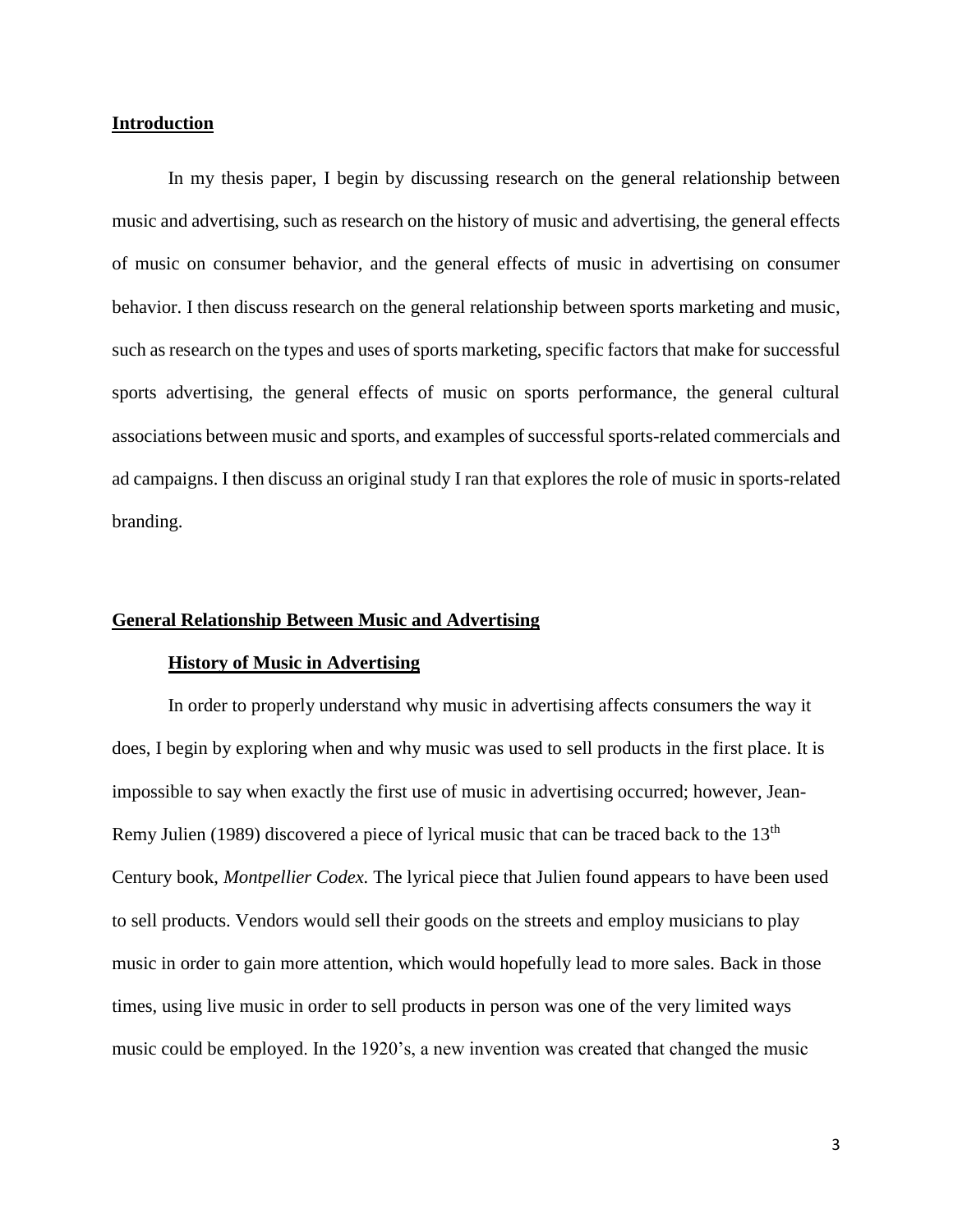industry, the entertainment industry, the advertising industry, and society itself; that invention was the radio.

Once the radio was created, music finally had a wide channel for it to get itself heard by the public. Before radio, music had to be listened live; there was no way for it to be heard by the general public. Music, as well as talk shows and news updates, were able to be broadcasted instantly by companies, such as CBS and NBC. The radio significantly changed how the public acquired and received information, as they no longer had to purchase and read newspapers in order to learn what is currently going on in the country and the world; all they had to do was turn on their radio and listen. Advertising was also revolutionized, as advertisements were now able to be heard instantly by the public, as well; before the radio, all advertising consisted of was print ads, such as posters and newspaper advertisements. Even though the radio revolutionized the way people experience music and advertising, it took time for the two of them to coexist properly.

Smulyan (1994) discussed that while music and news was welcomed with open arms on radio channels, using it to primarily sell products was an unheard-of idea, and the concept was unable to gain traction quickly. Music in advertising had to take baby steps in order to be accepted. Companies and products often hired bands who took the name of the product they were tasked to sell and performed some original songs on air, and occasionally sung a few details or benefits of the product during their performance. The songs did not have anything to do with the product aside from that occasional brief mention. This became its own type of advertising called "indirect advertising." This was the only way that music was used to advertise products at the time because the broadcast companies refused to put any sort of advertising music on the air. Instead, companies were forced to advertise their product in roundabout ways, such as by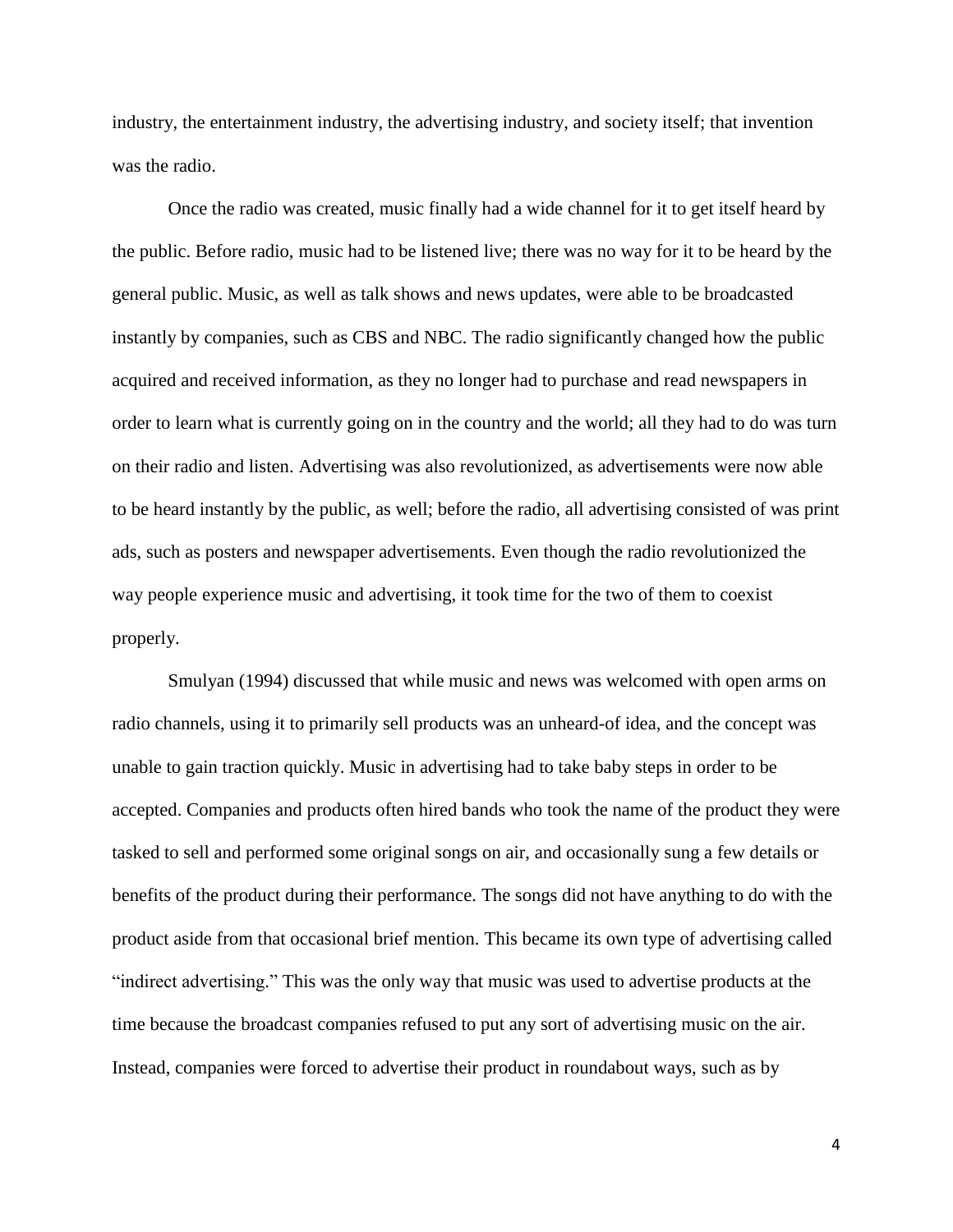providing music to listeners and making sure they know who was providing them with it. This method is actually still used in different places; for instance, during sporting events, the announcers will often say when a particular event (e.g., play reviews or replays) is sponsored by a particular product. This is the same advertising that was used during the early stages of radio. The companies were essentially providing unrelated music to the listener, and all they were able to do was just remind the listener who is supplying them with the commercial-free music in hopes that the listener would be encouraged enough to go out and buy their products.

Bennett and Waksman (2014) discussed how possibly the most important discovery in the history of music in advertising was the development of the radio jingle. Before the jingle, companies collaborated with artists to create full-fledged songs that only featured a few words about the product, but were still intended to sell it. The jingle was less of a song, and more like a few lines of sung dialogue. It was simple, catchy, and often stuck with the listeners for long after they heard it. The first radio jingle cannot be known for certain, but most believe it was during a radio commercial for Wheaties, a breakfast cereal, that was broadcasted on Christmas Eve of 1926. The commercial was aired in Minneapolis on WCCO, a local radio station. Sanburn (2012) explained that the actual jingle was a short, lyrical number performed by the Wheaties Quartet, presumably named after the product in an attempt to indirectly market the cereal, inviting the listener to try Wheaties, referred to as the "Best food of Man." Wheaties executives planned to discontinue the struggling cereal until they observed the massive spike in sales in the areas where the jingle was aired. After the incredible success of the advertisement, Wheaties was then able to get the jingle aired nationally. The executives' plans to discontinue the cereal very quickly were scrapped, and the jingle became the method of choice for advertisers.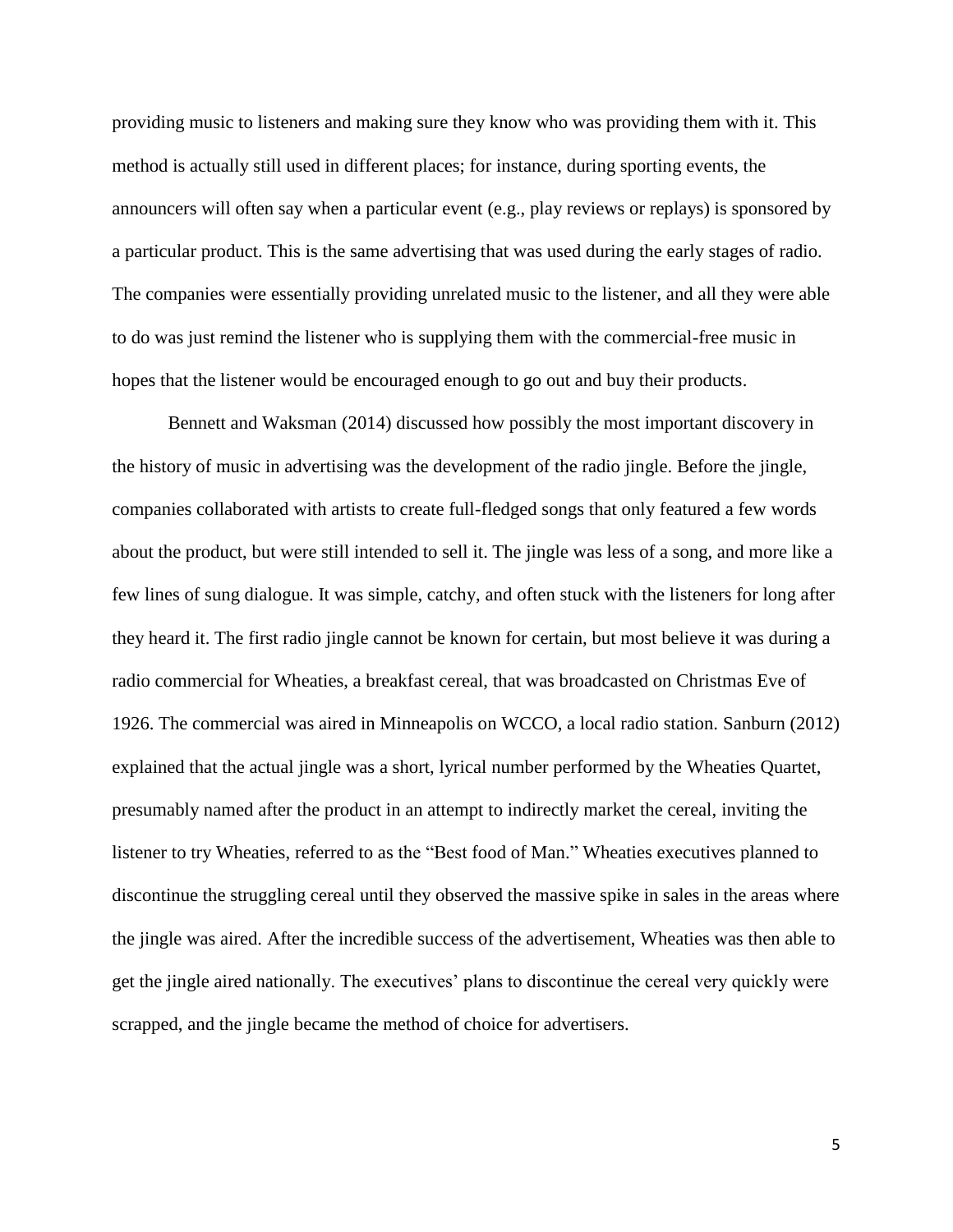Sanburn (2012) went on to explain that this type of music in advertising continued until the 1980s and 1990s, when jingles began to sound less like jingles, and more like actual songs. In fact, full songs were being made that were about various companies and products, similar to how music in advertising was before the jingle was created. Sanburn mentions songs, such as "Everybody Needs a Little KFC" and "7-Up, It's an Up Thing," as examples of the new style of advertising music. Music in television also began to rise at a frenetic pace, most notably because of the rise of MTV. In the 1980's and into the 1990's, MTV was instrumental in introducing the viewers to new music by new artists who were able to be exposed thanks to the network, leading many to become stars. It was clear that, just like with radio before it, music was at the forefront of yet another medium, with music being used in advertising on television, as well. However, there were barriers of entry for music in advertising for television, just like for radio before it. Rather than the barriers being the networks and broadcasters, the barriers were the viewers and fans.

Sanburn (2012) continued by stating that many people throughout the 1990s believed that product hawking by musical artists was "uncool," and when a musician took part in a commercial for a product, it appeared as if they were "selling out." This meant that musicians had to limit themselves in how they make a living by only making money in traditional ways, such as by selling albums, tickets, and merchandise. If they were to use their music in advertisements, they ran the risk of sacrificing their career in the music industry for one in the advertising industry, as many fans might cease buying their music and merchandise. Because of the rise of the CD, many artists were actually able to be financially successful even with ignoring the advertising industry.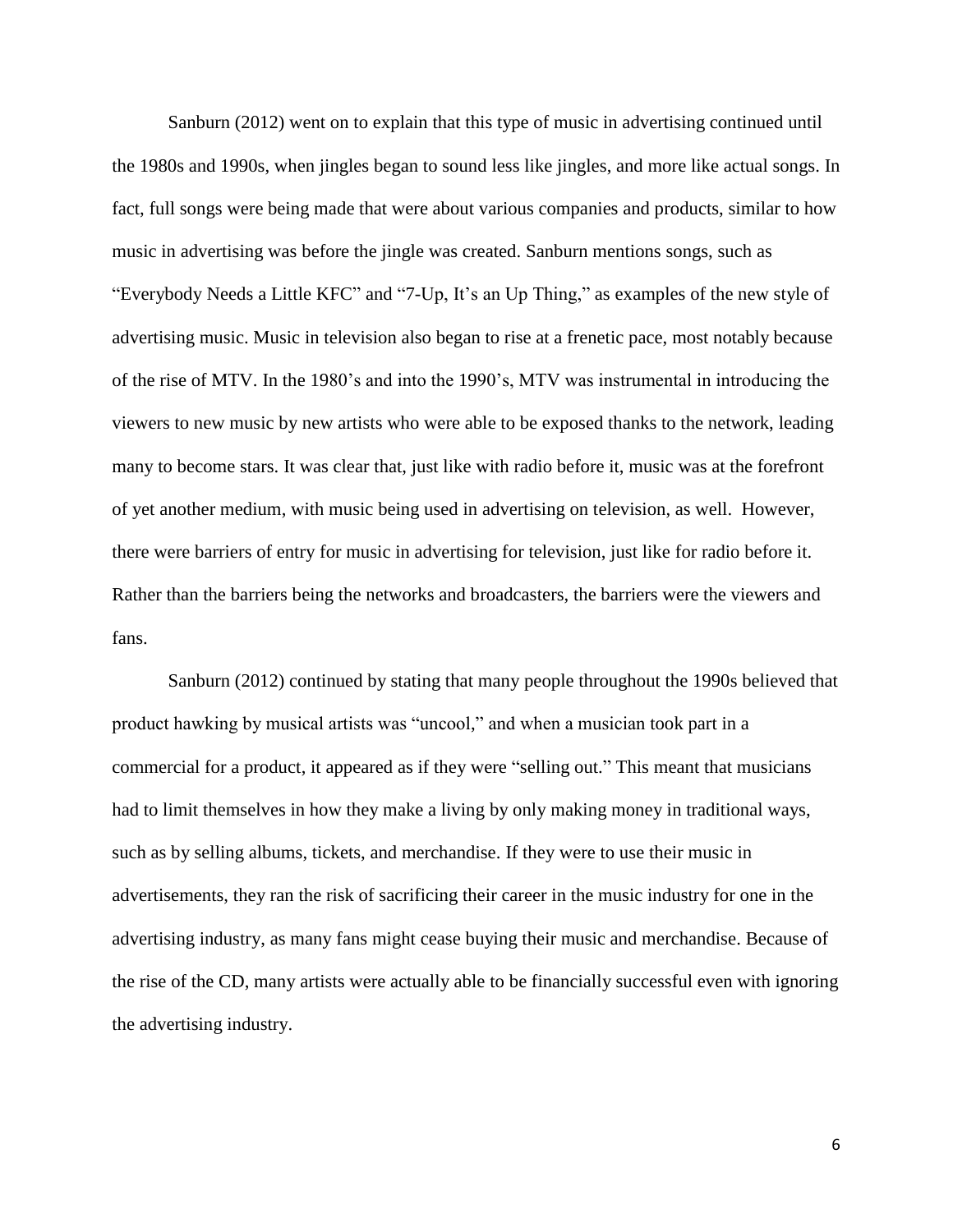Sanburn (2012) went on to explain that this continued until 1999, when Napster was released on the Internet. Napster was an online service that allowed users to download music from their favorite artists (without their permission) for free. Users were then able to share and send the music files to each other with no cost and, thus, no profits for the artists. This drastically decreased the amount of revenue that artists made, as less people were purchasing their albums. People did not want to pay for an entire album in order to get the individual songs that they wanted (or perhaps even pay for any music at all). Naturally, if consumers had the options to go the record store and pay for each album or get unlimited music for free from any artist, many would simply choose the second option. Napster was forcibly shut down due to copyright infringement lawsuits from major record companies only a few years after its release, but its existence forever changed the music industry. Further complicating matters was the release of iTunes in 2003, which allowed users to legally purchase individual songs from artists. Users did not have to purchase and entire album for about \$10-\$15 to get the song they wanted; they were able to buy a single song for under a dollar. During this time, many consumers were either downloading individual songs through iTunes or illegally pirating music from other websites, which caused the profitability of artists to drop significantly. Artists were also afraid to use their music to sell products in fear of losing the support of those followers who listened to them. Artists were left with little revenue and few options until one artist changed the minds of many of his contemporaries in regards to advertising.

Sanburn (2012) spoke about Moby, an artist who was able to break the mold for the typical modern artist. In 1999, Moby released *Play*, an electronica album that had some success, but after not being satisfied with the amount of album sales *Play* generated, Moby decided to license every single song from the album to various companies; suddenly, his music was being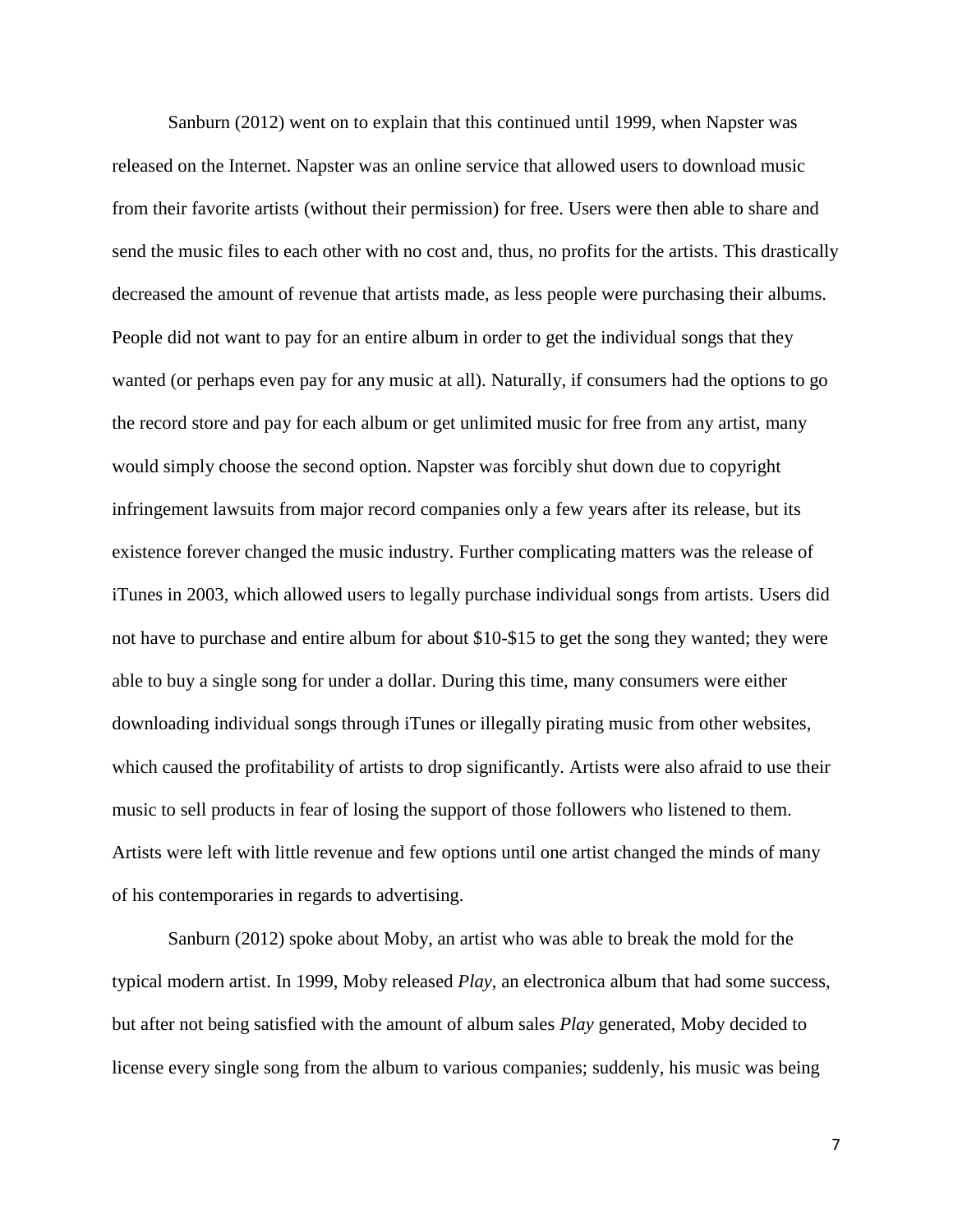played much more throughout society. His music was featured in a large amount of television commercials, television shows, and movies. *Play*'s album sales skyrocketed and became the pioneer album for music in advertising on television. In fact, many of the songs are still being used in all sorts of media outlets today. *Play* proved that using music in advertising could be an all-around success. However, some fans were still not necessarily comfortable with the idea until one product hit the market that essentially ended the negative stigma associated with using music in advertising.

Sanburn (2012) went on to detail the launch of the Apple iPod, and its subsequent promotion on television, which completely revolutionized the music industry, as well as the advertising industry. The commercials for the iPod featured music from big name artists, such as Eminem and U2, with stylish and colorful visuals. The iPod was small enough to fit in a pocket and allowed users to download and listen to music right on the device through iTunes. It also allowed users to burn CDs onto the iPod, meaning users were able to keep their existing collection of physical music. This product and campaign changed the perception for many consumers that "product hawking" is uncool, as some of the biggest names in the business were doing it. The iPod exploded in popularity, which led to more and more people listening to music in new ways. This led to musicians licensing their music to more and more companies, and eventually creating music specifically to be used in commercials. Some artists actually became better known for their music being featured in commercials rather than for the music itself.

Sanburn (2012) also mentions Ingrid Michaelson, an indie singer-songwriter who had her work used in various commercials for Old Navy, Google, Mott's Apple Juice, and Ritz Crackers. Michaelson is an example of an artist who is in tune with the advertising world, and how it can be used to promote herself, while she promotes products. She is becoming better known by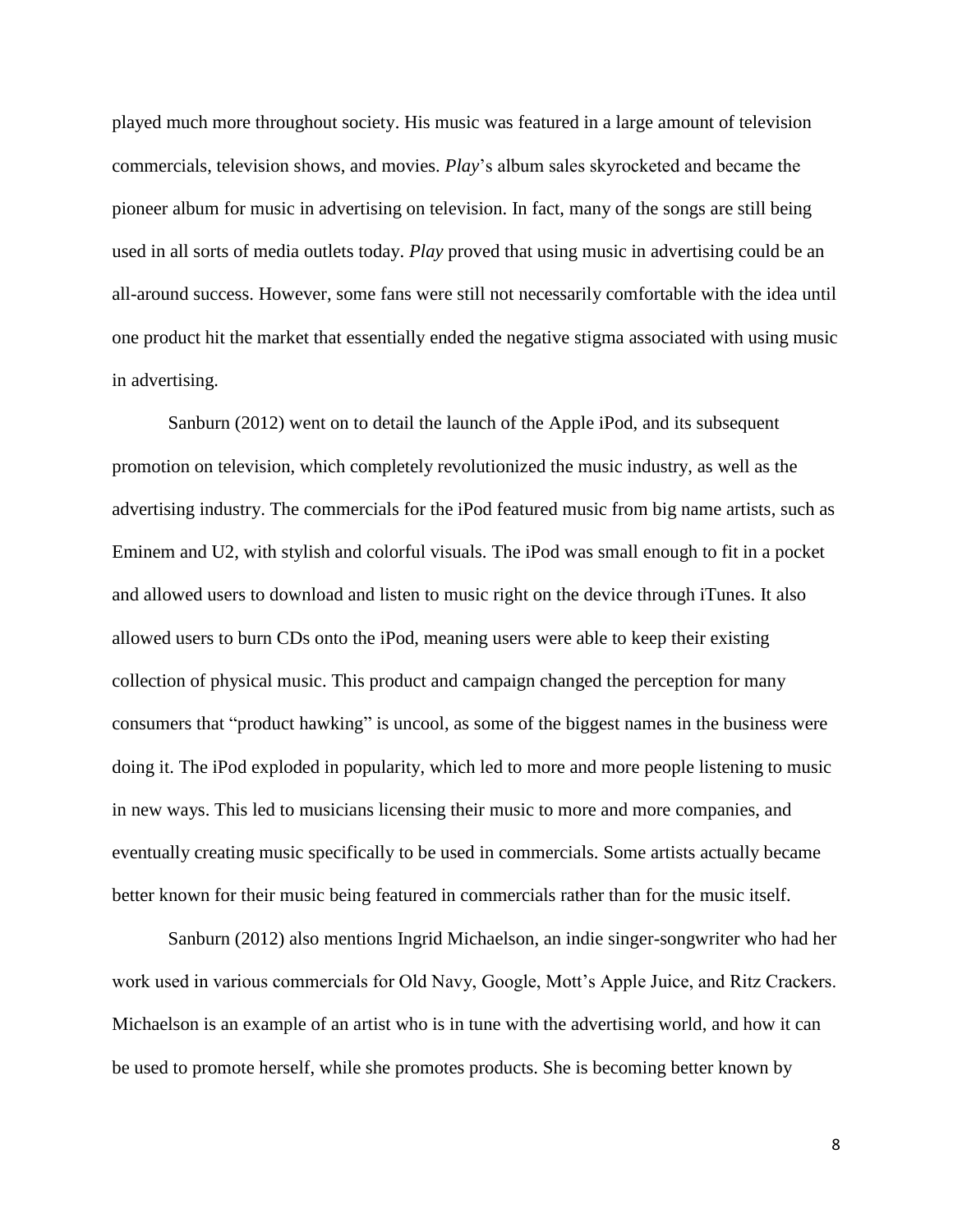hawking products then her work by itself would be able to. What was once viewed as "selling out" is now viewed as a respectable way to get an artist's name on the national stage and gain popularity and credibility, all while selling products and becoming more established by partnering with the big brands that endorse them. Musicians' music being utilized for advertisements is even becoming more profitable for artists then selling music the traditional way.

Sanburn (2012) also mentions Matt Mahaffey, the lead singer of the Nashville-based band, Self, which has a small cult following. Mahaffey explains that while he loved creating music and performing it with the band, it is much easier to create short and catchy songs that are to be used in commercials. Rather than composing entire songs, and eventually entire albums or extended plays, all he needs to do is create a short and sweet thirty-second composition. Not only is it easier, but he makes more money by licensing music instead of selling albums. This shows how far musicians have come, from generally not wanting to be associated with advertising to allowing their music to be featured in advertisements to creating music specifically for advertisements. What was once viewed as taboo by musicians now became the most profitable path a musician can travel in general.

Matlins (2013) described another new development between music and advertising. Back in 1995, Microsoft paid ten million dollars in order to use "Start Me Up" by the Rolling Stones for their commercial and promotion of Windows 95. The author describes how much the industry has changed since then; going back to the release of the Apple iPod, he mentions that U2 did not demand any money from Apple for the permission to use their music in the iPod launch campaign. This was because U2 realized that the business was changing, and all of the money they would likely make from album and single song sales due to appearing in the iPod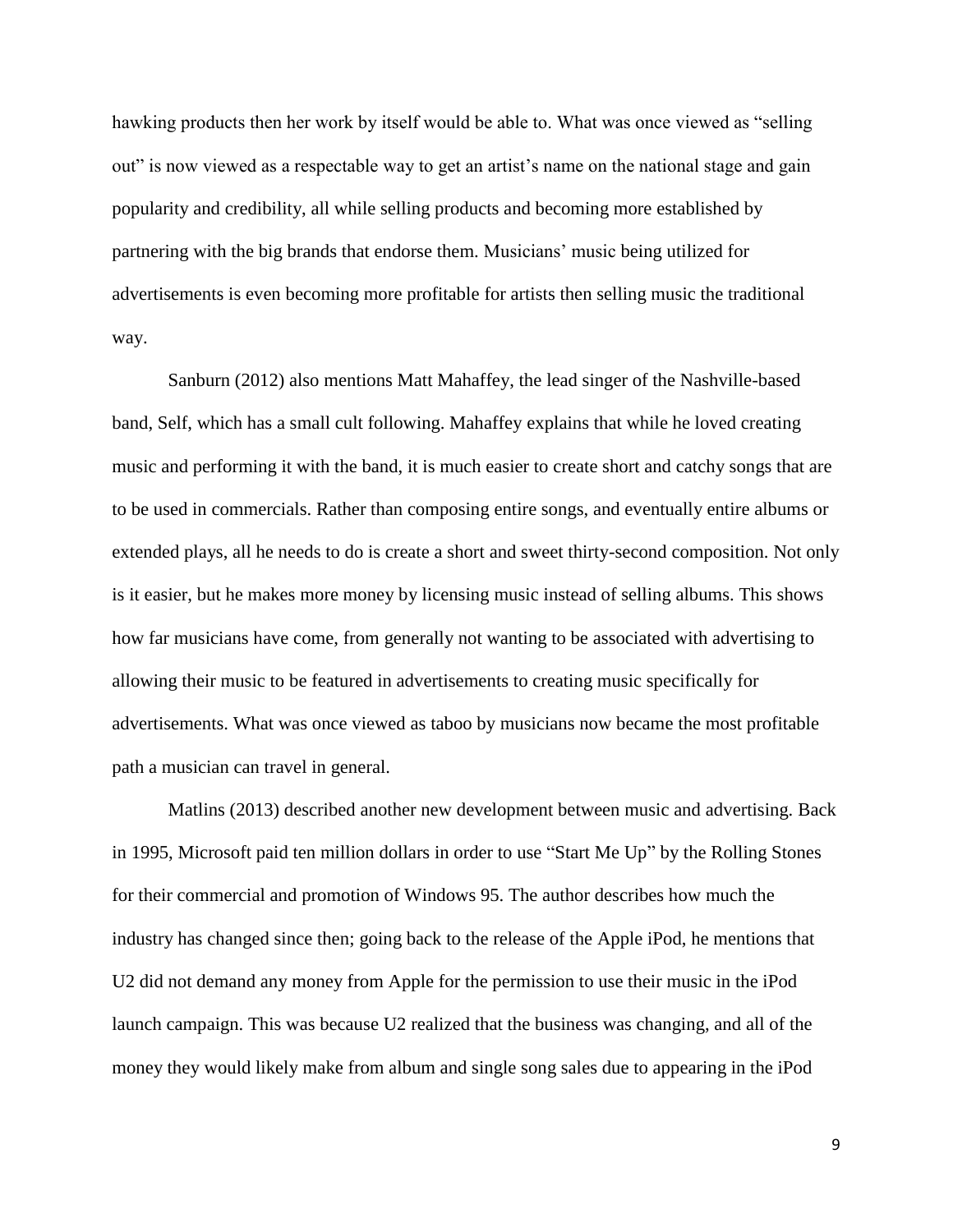campaign would more than make up for any money they would be receiving if they demanded a licensing fee. This helped lead to a shift of sorts back to the times before Moby's "Play," when album sales were the primary way to make money, but with artists now appearing in advertising mainly for exposure rather than as a way to make a one-time profit from a licensing fee. This sort of free promotion among companies and artists is currently prevalent in the music and advertising industries; the creativity and sound of the artist can promote the brand, while the knowledge and integrity of the brand can promote the artist. Now that I have discussed how and when music in advertising became as accepted as it is today, I will begin to discuss how music itself affects consumers.

#### **The General Effects of Music on Consumer Behavior**

In advertising, the choice to have music or not could be the difference between having a successful campaign or one that flops. However, the choices do not begin and end with the decision to include music; the correct genre of music must also be considered, as well as deciding whether lyrical or instrumental music is used. This situation is not unique strictly to radio or television commercials; restaurants and other retail environments also have to decide on the choice of music, and there are specific benefits to each option. There have been numerous experiments and observations conducted in order to determine how humans react to different types of music compared to how they behave when there is no music at all.

Starting with radio, Apaolaza-Ibáñez et al. (2010) conducted an experiment comparing how adults described a brand of mineral water after listening to one of the commercials that were created for the experiment. The commercials were exactly the same for all participants, with the exception of the music that was being playing in the background. Each participant only listened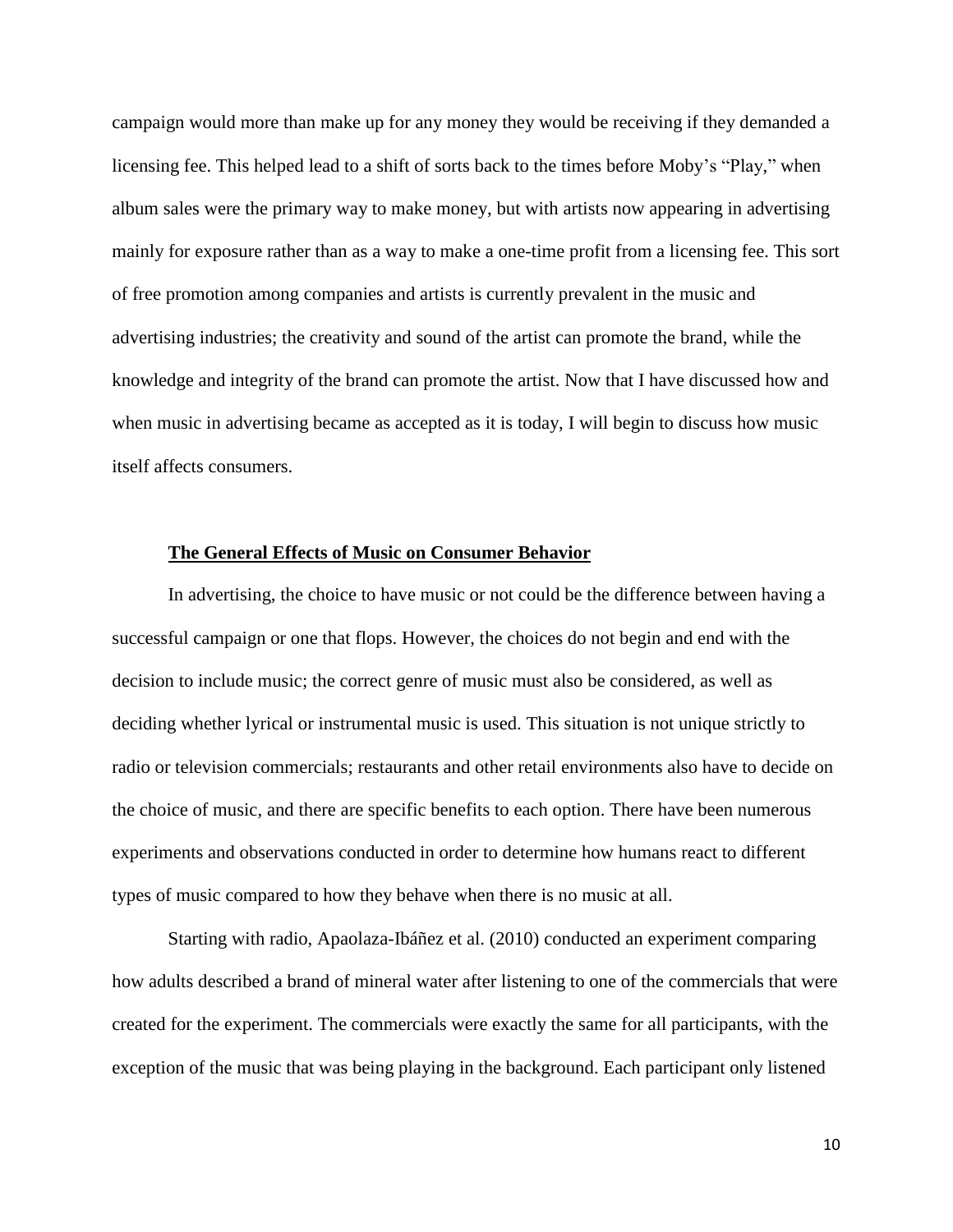to one of the commercials: one of them had no music, two of them had generic music that was created specifically for the experiment, and the last featured "What a Wonderful World" by Louis Armstrong. The group that listened to the Louis Armstrong commercial had the greatest emotional response. This shows that music that is familiar to the listener elicits a greater emotional response than music that is unknown to the listener.

The researchers then took a greater look at what the reactions and opinions were of the groups who listened to one of the two commercials with generic music. One of the commercials featured music with a faster tempo, while the other had a slower tempo. The researchers asked the participants about what they think of the company based on the commercial that they just heard. The participants who listened to the commercial with the slower tempo described the brand as one of class, relaxation, and maturity. The participants who heard the commercial with the faster tempo described the brand as sporty, exciting, and fun. The speed of the commercial itself, as well as the dialogue that was spoken, was completely identical among the commercials, with only the music being the differing factor between them all. This experiment shows how music can influence a listener's opinion on what type of attitude they believe that the company holds. The research also showed that the music that is featured can have a dramatic effect on the first impression of the listener. A separate experiment was done in which participants listened to the three commercials with music, and the results showed that 73% of the participants felt that the first commercial they heard had the most appropriate music in that it fit the theme of the brand the best. This experiment shows how consumers in general form opinions on companies and products simply by listening to their commercials and reacting to the music that they hear; they are also very quick to form opinions and impressions of the company. First impressions are very important when it comes to music in advertisements.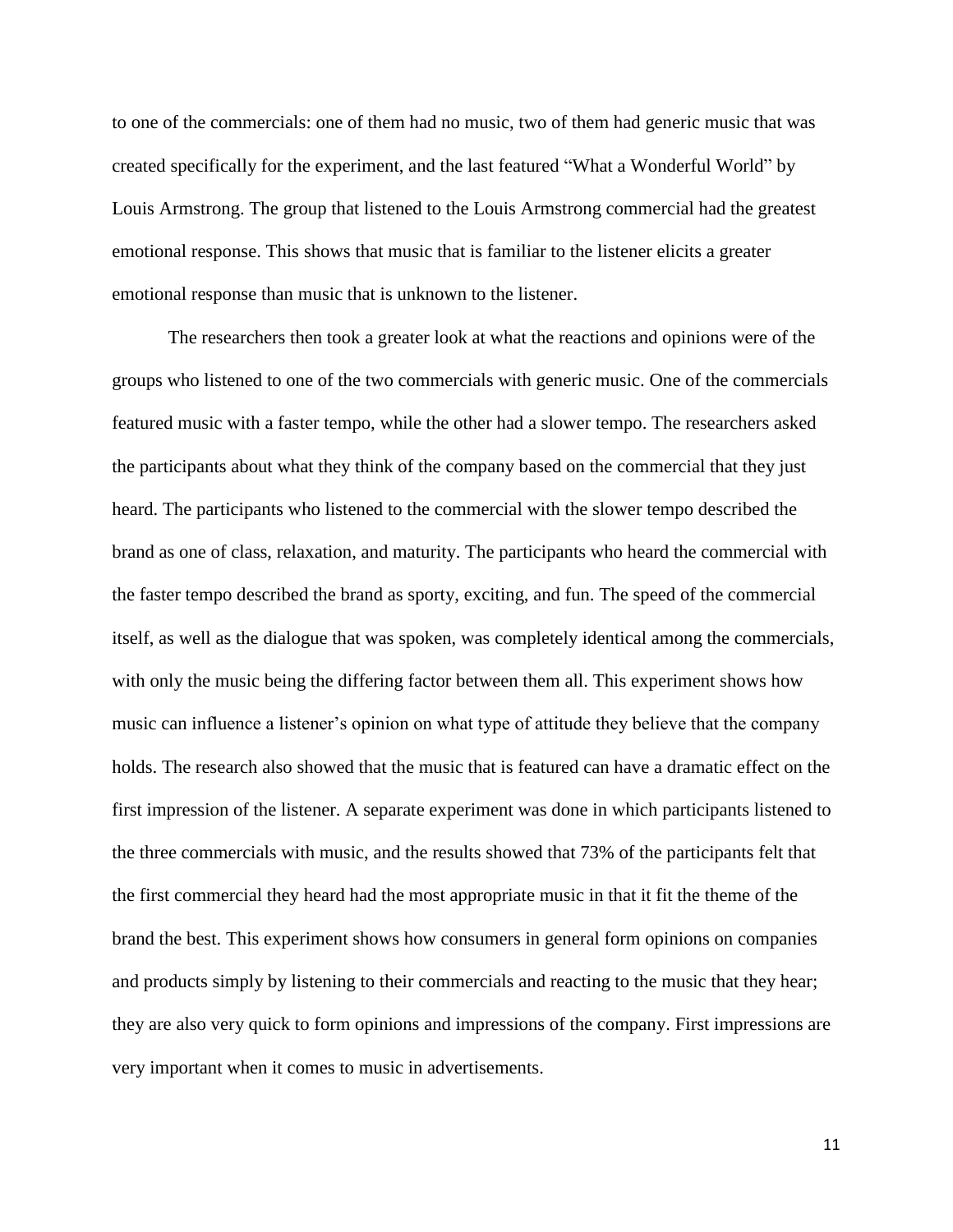Even though television and radio are two entirely different mediums, both have similar rules regarding the use of music. For instance, Nielson (2015) conducted a study of over 600 commercials for television, of which over 500 contained music. The author concluded that the commercials that contained music produced more creativity, empathy, emotive power, and information power than the commercials that did not contain music. Thus, in general, having music in an advertisement is more beneficial than having no music.

Huron (1989) describes what he believes are the six most important factors that make for an effective advertisement: entertainment, structure, memorability, lyrical language, targeting, and authority establishment.

"Entertainment" refers to how the advertisement needs to entertain the viewer in some way. Any advertisement needs to draw the viewers' attention in order to be successful. The advertisement needs to feel like something the viewer actually wants to watch and is interested in, rather than just a "necessary evil" of television. If the commercial is not entertaining, the viewer is very likely to pay little attention to it, which will make all of the following factors irrelevant. It needs to hook the viewer into watching, rather than leading them to just change the channel until the program they wish to watch returns.

"Structure," or continuity, refers to the use of music to tie various different scenes together to create a single, consistent story. Music should help transition the commercial from one scene to the next. Another use for music is to create a heightened sense of drama or excitement during particular moments. An example would be when a song is used for the whole commercial, until one precise moment when the music abruptly cuts off, only to continue where it left off seconds later. This adds much more drama to the one scene that has no music while still keeping the same music throughout the entire commercial, creating a sense of cohesion and flow.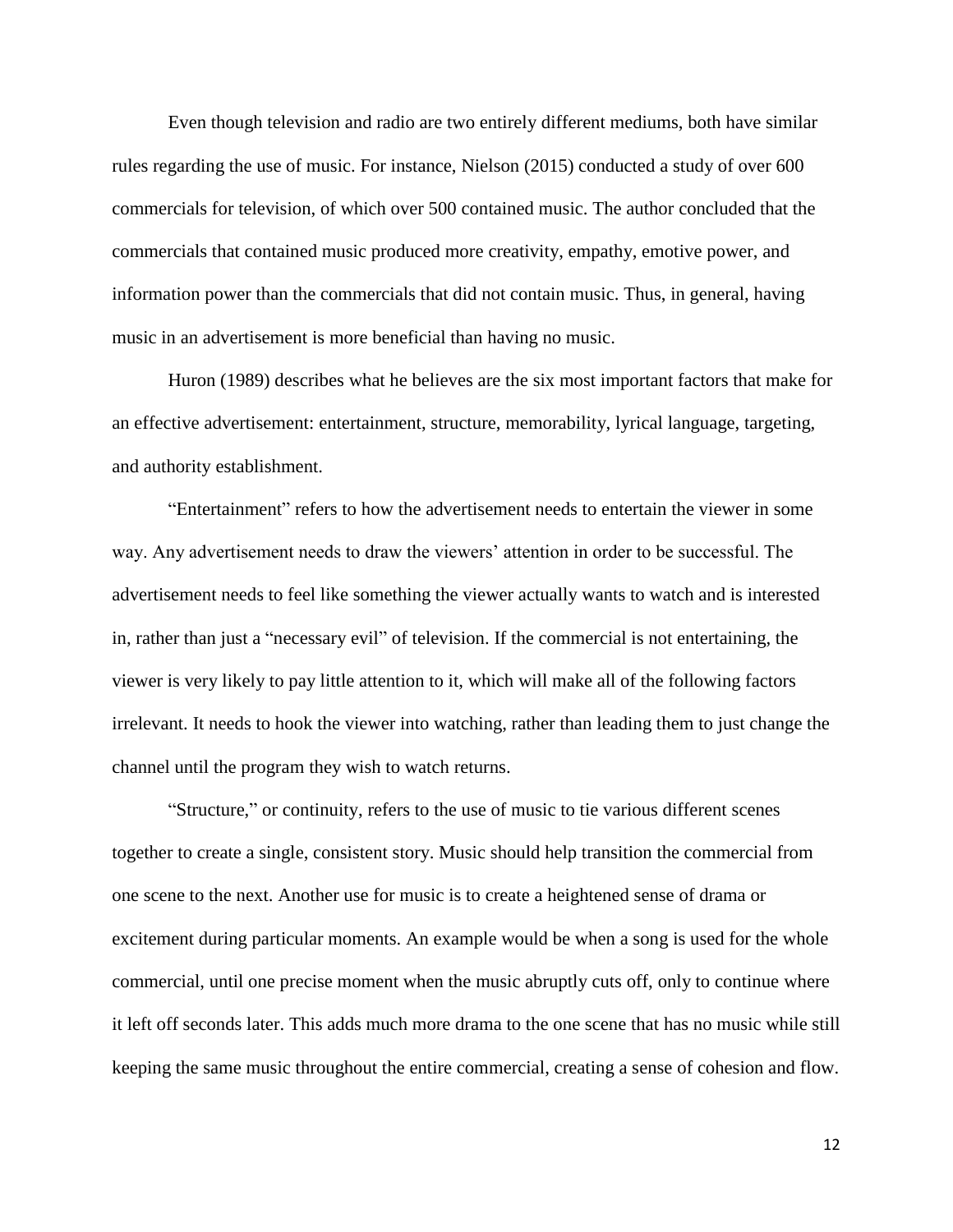"Memorability" is slightly more complicated. Consumers tend to select products that they can recall very quickly. This is the reason why short jingles and slogans are so successful; something as small as a few words about a company can make individuals feel a greater sense of familiarity with it. It is very similar to an earworm, when a song is exceptionally catchy and even those who do not like the song cannot help but to remember it. Advertising works the same way; jingles help keep products in the minds of viewers. If a commercial were to use catchy music and the song were to enter viewers' minds, they will instantly be able to remember where they heard the song and, thus, remember the product. Since consumers tend to select products from brands they find familiar, this strategy tends to lead to a higher number of sales.

"Lyrical language" refers to the idea that the details of the product or company sound much less arrogant or confident when they are sung rather than simply stated. If a brand were to just say that their product was the best and list the details why that is, it can come off as too selfindulgent. If the reasons are sung instead, it can come off as lighthearted and honest, potentially inviting more potential customers to try the brand's product. An example of this would be the first radio jingle, the Wheaties commercial in Minneapolis in 1926. If the speaker in the advertisement just asked the listener to try Wheaties, it would generally not have had the same effect on the listener. However, since the lyrics were sung rather than spoken, it sounded much more appealing to many consumers.

"Targeting" refers to when an advertiser selects a particular target market and aims their commercials at that group. This can be done in a multitude of ways ranging from deciding what celebrities will be featured, what type of actors they will use, what channels to have advertisements on, and what music is selected. A large amount of money can be wasted if advertisers create the "perfect" commercial, but the commercial is viewed by the "wrong"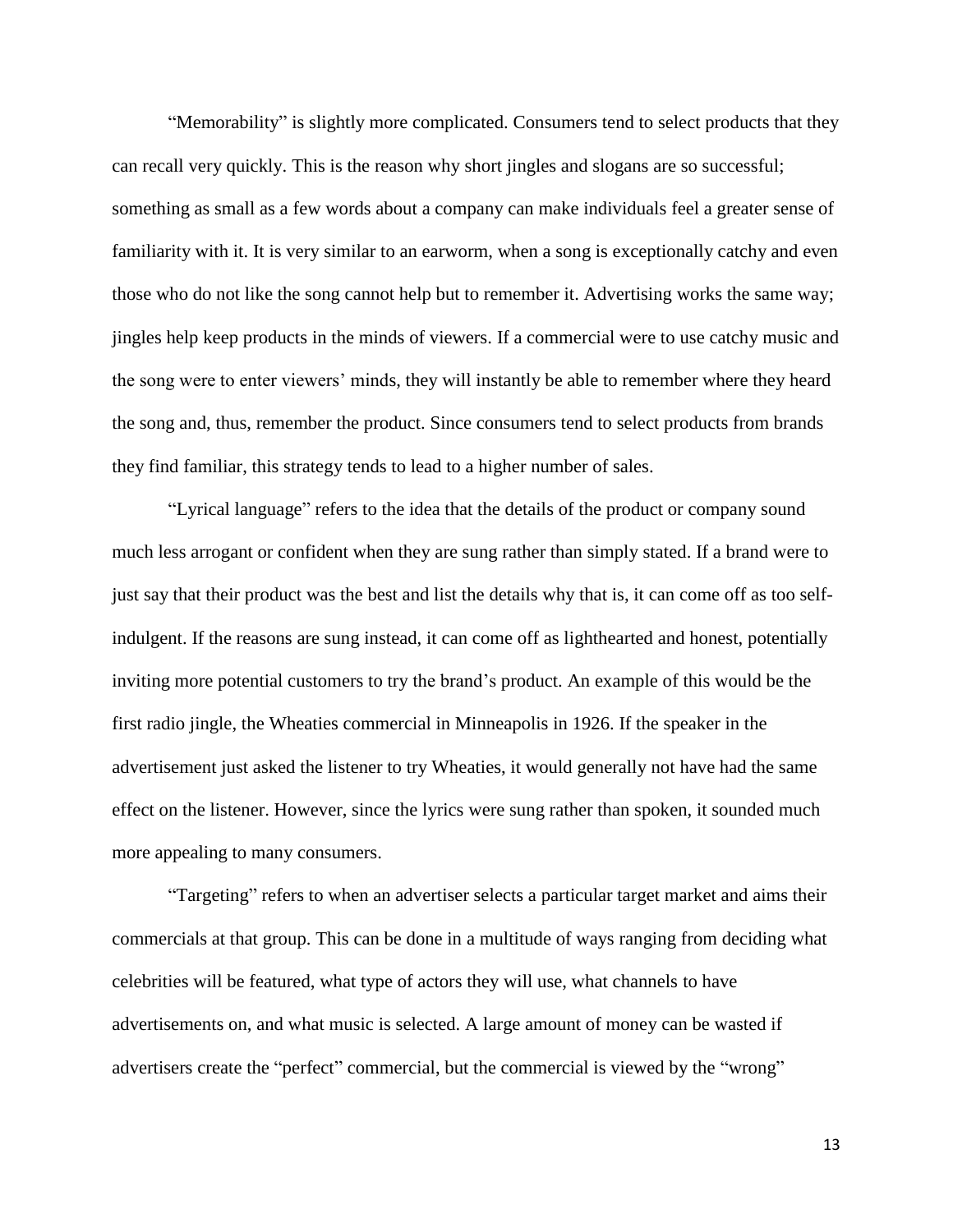audience. This makes the commercial a failure because the audience that does see it will not be inspired or encouraged to buy the product since it does not appeal to their specific tastes or desires.

Finally, "authority establishment" refers to the use of a celebrity, song, or other wellknown piece of media that creates a sense of credibility for the product. It can even be something as simple as mentioning that the product is certified and awarded by a particular group or committee. This makes the viewer believe the product must be exceptional if a particular celebrity uses it, or if a particular group gives it an award for being the best of its kind. The examples Huron (1989) uses are professional race-car driver Jackie Stewart advertising Ford cars, or the American Dental Association giving overwhelming approval to the products of Crest.

Thus, the decision to include music or not is one of the upmost importance for advertisers; the image they are trying to create for their brand or product can hinge completely on what type of music they select for their commercials. They also need to think about if they wish to incorporate the details of the product into the song, if necessary. Should they change the lyrics of an already established song and risk the commercial becoming too "cheesy"? Should they create generic music in order to save costs and sacrifice authority establishment and lyrical language? Should they disregard music entirely hoping that having no music makes the commercial different enough to stand out? There are countless different decisions which can all severely affect how the campaign performs, whether positively or negatively.

#### **The General Effects of Music in Advertising on Consumer Behavior**

An observation by Birkner (2015) describes how pop music is one of the most successful and lucrative genres of music to play for an advertisement or a campaign. Pop music can provide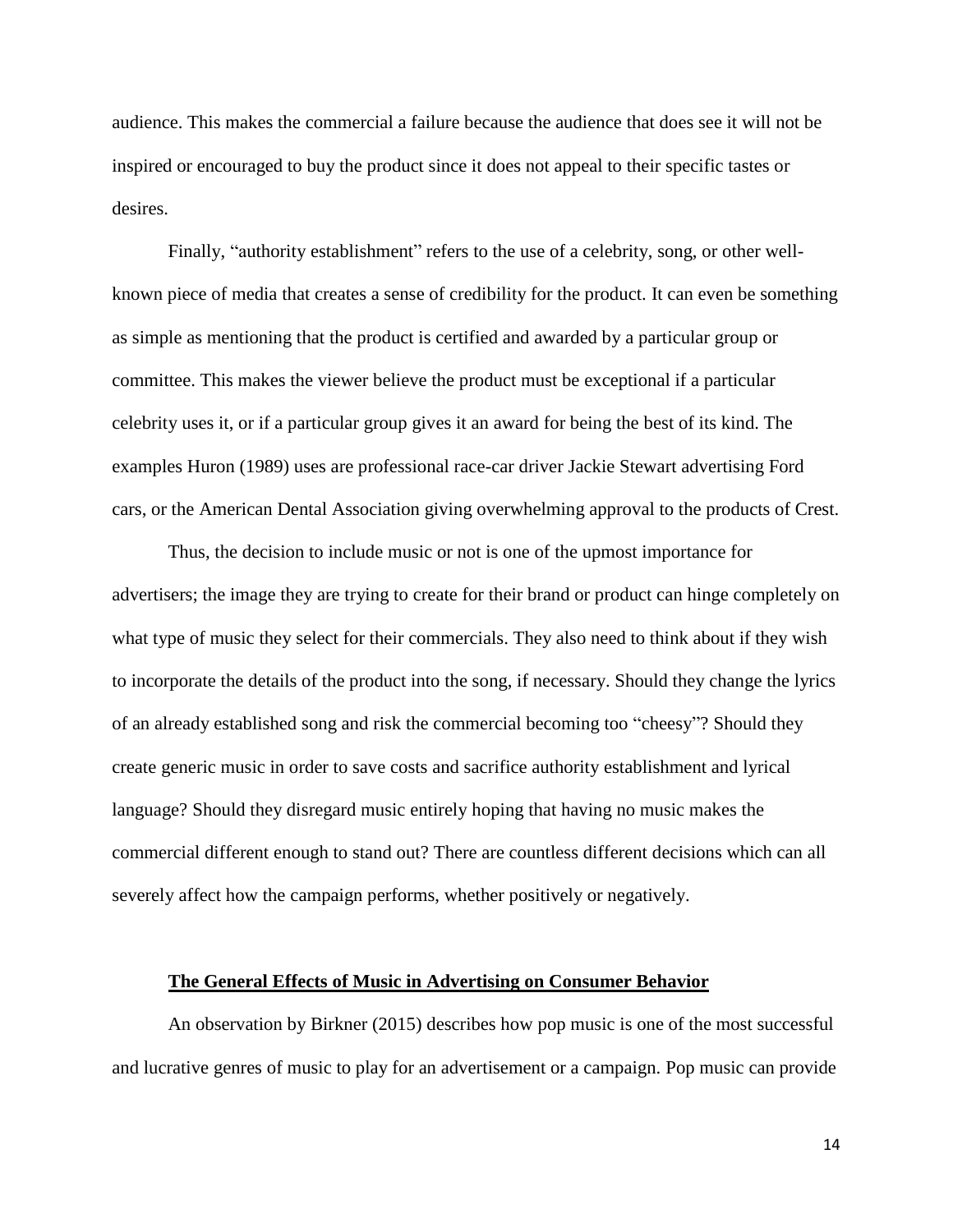benefits by being able to obtain an emotional response out of the viewer or listener, and therefore by potentially helping to increase sales. Fans of the artist whose song is featured in the commercial are more likely to purchase the product in the commercial. Because of this, advertisers need to carefully select whose music is going to be in the commercial; in general, they should choose a musical artist who has a similar fan base as the company's target market. Meghan Trainor had her song "Lips are Movin'" featured in an HP commercial for their new tablet, the x360. HP wanted to increase sales among young adult women, and so they picked an artist who has a massive fan base inside that target market. As a result, sales for the tablet increased by 26 percent while the commercial was airing. However, pop music is not always the way to go in order to have a successful campaign.

Birkner (2015) goes on to explain that generic music has its own advantages over pop music. Generic music can be defined as music that was made for the specific purpose of being in a particular commercial; it is almost always vocal-free, and is not meant to be the focal point of the commercial. Generic music is used more to set the mood, rather than as a way to sell customers a product. Pop music can potentially distract the listener or viewer from what the commercial is truly about, and they may miss some key details about the product because of it. Generic music has been shown to result in greater product knowledge of the people viewing the advertisement. Consumers are more likely to remember the price, details, or features of the product when generic music is playing. As explained previously in the experiment by Apaolaza-Ibáñez (2012), it is still imperative to decide what type of generic music should be created and played in an advertisement, as consumers can form very different opinions about the company strictly by listening to the music that is featured in the commercial.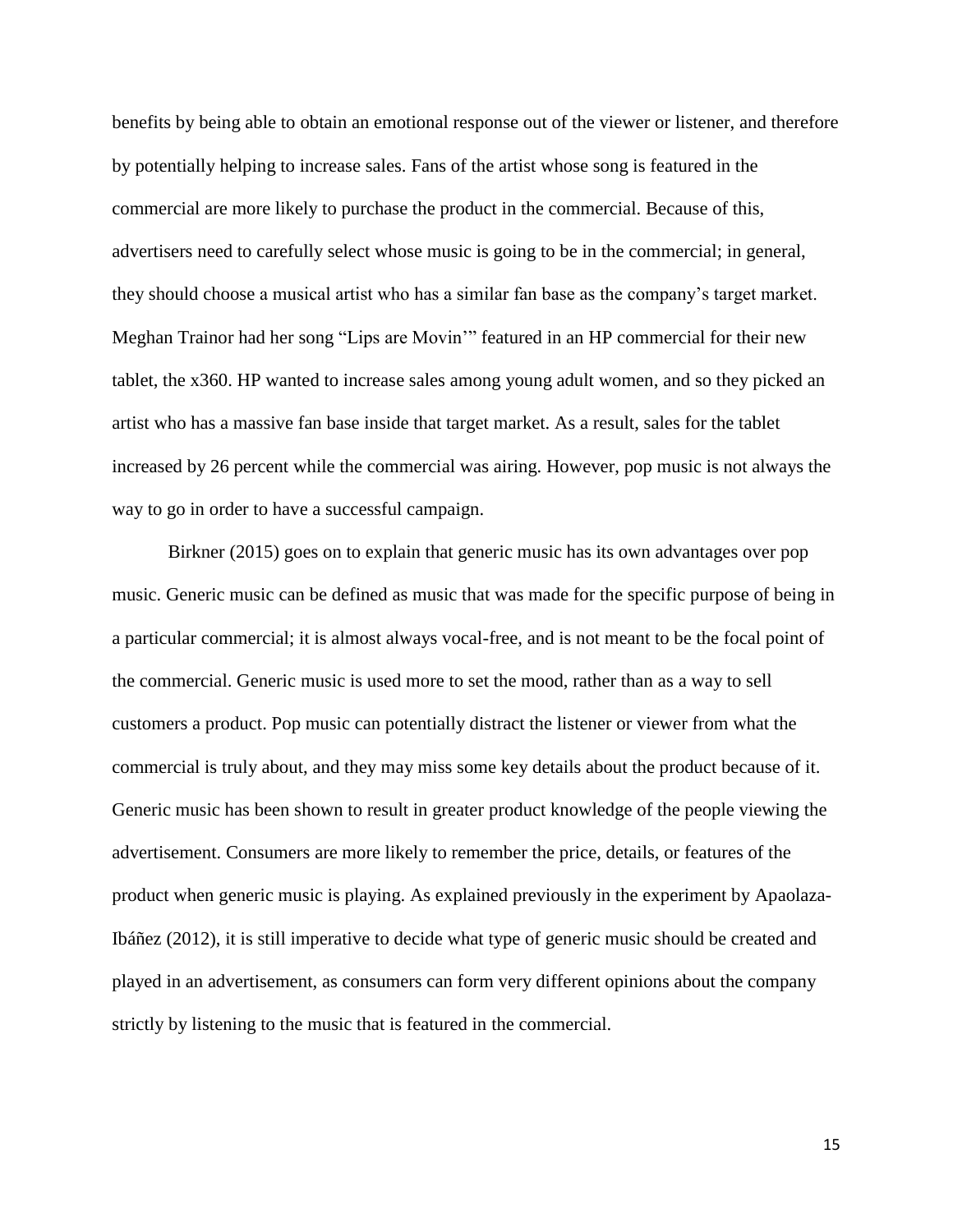Birkner (2015) goes on to explain why some companies prefer to feature music by new and upcoming artists rather than established stars. If a commercial features music from an established giant in the music world, such as Rihanna or Maroon 5, it can get consumers' attention, but it may only truly connect with consumers who are already fans of their music. If advertisements feature new music by up-and-coming artists, it can make the company appear like they are connected to the "current moment." Consumers who are not familiar with the artist may like what they hear and be compelled to buy their music, and this can help the company because those consumers will always know where they first heard the music and feel compelled to buy products from that company in the future. If this is done multiple times by a single company, consumers can establish a connection with the company, and actually look forward to the next commercial; they may even then rely on the company to find new and exciting music to listen to. One company who accomplished this in a particularly personal way was Starbucks.

A research summary conducted by SoundtrackYourBrand (n.d.) described how Starbucks was able to create a personal relationship with its customers that was more than just providing them with coffee and pastries. Originally, Starbucks only played classical music in their stores; it was not meant to be anything other than background music as the true star of Starbucks was supposed to be the coffee. One store manager, Timothy Jones, decided to change the soundtrack to his store to feature more jazz music by well-known jazz musicians. This resulted in customers approaching the staff asking for the names of songs and requests to buy the CD the song was featured on. In other words, Starbucks, a coffee chain, was getting customers who wanted a soundtrack to the music that was featured in the store. Starbucks then partnered with Blue Note Records, and began selling CDs, which were wildly successful for a period of time. The success grew to a point where Starbucks purchased their own music company in Hear Music in order to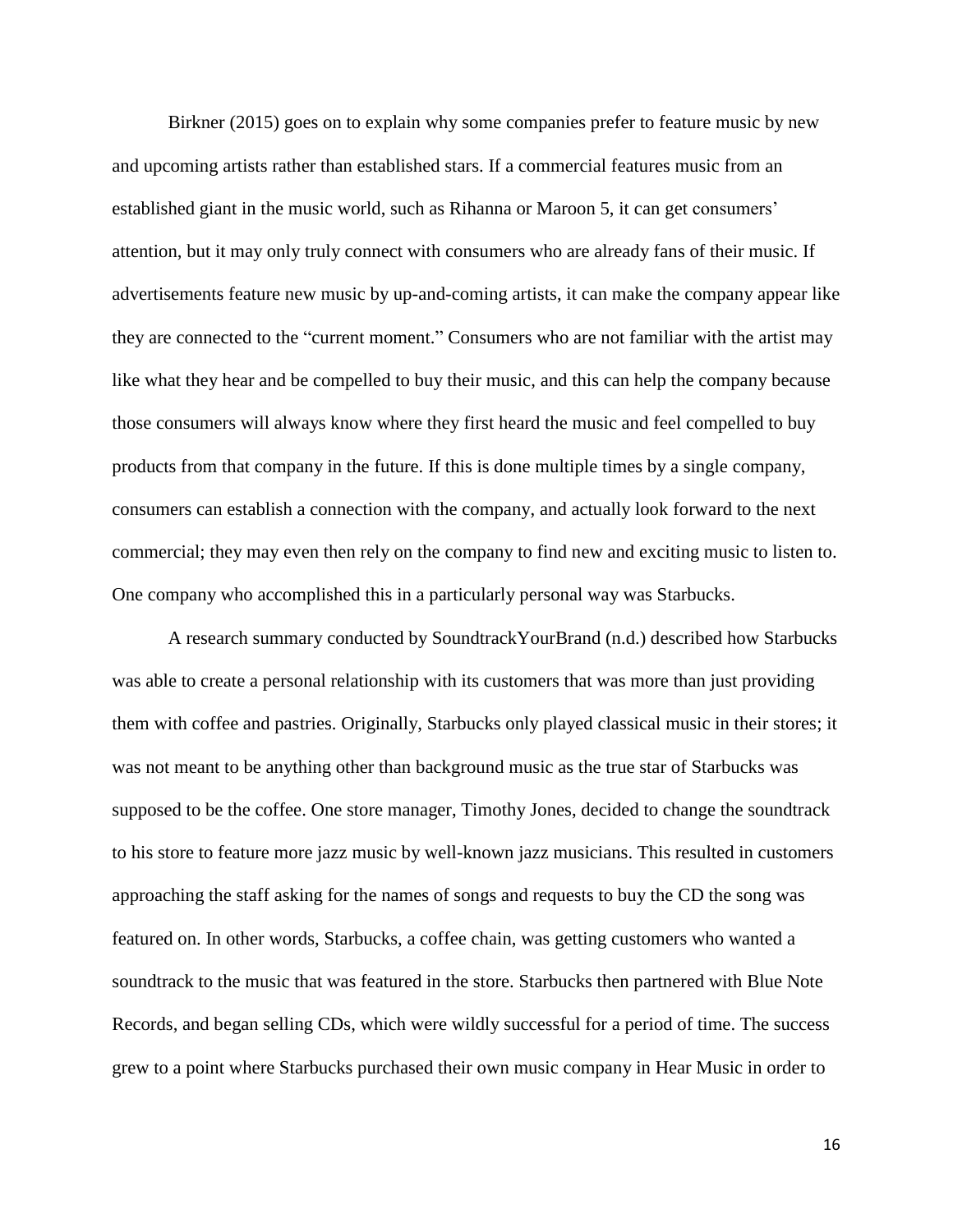release these albums. Starbucks later sold the company due to declining profits, but its effects are still seen in Starbucks today. Most consumers go to Starbucks for the coffee and food, but many are now aware of the music that is being played, which can serve as an extra motivation to visit the local Starbucks. The coffee chain created a personal link between itself and its customers that extended beyond its primary business.

SoundtrackYourBrand (n.d.) goes on to detail how shoppers react to the music that is played in retail stores. The research summary discusses a study that showed that playing music in a store has a advantages over not playing music. The experiment took place in an electronic store, and the researchers found that there was a 78 percent increase in sales, as well as an 8 minute increase in time spent in the store per customer, when background music was played vs. when no background music was played. Therefore, playing music can be more beneficial to retail environments than playing no background music, but a question that remains is: what genre should businesses pick to play in their establishments? The answer is: it depends.

The research summary goes on to discuss an experiment done by Yalch and Spangenberg (1990) that compared two different genres of music in retail stores: "Top 40" music (i.e., pop music) and instrumental music. The researchers played the two genres in a store at different times, and the customers were given a questionnaire as they left. Those who were under 25 years of age felt like they spent more time in the store when the instrumental music was being played, while those over 25 years of age believed they spent more time in the store when pop music was playing. The two researchers theorized that the younger customers were more familiar with pop music, so that when it was being played, they perceive time as being faster than it is in reality. The opposite can be said for the older customers who were less familiar with the pop music, and thus why they believed they spent more time in the store when pop music was being played. This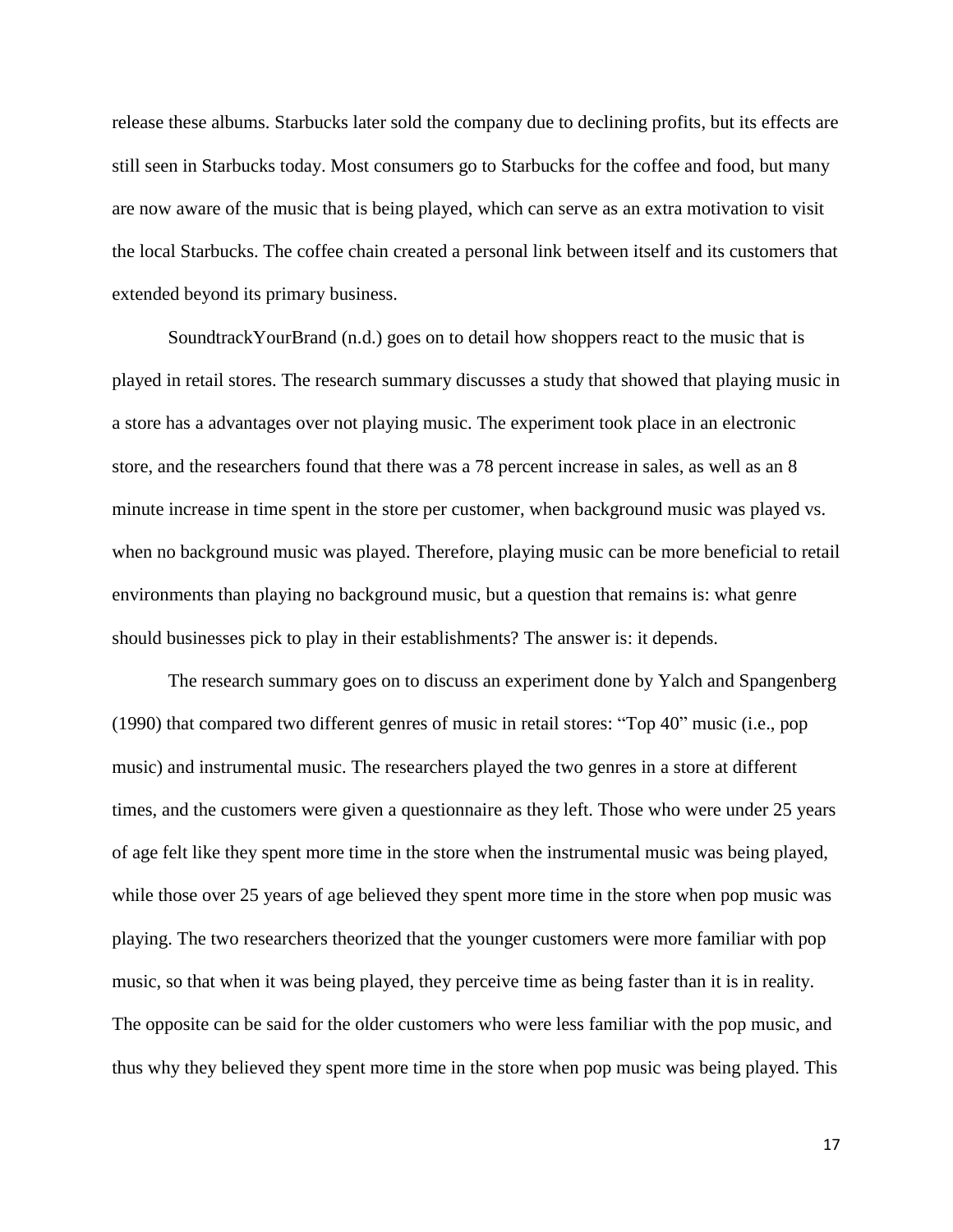shows how music can alter a customer's perception of time, which can ultimately affect how much time they actually spend in the store.

The research summary also details an experiment conducted by North et al. (1999) to see if music by itself can influence which products customers buy. The experiment was conducted in a wine store where the researchers observed the purchases being made when the store was playing German music vs. when the store was playing French music. The results showed that customers purchased more German wine when German music was being played, and more French wine was purchased when French music was being played. After the customers made their purchase and were leaving the store, they were then asked whether the music in the store affected their buying decision. Less than 14 percent of customers said that the music affected their decision, and so it is possible that the customers are affected nonconsciously by the music, and do not consciously realize that they are being affected by the music that is being played.

Another experiment conducted by North et al. (2015) took place in a fictitious restaurant. Participants were given a multicultural menu and were asked which one of the dishes they would order. There were four different rooms and each room had different music; the first room had American music (The Beach Boys), the second had Chinese music (The Peking Brothers), the third had Indian music (Sunidhi Chauhan), and the fourth had no music. The results showed that the most popular cuisine for each room corresponded with the genre of music being played. The participants were also asked to list how many dishes they could recall from the menu, and the most recalled dishes were those linked to the country of the music they heard. This further cements the idea that music can drastically affect how people think and what they spend their money on. It also affects their memory and allows them to remember more things that correspond to the music that they hear.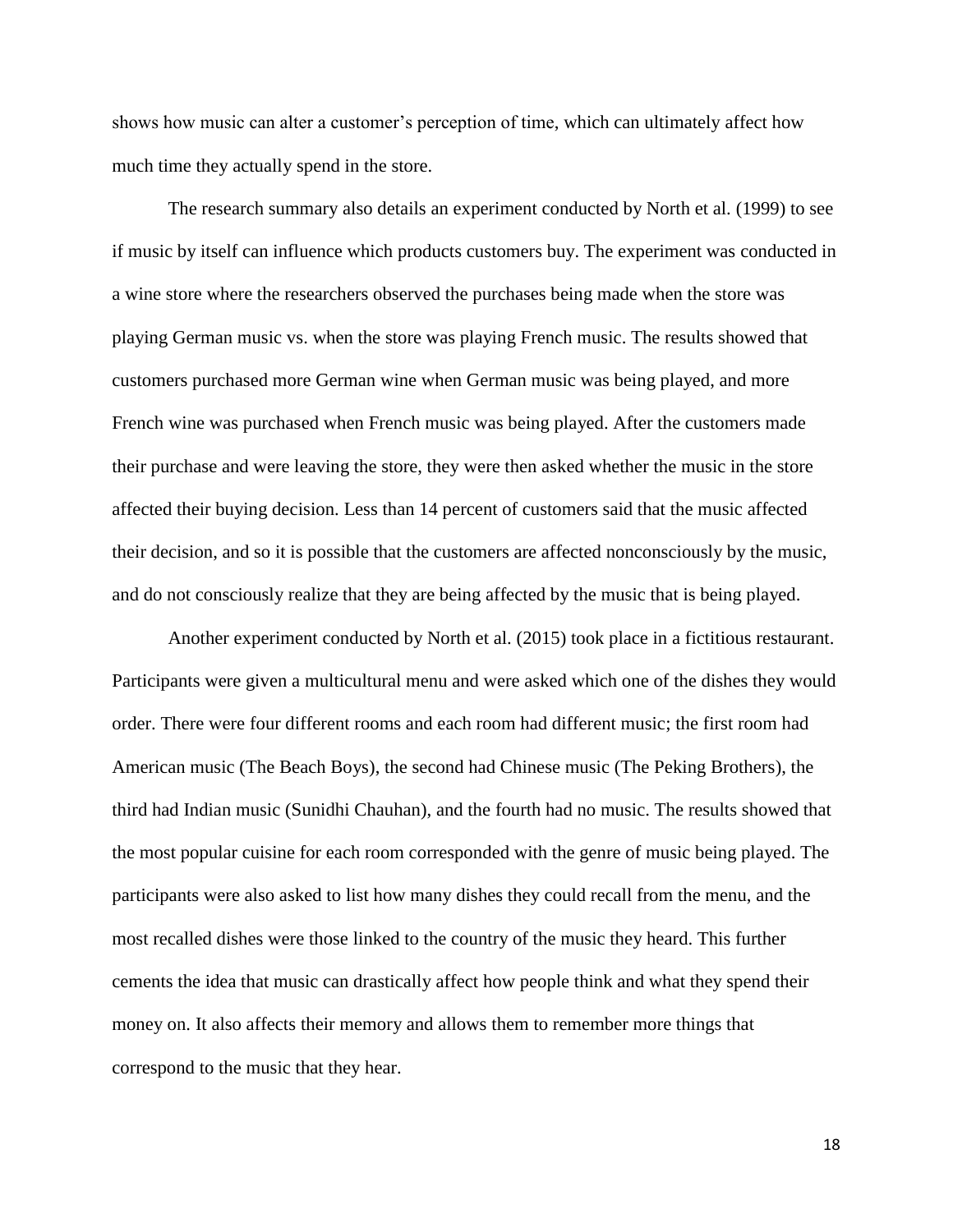The same researchers also decided to test whether music can influence the perceived value of products. They sat down multiple groups of participants and played country music, classical music, or no music for them. They then tested how much each student would hypothetically be willing to spend on 10 utilitarian items and 10 luxury items. The reasons for the genre selection was that classical music has a luxurious connotation; when people hear it they often think of expensive cars, jewelry, cigars, and other indulgent items. Country music often sings about more functional items, such as trucks and farms. The results were that those who listened to classical music placed a higher value on luxury items than those who listened to country music or no music. The classical music group also placed a lesser value on utilitarian items than those who listened to country music or no music. The researchers then decided to take the experiment one step further by comparing how much students would be willing to hypothetically spend on luxury items when they were primed as opposed to when they are not primed. The participants who were primed would listen to classical music and be shown images of expensive items, such as mansions and race horses. Those who were primed were more willing to spend the money on the expensive items compared to those who were not primed.

The research summary by SoundtrackYourBrand (n.d.) also describes another wine experiment conducted by Areni and Kim (1993), which compared the sales of wine when a store is playing pop music to when the store is playing classical music. The results were interesting in that customers purchased the same amount of wine between the two genres of music. However, listening to classical music resulted in a greater monetary value of sales because the music influenced the customers to buy more expensive bottles of wine, while pop music resulted in customers buying more affordable wine. This shows that music can cause consumers to buy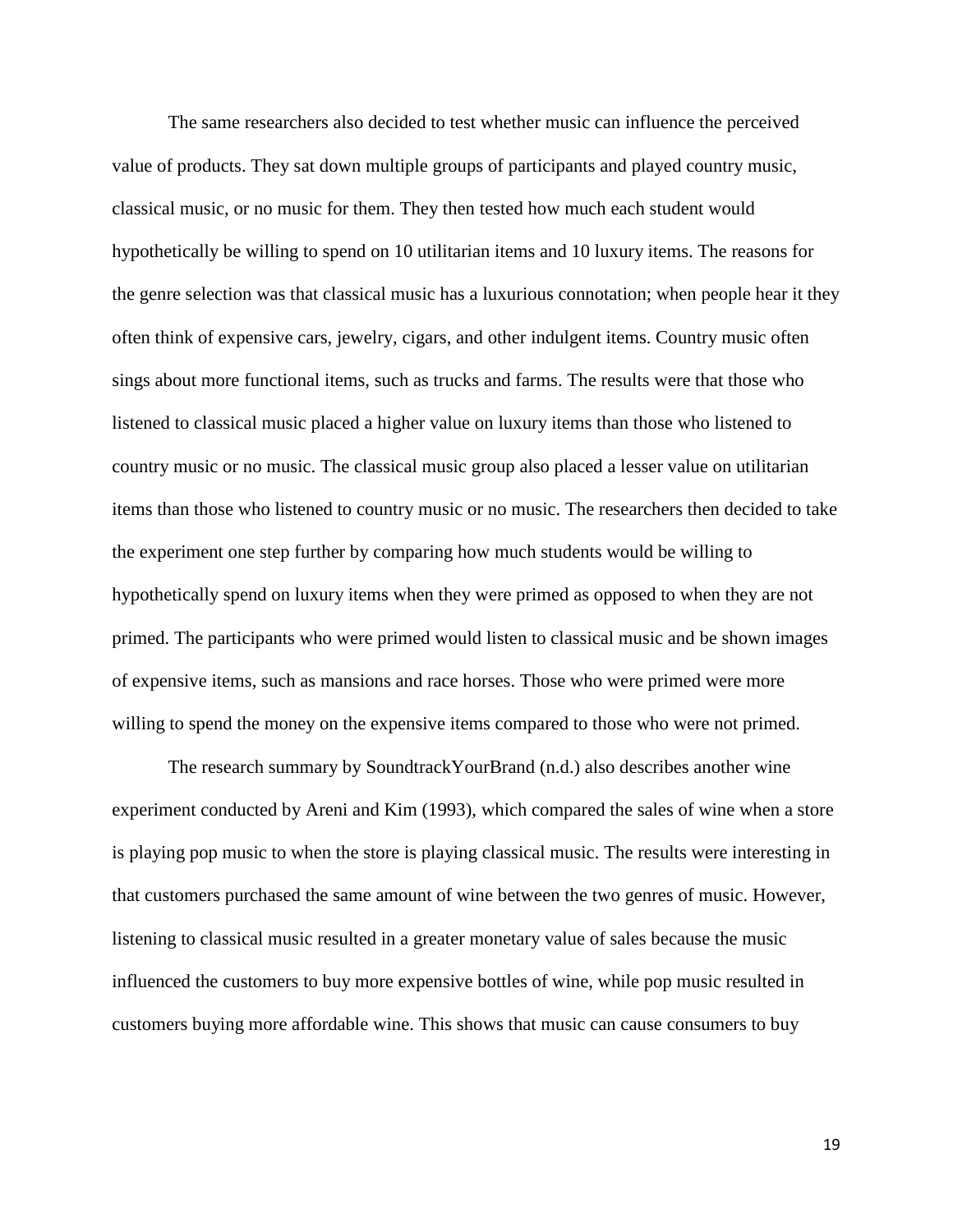more expensive goods that they were originally unwilling to buy, but the genre may not outright cause a customer to buy a larger quantity of items.

It has been discussed how music may nonconsciously affect the decisions and thoughts that a customer has, but what about the effects that consumers are aware of? The research summary by SoundtrackYourBrand (n.d.) discusses experiments conducted by Eroglu et al., (2005), in which the researchers again tested the effects of slow music versus fast music in a retail store, but this time it was in a very densely populated shopping mall. They wanted to test whether music can affect the mood of the consumers. They concluded that when the mall was busy, playing fast music can enhance that frustration that comes with high congestion and caused the customers to leave quicker. Slower music appeared to calm the customers down and they became more patient with all of the congestion in the shopping mall. They also concluded that if the mall is extremely quiet, it may be beneficial to play faster music in an effort to make the mall appear livelier. Slow music would cause the mall to feel empty and deserted, which has a chance to dissuade the customer from staying longer.

Overall, the decision a business has to make in regards to what music they play in their establishment does not have a single answer that can be used everywhere. Savvy owners should look at their clientele and adjust their music accordingly. The goal is for the customers in the store to be compelled to stay longer, and thus spend more money. Savvy owners could also change the nationality of the music if they are trying to push sales towards a particular product, such as selling German wine as opposed to French wine, by playing German music. If the establishment in question is a restaurant and the clientele is of the older variety, perhaps a slower tracklist would be more beneficial as it could make the restaurant appear classier and convince the customers to stay longer and perhaps order more drinks, and therefore increase sales. If the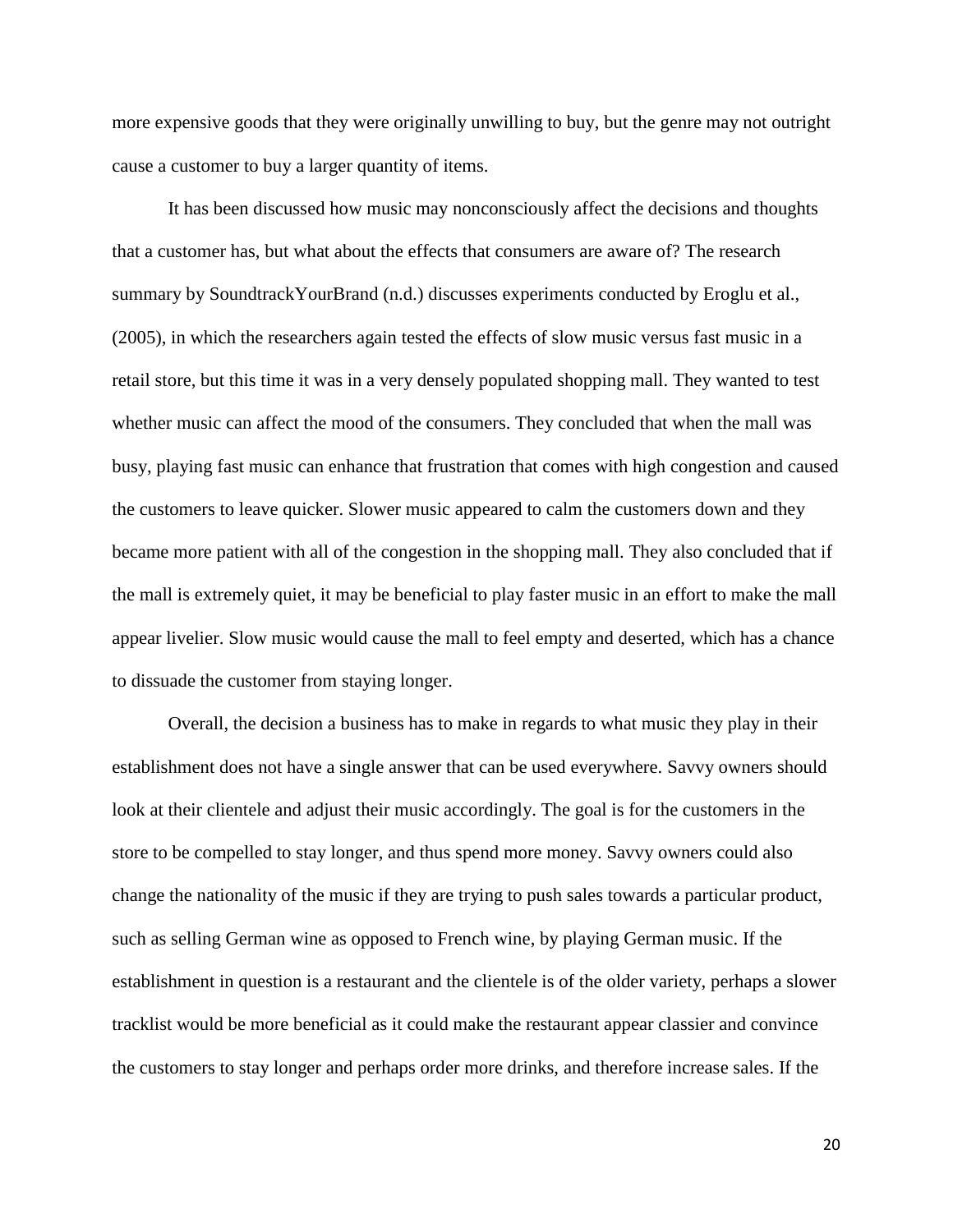customers were generally of the younger variety, a faster tracklist may be more beneficial as it would make the setting feel more upbeat and fun, as opposed to classy.

I have discussed what types of music results in a welcoming environment, such as Starbucks, where the music can result in creating new customers and a greater link with all people that enter the store, and what music can result in greater sales numbers and more time spent in the store, but what about when a company actively tries to turn away those they don't want buying their products? The research summary by SoundtrackYourBrand (n.d.) describes the interesting case of Abercrombie & Fitch, a trendy apparel chain aimed towards young adults. Music is the most important part of their business, as stated in their mission statement, "Music first! Merchandise second." The chain generally plays music by up-and-coming artists who are generally known by college students, but are not on the radio, similar to the type of artists that radio and television advertisers chose to feature in their commercials. The difference, however, is that Abercrombie & Fitch does it because they want to appear as a trendsetter in that they do not follow what is popular and instead create what is popular. They do not want to appear like "followers"; they want to appear more like leaders and do not wish to "fit in" with the rest of society. More important than the type of music the store plays is the volume that the chain decides to play their music. Abercrombie & Fitch play their music at a significantly higher volume than the average store. There are multiple reasons for this.

The research summary by SoundtrackYourBrand (n.d.) discusses a study which shows how different people react to music played at Abercrombie & Fitch. The goal of the loud music is to encourage those who do not fit into the target market for Abercrombie & Fitch to not enter their stores. They want their brand to feel more like a club rather than a widespread fashion brand, and that only those who fit into the culture they create would be willing or able to wear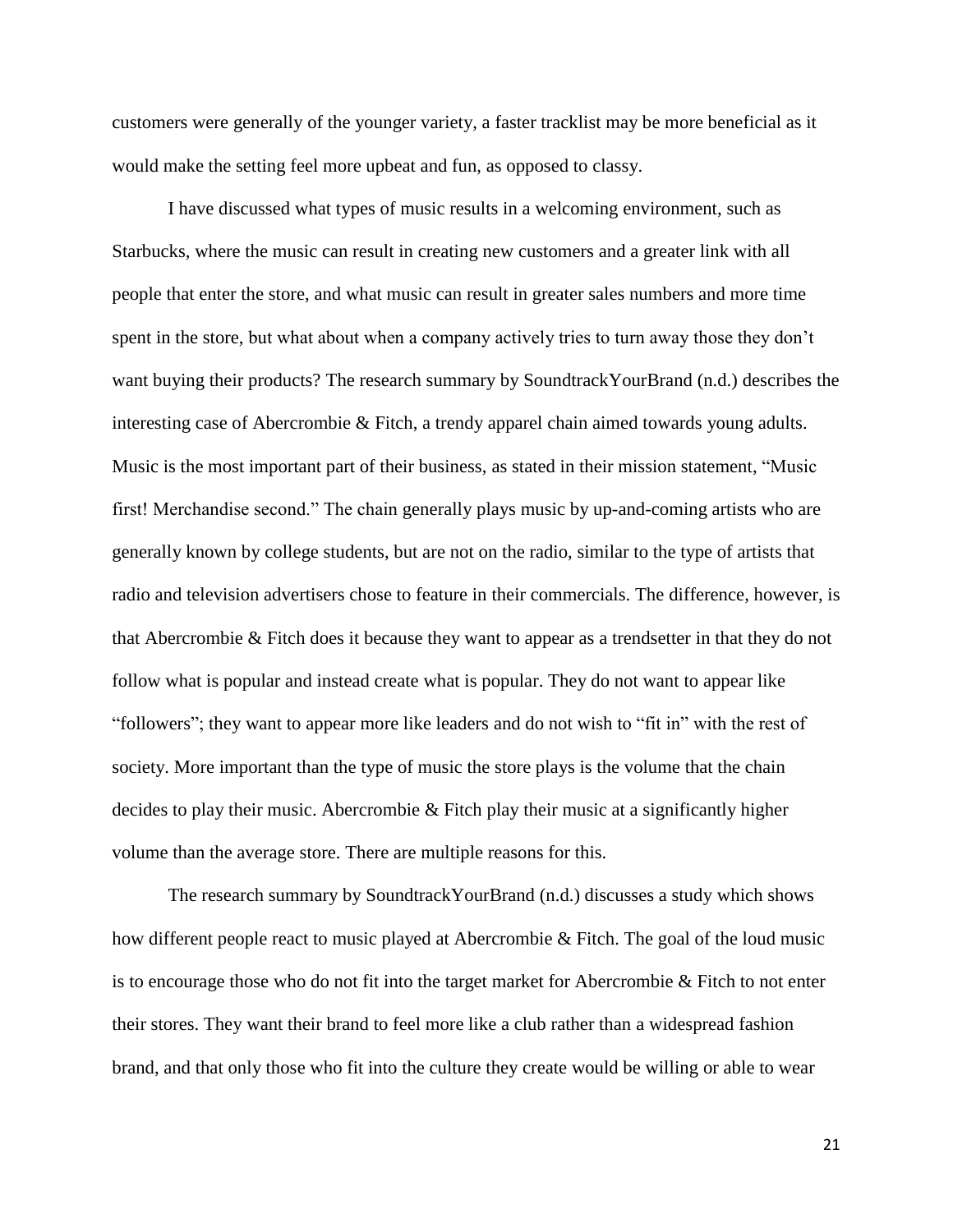their products. This is very unusual because many other businesses would be happy if their products caught on and grew in popularity with a market other than their target segment; Abercrombie & Fitch is different in that they only want their target market wearing their products, and no one else. The reason for this is because they want their customers to feel a sense of individuality; it makes their customers feel as if they are different from everyone else, and they do not fit the mold of a typical young adult. This has a drawback, however, as the brand's potential earnings can only match the amount of money that their target market has and are willing to spend on apparel. Abercrombie & Fitch also turns into a niche brand because of their policies, one that is not accepted by the general public because the general public is not accepted by Abercrombie & Fitch. This is all due largely to their choice of music for their retail environments.

Ford (2013) wrote an article also detailing experiments and observations conducted by various researchers, and he wrote about the findings of some studies regarding the volume of music in retail stores. Smith and Curnow (1966) conducted an experiment in a store that was playing loud music. They wanted to test whether the volume of the music affected the amount of time customers stayed in a store, as well as how sales were affected. After observing the environment, they concluded that customers stayed in the store longer when the music was not so loud, but it did not have a statistically significant difference in the amount of money the store generated compared to when loud music was being played. They also concluded that it is possible that loud music causes females to believe time is moving slower than it really is, in that they spend more time in the store than they think. This is another advantage for playing music loud that Abercrombie & Fitch is going for.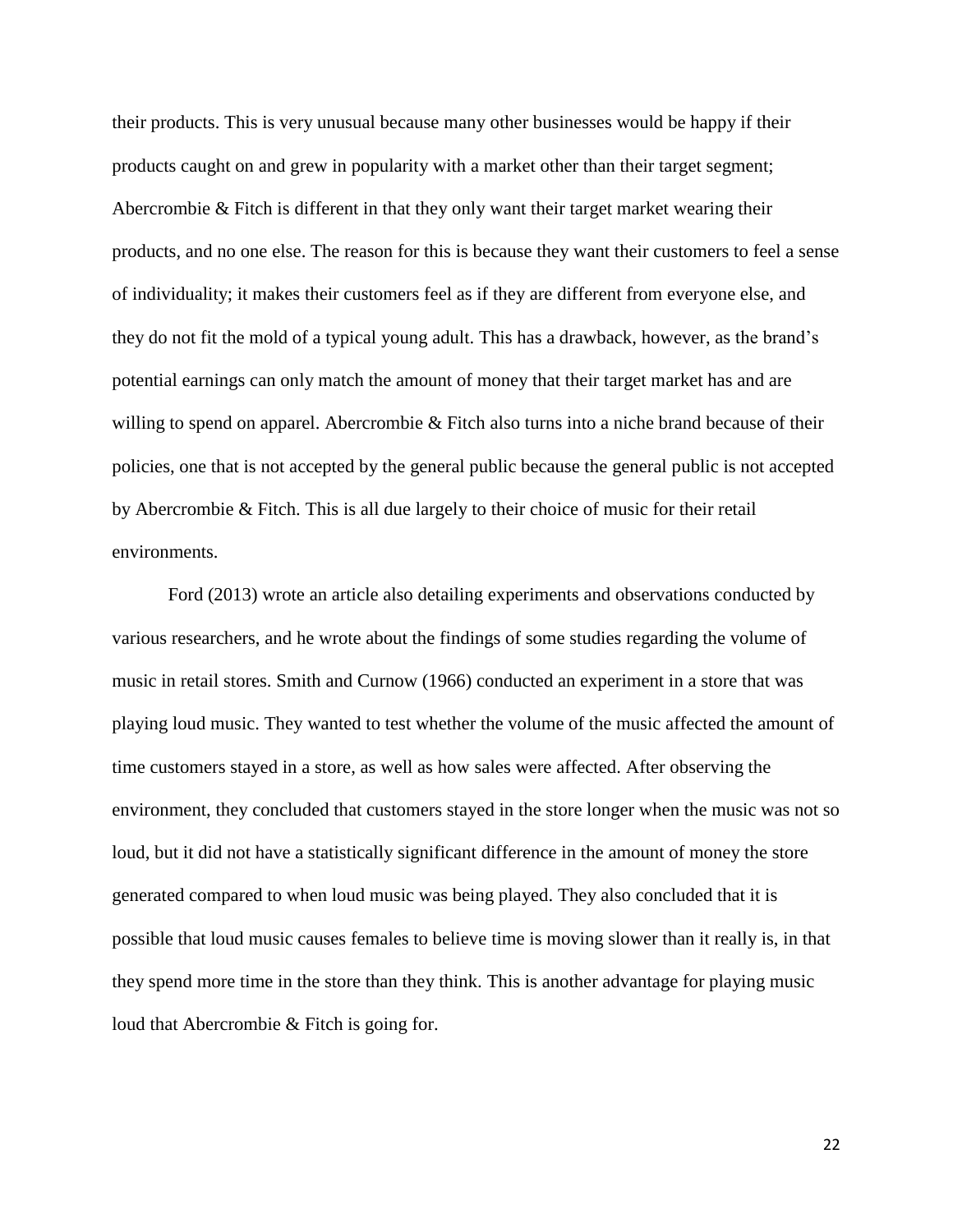The article goes on to describe the studies of Milliman (1982) who observed how customers reacted to faster music in a grocery store as opposed to slower music. Customers perused the aisles quicker and left quicker when faster music was playing; slower music encouraged the customers to shop longer and, thus, spend more money. The grocery store setting is generally regarded as a fast-paced environment, but it appeared that the slower tempo background music was beneficial for such a quick environment.

Milliman (1986) conducted another study in which he observed how a restaurant functioned when they were playing music with a faster tempo in contrast to when the same restaurant played music of a slower tempo. The results were similar to the results of his grocery store study. Customers stayed 11 minutes longer and purchased more drinks after their meals in the slower setting. This resulted in an overall 41 percent sales increase compared to the sales when they were playing faster music. It is important to note, however, that the tempo of the music only indirectly affects the amount of money that the customers spend. According to the study, tempo only dictated how long a consumer stays in the store. If they are in the store longer, they are more likely to purchase more; therefore tempo indirectly influences the amount of items the customers buy, while the genre of music dictates what they buy.

In sum, the music played on radio, television, and in stores all have a dramatic effect on a listener, viewer, or customer's thoughts and actions. The "wrong" music could lead to a myriad of different problems, including lower sales. Consumers could believe the company has a different mood or theme than it is trying to convey. It can also cause the failure of a commercial or possibly an entire campaign, which can cause the outright bankruptcy of a company if it is fragile enough. In stores, it can cause customers to shop fast and leave even faster. Those that do shop could also nonconsciously opt for cheaper items rather than more pricey options. When the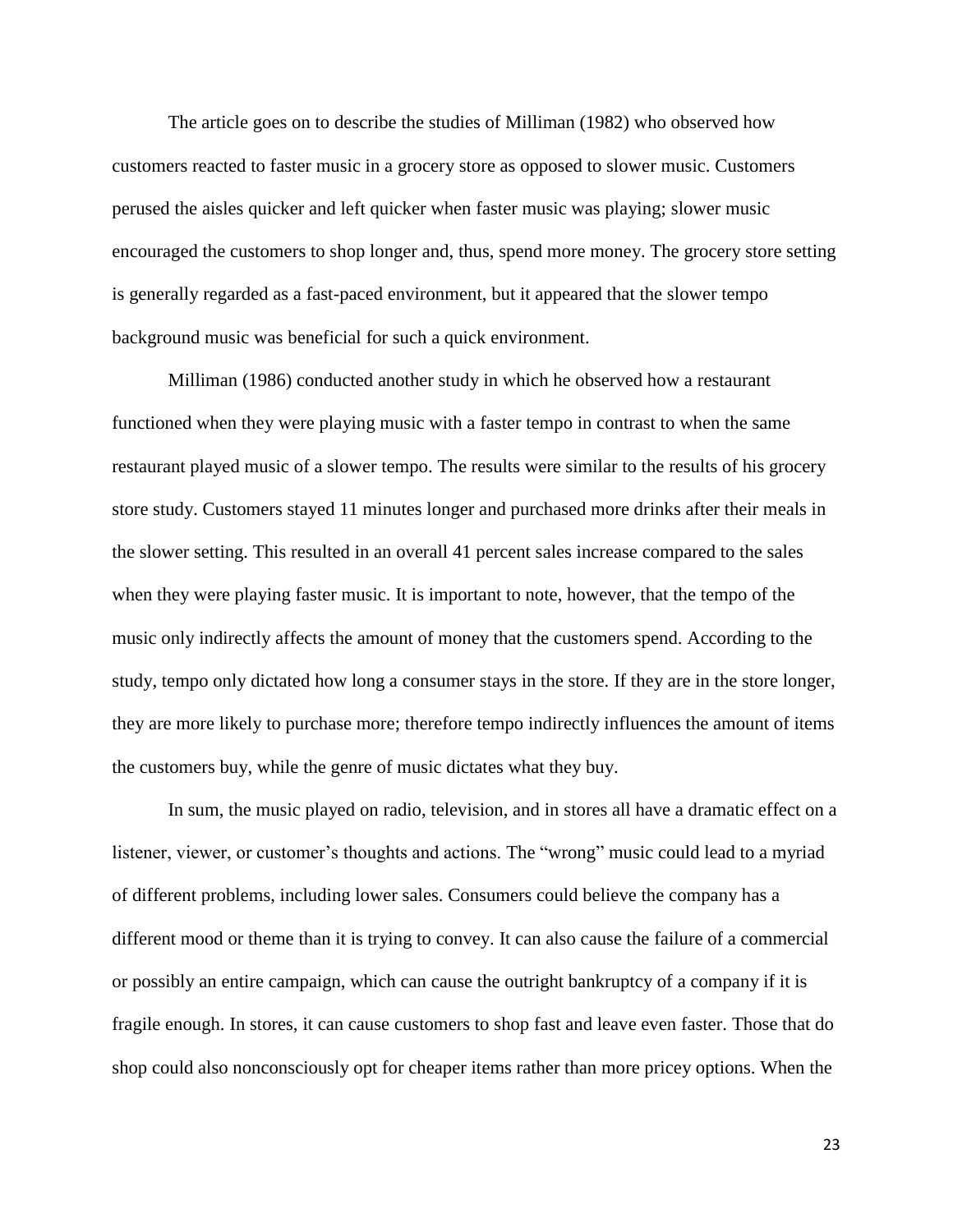"right" music is played, it can lead to greater sales numbers, better brand recall, greater consumer relationships with the company, and a more profitable organization overall. Now that I have discussed the general effects music has on listeners, viewers, and customers, I will discuss how the effects of music specifically in regards to sports advertising.

#### **General Relationship Between Sports Marketing and Music**

#### **Types and Uses of Sports Marketing**

Sports marketing is a very broad topic, but it can be defined as any sort of advertising or promotion of a product and a team, player, league, sport, or similar sports-associated entity. There are countless ways in which companies have performed sports marketing, and I will discuss both simple and complex sports marketing promotions and campaigns.

Sponsoring a particular player or using one as an endorser is a marketing tactic that companies have successfully been utilizing for decades. Brands that have a connection with the sports world, such as sports drinks, will often hire a famous athlete to be featured in a commercial. When such a connection does not exist, companies may try to make one by featuring an athlete with the hopes of converting many sports fans into buying their products. One famous modern example of this tactic is State Farm using Chris Paul and James Harden as their main athlete sponsors. Chris Paul and James Harden are NBA players, and in State Farm commercials, they attempt to sell insurance for State Farm; this campaign has been very successful, and has been going on for many years. Sports apparel companies, such as Nike, may decide to sponsor a particular player and give them their own line of clothing or sneakers; perhaps the most famous example of this Nike tactic is Michael Jordan and his Jordan Retro and Jordan Signature sneaker lines. Sneaker advertisements can become even more complex with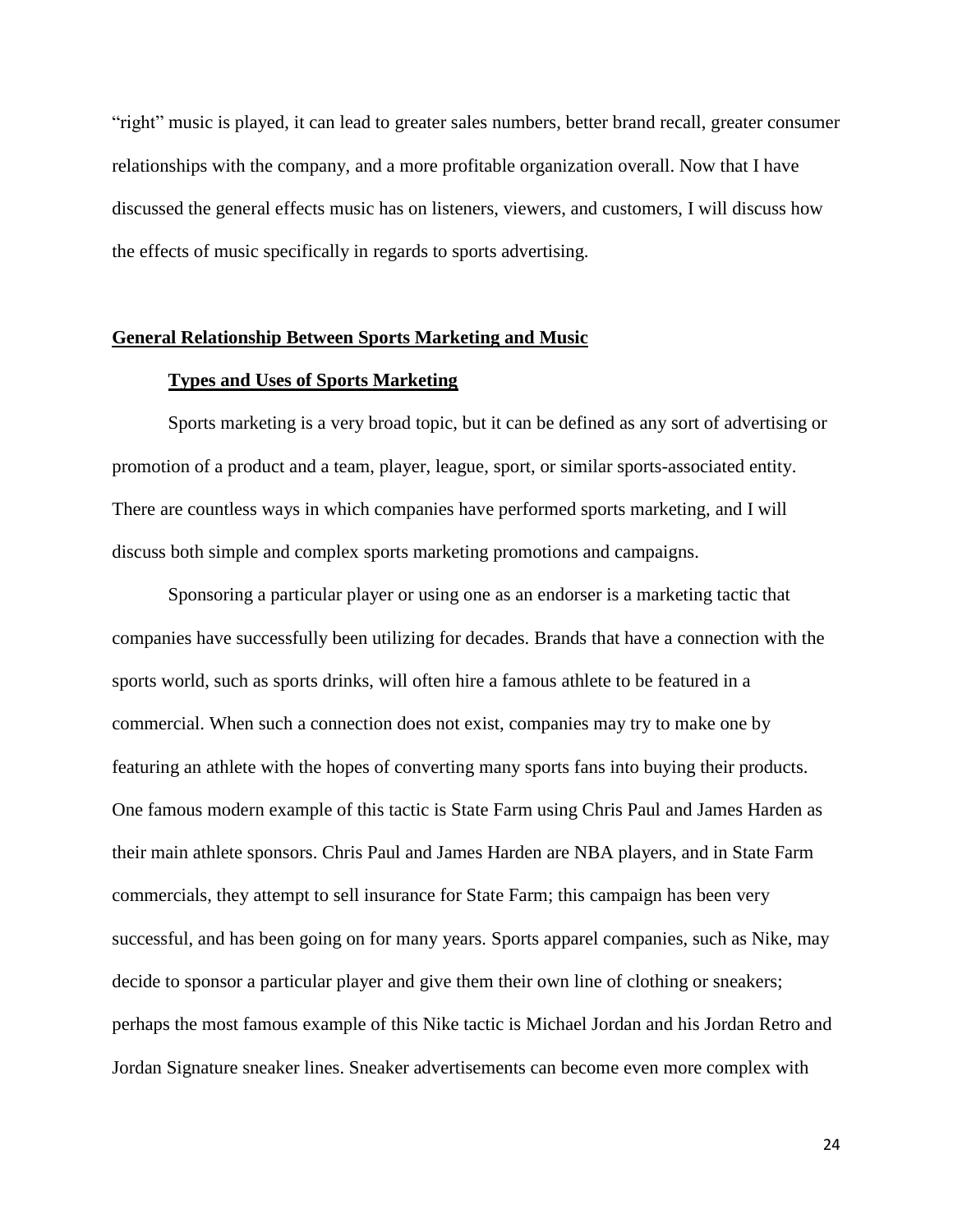players, such as Russell Westbrook of the NBA's Oklahoma City Thunder. He has his own line of sneakers, which are under the Michael Jordan brand, which is then under the Nike umbrella. This type of sports marketing can go all the way back to basketball player Chuck Taylor and his series of Converse "All Star" basketball sneakers, which are one of the best-selling sneakers of all time and are still being produced and sold today, long after they have become obsolete for their original purpose (to wear them for playing basketball).

One of the simpler ways a company can form a bond with an entire team (as opposed to just one player) they sponsor and the fans that support that team is by placing a logo on the team's uniforms or stadium. Pinsker (2016) describes various examples of this. While the most popular United States sports leagues (NFL, NBA, NHL, and MLB) have been slow to adopt the use of advertisements and logos on jerseys, it is very common outside of the major four leagues. Major League Soccer has massive advertisements plastered over the players' chests. MLS is modeled on the English Premier League, the largest soccer league in the world, and they also have that style of jersey. The use of advertisements on jerseys is not limited to soccer, however. NASCAR is famous for countless small advertisements stamped all over the driver's jackets and cars. Another example of how companies sponsor teams is how the New York Giants' official food sponsor is Wendy's. It allows the two parties to promote each other and conduct specials and sales.

Pinsker (2016) also explains how companies sponsor the stadiums that they play in. They can be as simple as running a kiosk in the arena or placing a billboard in the outfield of a baseball stadium. Companies even go as far as to completely change the name of the building to the name of their brand. One of the oldest examples that the author discusses is Wrigley Field, which is named after a chewing gum company. This promotes the company through the Chicago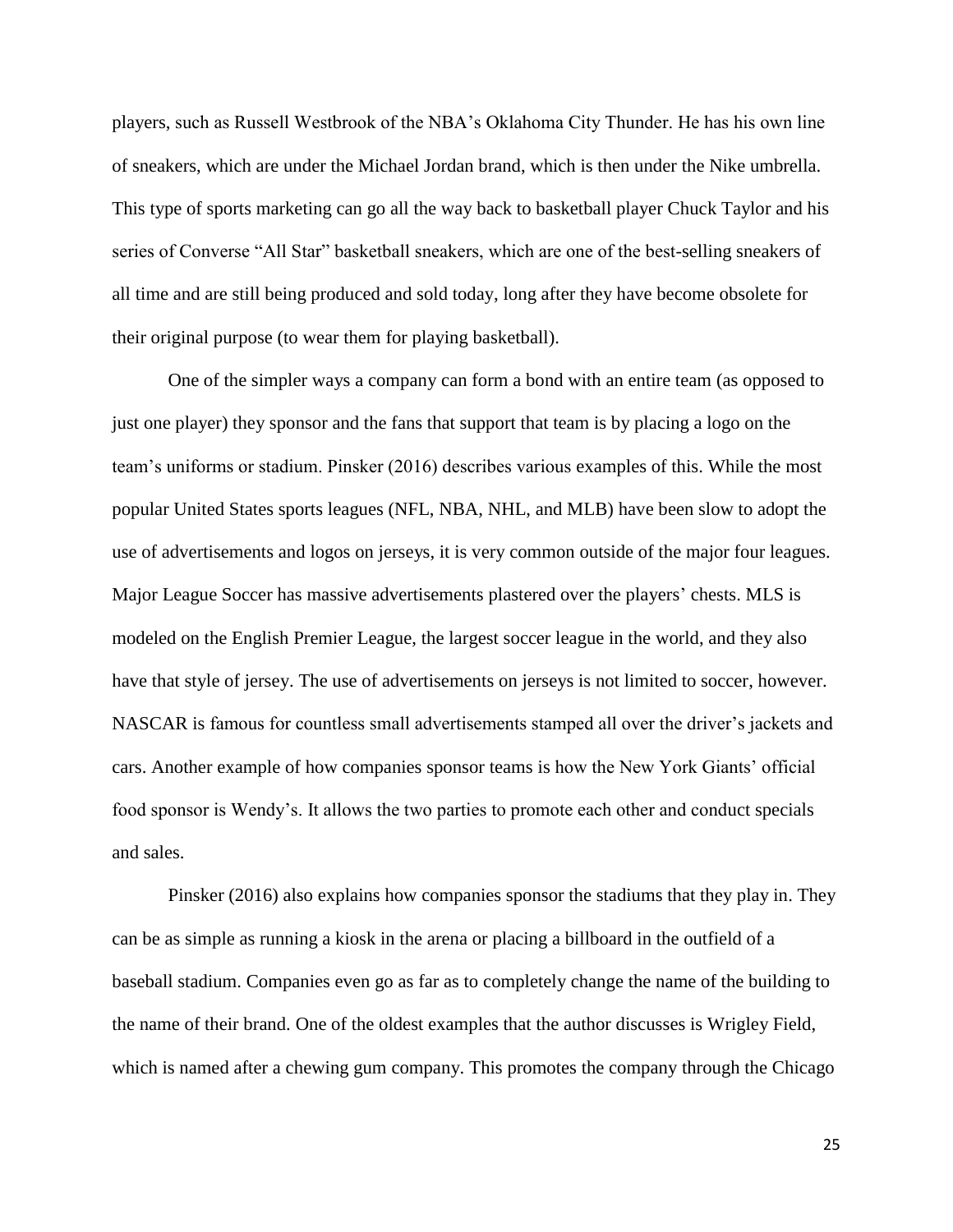Cubs, as well as through other performances at the baseball park, since almost all stadiums are used for other purposes during the off-seasons. When sponsoring a team and their stadium, some companies take a little bit of a different approach.

Pinsker (2016) goes on to list some of the more unique ways companies can promote their brand in stadiums, such as the cigarette company Chesterfield's tactics in Brooklyn's former Ebbets Field. Chesterfield put their brand name on the scoreboard, and every time there was a hit in the baseball game, the "H" in Chesterfield would light up. Every time there was an error, the "E" would light up. Another creative way to advertise a brand in a stadium was what 7- 11 did with the Chicago White Sox and the baseball park they played at. The White Sox routinely start their night games at 7:07pm. 7-11 had the interesting idea to push the start time back 4 minutes, so every night game started at 7:11pm. So far I have described various ways companies can sponsor players, teams, and their stadiums, but there comes times when companies find that the not be enough, these companies are the ones who try to sponsor the entire league in one way or another.

There are also times in which companies may try to advertise not just through an individual player, team, or stadium, but through an entire league in one way or another. In American sports, apparel companies can sponsor each and every team by sponsoring the league and becoming the one and only provider of all apparel with each team's logo and name on them. This includes the uniforms the teams play in, as well. When the apparel company sponsors the league, all the teams' uniforms, as well as the uniforms of the referees and umpires, become that of the brand that partnered with the league. As it stands currently, all NBA and NFL apparel is from Nike, all NHL and MLS apparel is from Adidas, and all MLB apparel is from Majestic (the MLB is scheduled to transition to Nike within a few more years). This can result in some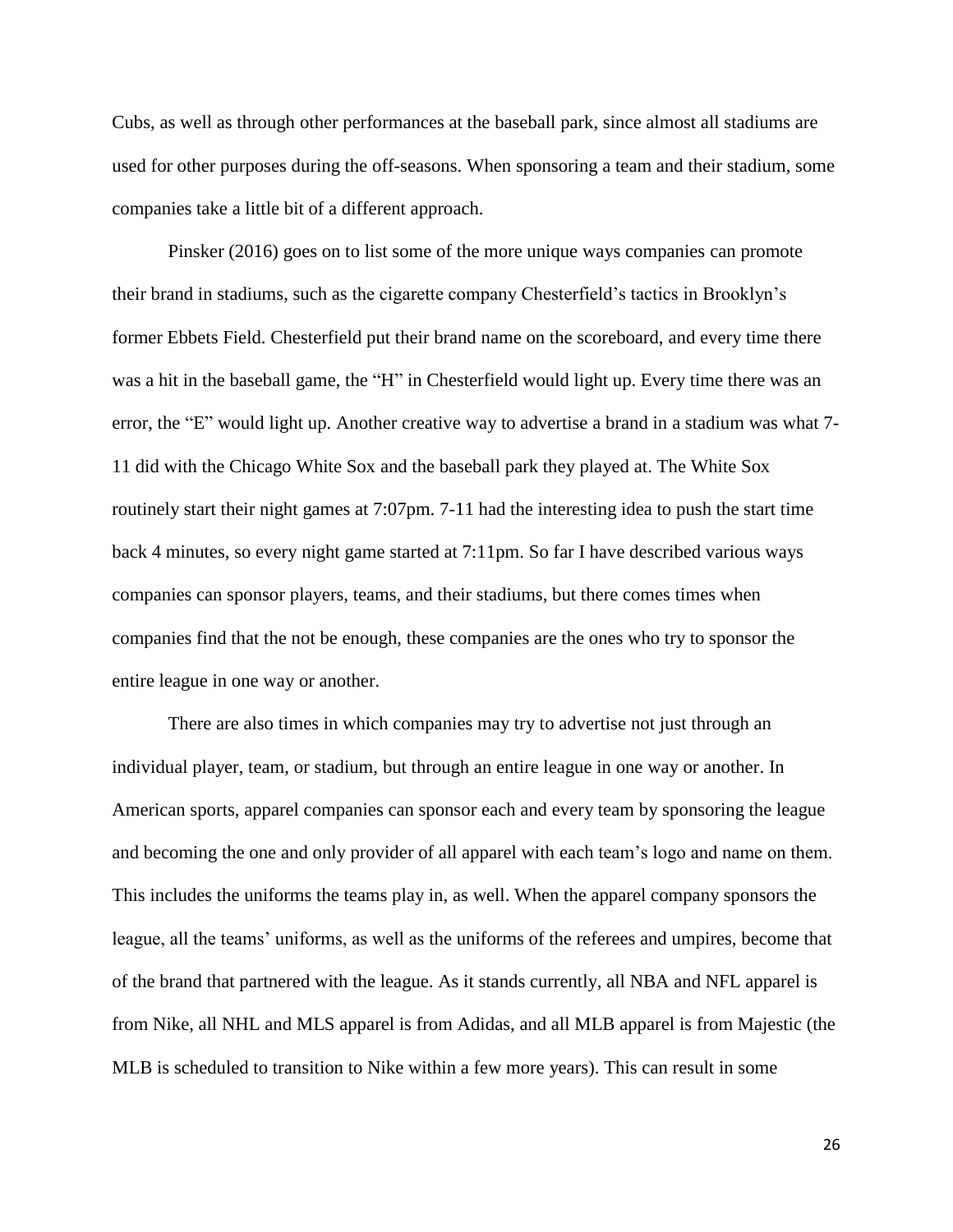complex branding situations, such as how an Adidas-sponsored athlete like James Harden will have to wear Nike during NBA games.

Ritson (2017) speaks about the various sponsorship opportunities that were available to companies in the 2018 FIFA World Cup, the largest European football tournament in the world that is held only once every four years; some consumers even hold it in higher regards than the Olympics, which is also held only once in four years. FIFA had three tiers of sponsorships that companies were able to purchase. The first tier was "partners," which can only feasibly be purchased by massive companies since the reported price was around 100 million pounds. These companies are partners with FIFA, and are not just sponsoring the World Cup, as that has its own tier (the second tier) which costs roughly 50 million pounds. The third and final tier allowed companies to become "supporters" in the area that they choose for the more modest price of 8 million pounds. Essentially, such companies are minor sponsors of the World Cup in the area of their choosing.

If a company wants to form an even stronger partnership with a league, they can even come up with a deal to change the name of the league itself to match their company name. I have already mentioned the English Premier League, but only a few years ago, it was known as the Barclay's Premier League, named after the financial company. The top Spanish football league also has the same situation with LaLiga Santander, named after the Massachusetts-based banking company. France sponsored out their second main league, rather than their top league. The top league is named Ligue 1, while the league under is Domino's Ligue 2, named after the pizza chain. England also has various tournaments for their clubs, one of which is the English Football League (EFL) Cup, which is held every year. The tournament is almost always sponsored off to companies, and has changed names many times throughout the years. The tournament has been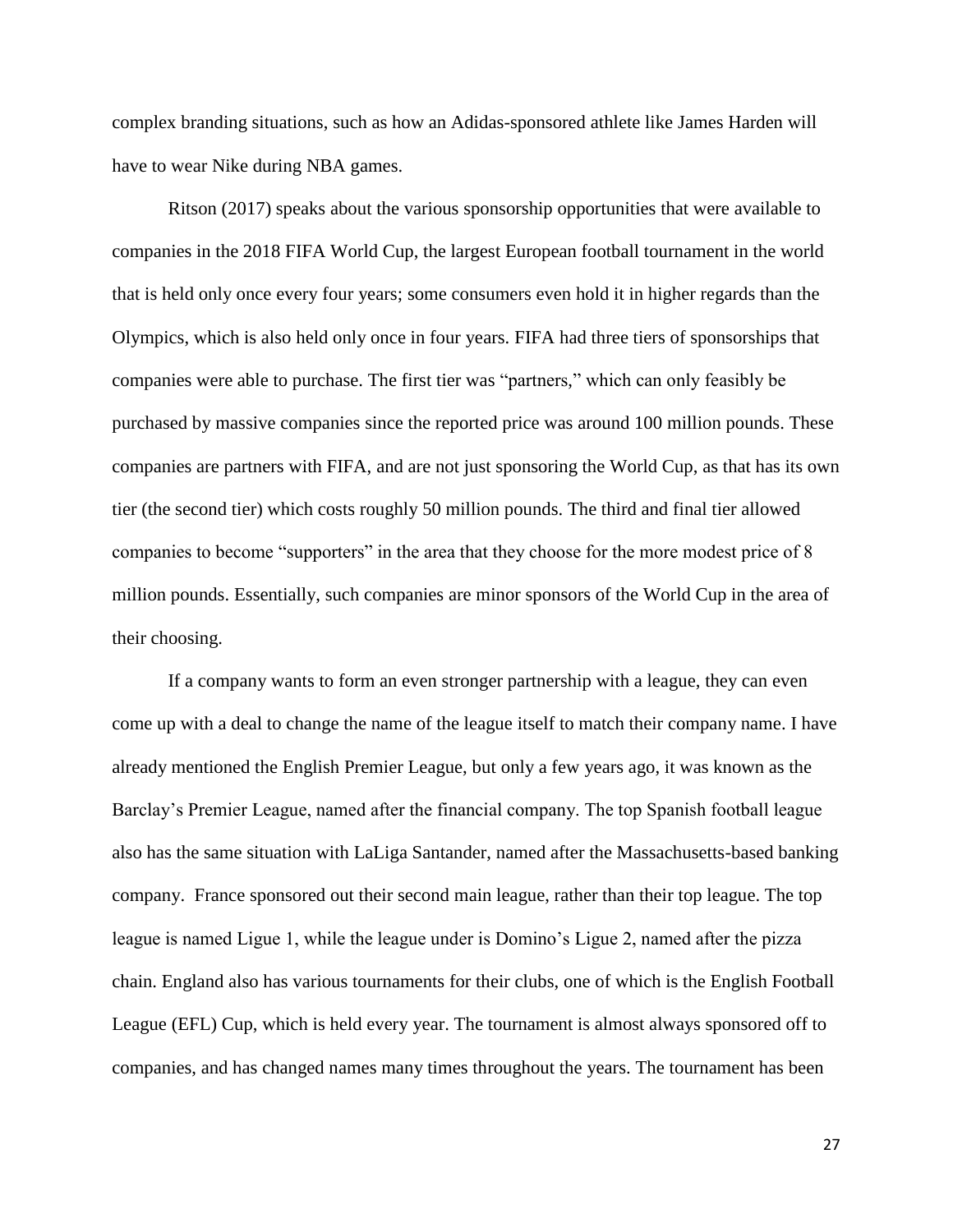called the Carabao Cup, the Capital One Cup, the Coca-Cola Cup, and many other branded names. The trophies given to the winners were often altered to look like the logo of the brand that the league was currently partnered with.

As the aforementioned examples suggest, this type of sponsorship is common in Europe, but is practically unheard of in the United States. Elsewhere in North America, though, the main Mexican soccer league's name has been sponsored out, as it is known as Liga BBVA Bancomer, which is a partnership with the Spanish banking group BBVA. The United States does not have any sort of sponsored league name; however, recently the National Basketball Association decided to test the waters with a name sponsorship. The NBA, though, elected to go "the French route" and only sponsor out their minor league.

Schultz (2017) speaks about how the NBA's developmental league's new deal with Gatorade can possibly pave the way for new sponsorship opportunities similar to that of what exists currently in European soccer leagues, with the name of the league being up for grabs in negotiations. The NBA has its own minor league where teams send young and recently drafted players to develop until they are ready to be called up to the main roster. This league was called the D-League, meaning the developmental league. Through the NBA's partnership with Gatorade, they have officially changed the name to the G-League, meaning the Gatorade League. This is the first sponsorship in major American sports that involved the league changing its name to fit that of the sponsor, even though in this case it is the minor league. In addition to changing the name of the league, the logo was also changed to feature a small Gatorade "G" in the corner.

In sum, there are many different ways brands can benefit from using sports as a way to advertise their product from small prints on jerseys to completely changing the name of the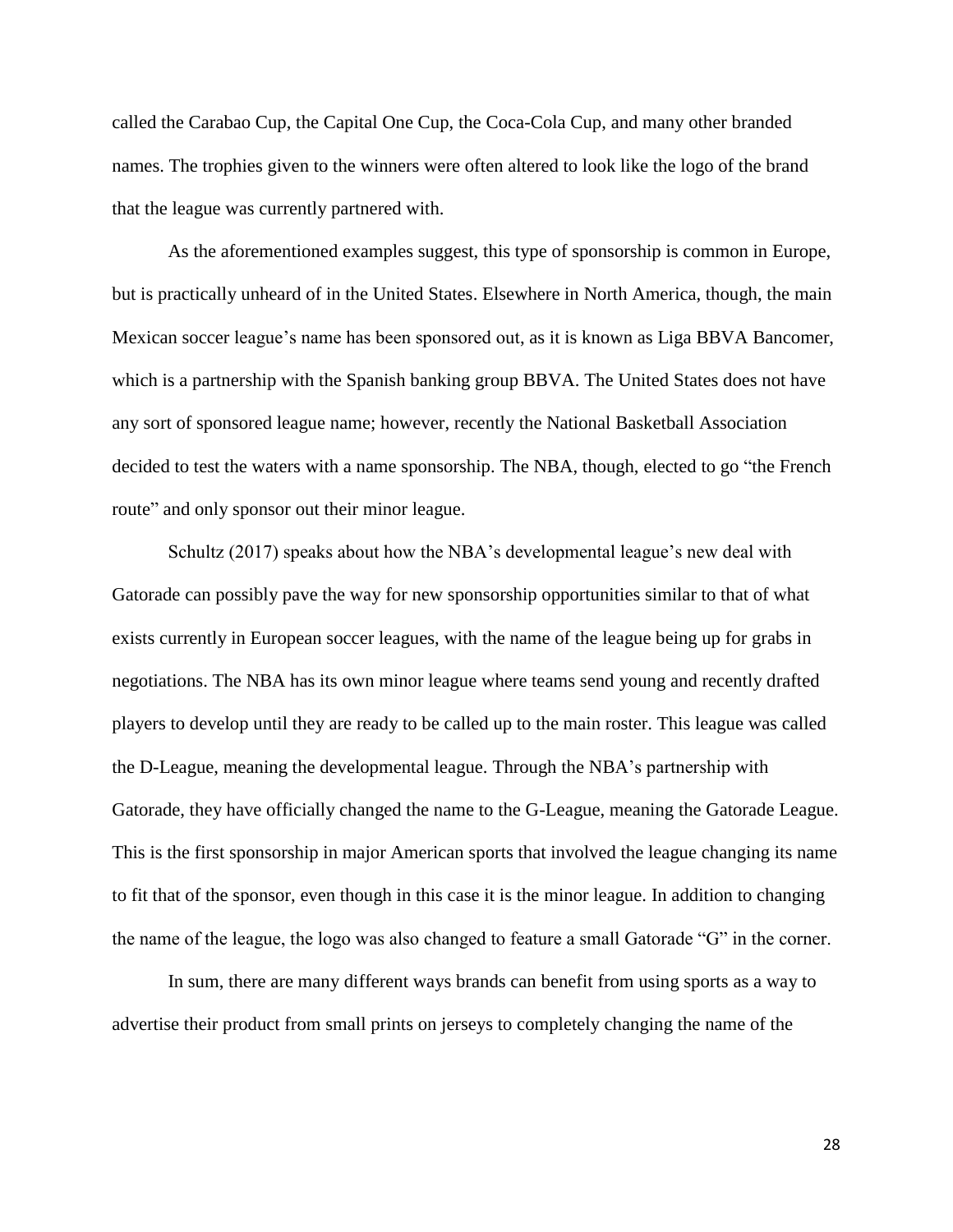league to match the company's name. All of these examples seem like great ways to increase the exposure of the brand and gain sales, but not all sports marketing opportunities are successful.

#### **Specific Factors that Make for Successful Sports Advertising**

Now that I have discussed the different ways that companies can advertise their products throughout the sports world, I will discuss what makes some of them particularly successful. Starting with commercials, it is apparent that slowly but surely, television is being phased out of the common United States household, similar to what occurred with the radio, and is being replaced with streaming services and similar Internet-based services. O'Reilly (2017) speaks about the strategy Adidas is employing, which involves advertising their products on television less and less at time goes on. CEO Kasper Rørsted stated that the intended market for Adidas no longer watches much television, and instead uses their tablet and computers more, so naturally Adidas is moving their advertising to where their target market is. They are using the money saved on not broadcasting expensive television commercials towards featuring advertisements on websites, such as short online commercials, emails, and banner advertisements, where their target market is most likely to see them.

Another factor that involves whether a sports commercial is successful or not is what geographic location the commercial is advertised in based on what athletes or teams are featured in the commercial. For example, if the commercial featured members from the New York Giants football team, the commercial is practically destined to fail if it is aired in locations that generally do not support the Giants, such as New England. While this limits where companies can air their commercials, it does allow for companies to pick out specific markets where they are trying to grow, and use tailored commercials specifically for that audience. If a company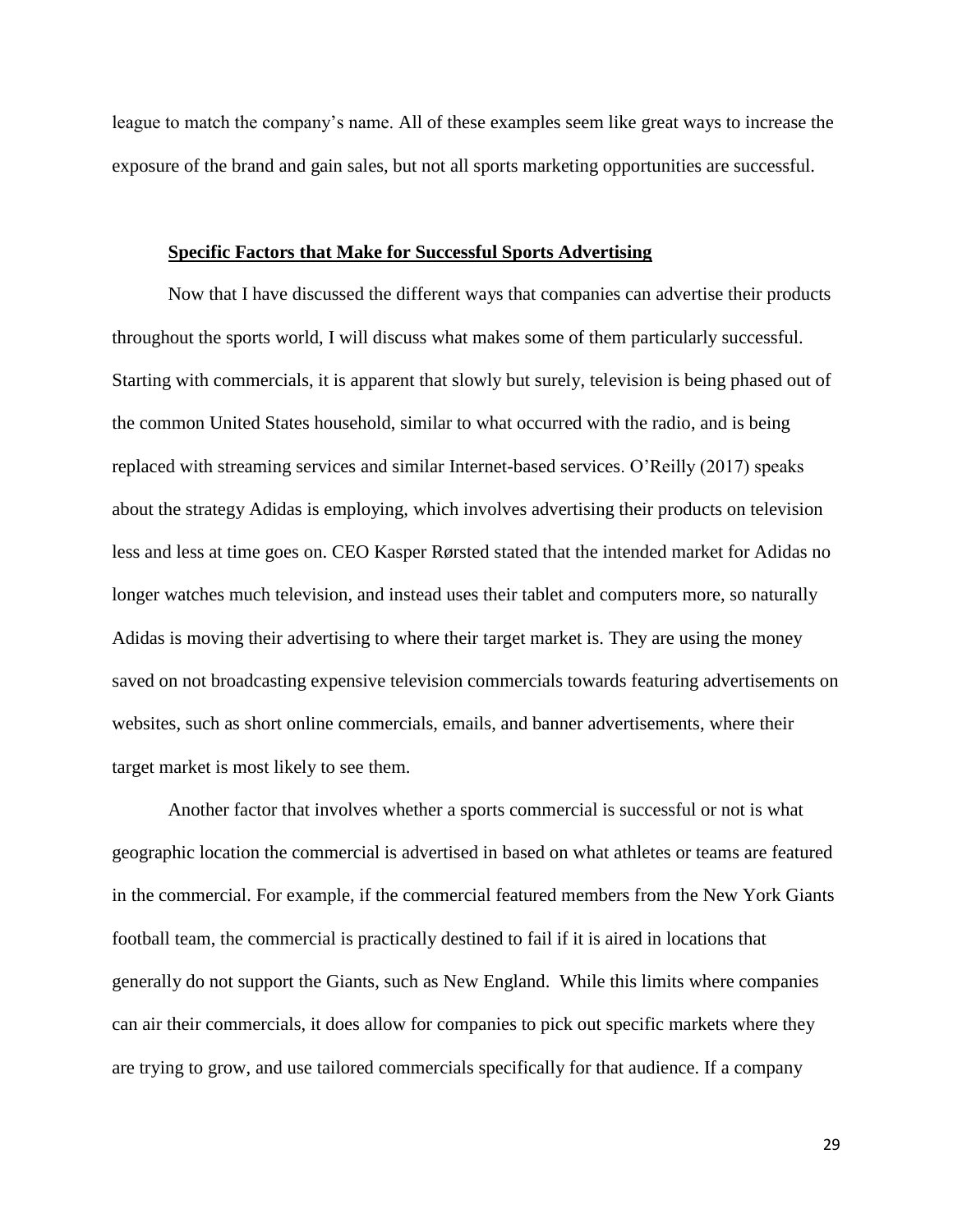wants to gain greater sales in the New York and New Jersey area, it would be smart to make a commercial featuring members of the New York Giants. The exception to this rule is when a company features a premier player or a retired player. If a player is no longer active, or if they are one of the best players in the league, companies potentially be successful by airing the commercial nationally.

In regards to athletes' jerseys, Pinsker (2016) speaks about why he believes that advertisements on jerseys are very slow to catch on in the United States. One theory is that the major leagues are afraid that increased advertisements on uniforms would repel many viewers into not watching. All four of the major sports leagues in the United States have been around for a very long time (e.g., MLB has existed for over a century), and many viewers may not want to see classic jerseys and uniforms that have been a staple of many teams for decades be "defaced" by an advertisement. Others state that leagues want advertisements on jerseys because they would bring in a massive amount of extra revenue, but it cannot be agreed on how that money would be divided among the league, teams, and players. However, NASCAR proves that advertisements on uniforms can be done successfully. It has been statistically proven that fans of a particular driver are more prone to purchasing products that sponsor that driver. In addition, fans of a particular English Football League club are more likely to purchase the company that is prominently featured on the chest of all of the players. So if it is proven that advertisements on jerseys can be successful, why do the main leagues in the United States avoid it?

Pinsker (2016) goes on to explain why advertisements on uniforms work for NASCAR, but not for the big leagues. The main leagues all benefit from massive television deals; broadcasting companies pay millions of dollars in order to have the games be broadcasted on their channel. While the extra money from jersey advertisements would be beneficial, they do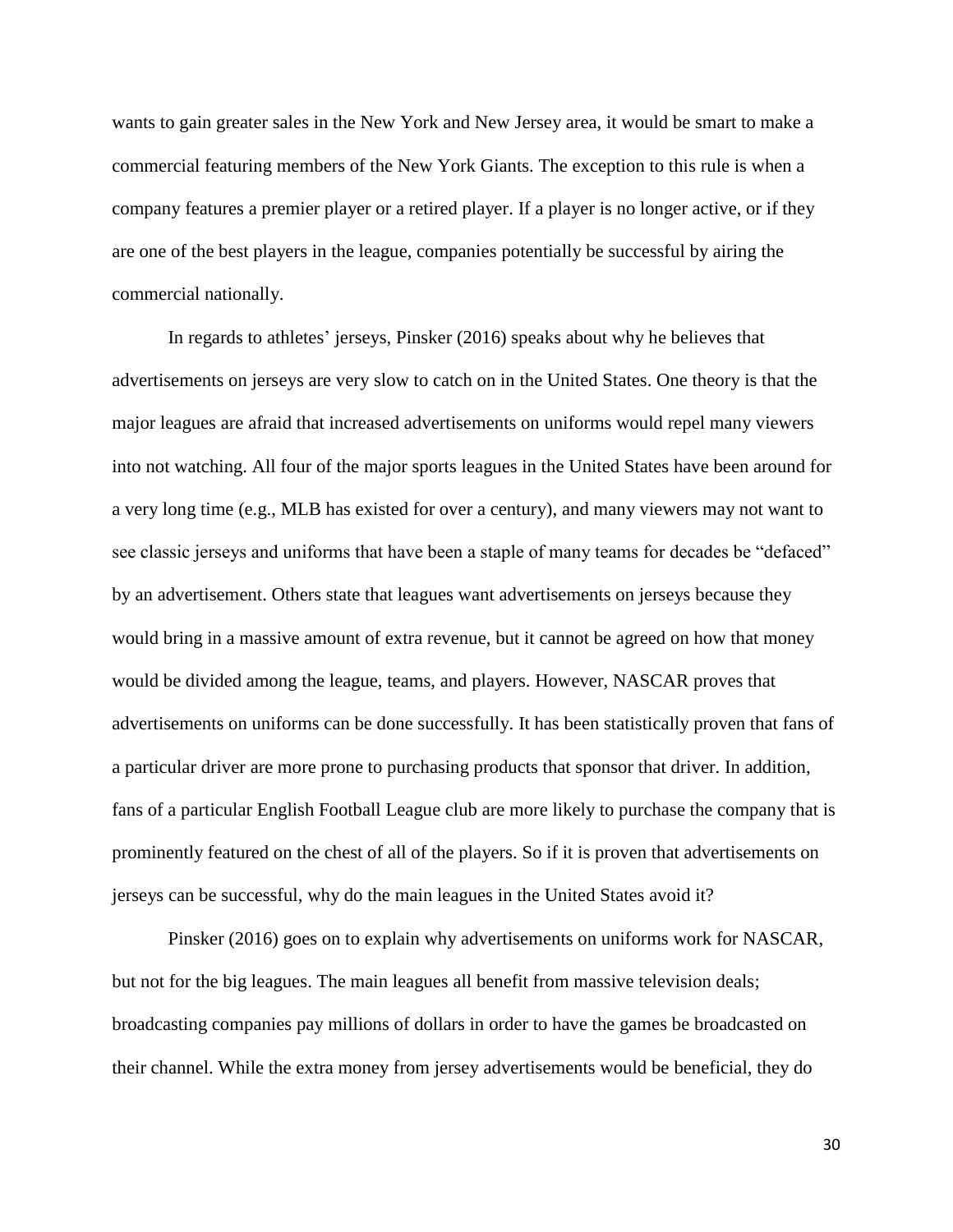not want to risk turning off fans in return for gaining that money. Less fans would result in lower profits from television deals, and therefore the main leagues decide to "play it safe," and not pursue jersey advertisements. NASCAR does not benefit from such television deals, and so pursued all of the money they could potentially receive. Since they do not receive as much money from television deals, they must pursue revenue elsewhere. It is also no coincidence that the MLS also uses advertisements as a major part of their business strategy since they also do not benefit from massive television deals like the four major sports leagues do. However, the NBA just recently began allowing companies and teams to collaborate on jersey advertisements, or each team could elect to forfeit the opportunity and go sponsorless if they so choose. The G-League (or D-League as it once was named) has been allowing advertisements on jerseys since 2010, but this is the first time a major American sports league has allowed it. There are strict restrictions on how large the advertisement can be in the NBA, and it can only be placed under the player's left shoulder on the front of the jersey, but it is the beginning of what may be a trend that all major American sports may be a part of.

Going back to stadiums, Pinsker (2016) goes into detail about why companies go through the effort into doing something more than just putting up banners or billboards. The reason is that companies want to appear as if they are part of the action, and that they are actual partners with the team. Doing so can make the brand appear creative and "with the times." If customers are having fun with the way the brand is being featured in games, or if the brand feels as if it is actually a part of the game, they are much more likely to remember the company. As discussed, consumers often gravitate towards buying products from brands they remember or are familiar with. Also, since baseball stadiums in particular are often cluttered with dozens of billboards and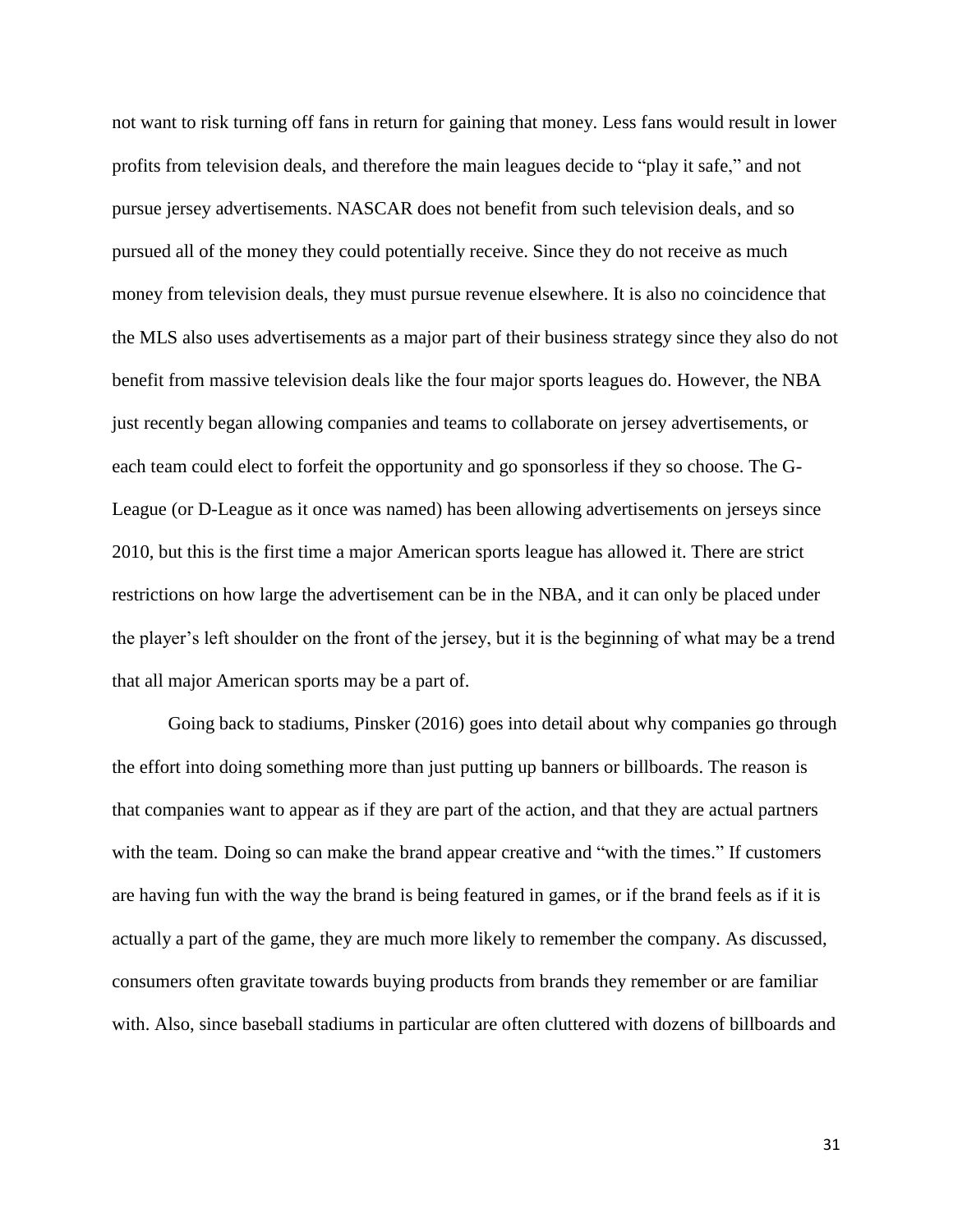advertisements in the outfield, a company simply adding one of their own brand may not stand out, and just makes them part of the "clutter."

Going back the G-League, the narrative that Gatorade is able to produce thanks to this sponsorship is arguably remarkable. The D-League was a place where recently drafted rookies and NBA hopefuls were sent by NBA teams so that they can develop into better players as they mature. While some rookies are able to start in the NBA right away, some are not quite ready, and they would play in the D-League until they were. Now that the league is named the G-League, it creates a narrative that Gatorade helped young players achieve their dreams of playing in the NBA. Gatorade may eventually be viewed as a brand that was able to kick start many future legends' careers simply because they changed the name of the developmental league. This can result in a massive amount of positive publicity, and can further cement Gatorade as the most popular sports drink.

Coincidentally, the NBA is also considering removing the "One-and-Done" rule from the NBA rule book. The rule states that players are not allowed to enter the NBA until they are one year removed from graduating high school. It does not explicitly state that the athletes are required to attend college, but many players do play on a college team for one year just so they have somewhere to play basketball, and can get scouts of NBA teams to notice them. Once they complete a single year of college, they are eligible to enter the NBA draft, hence the term "Oneand-Done". If this rule were to be abolished, it would mean high school graduates would be able to enter the NBA and skip college completely. Naturally, high school graduates would generally not be ready yet to be a leader on a major league team, so many of them would be drafted by NBA teams on draft night, and would instead be sent to the team's G-League affiliate, allowing them to get real competitive experience. Most great NBA prospects don't play more than one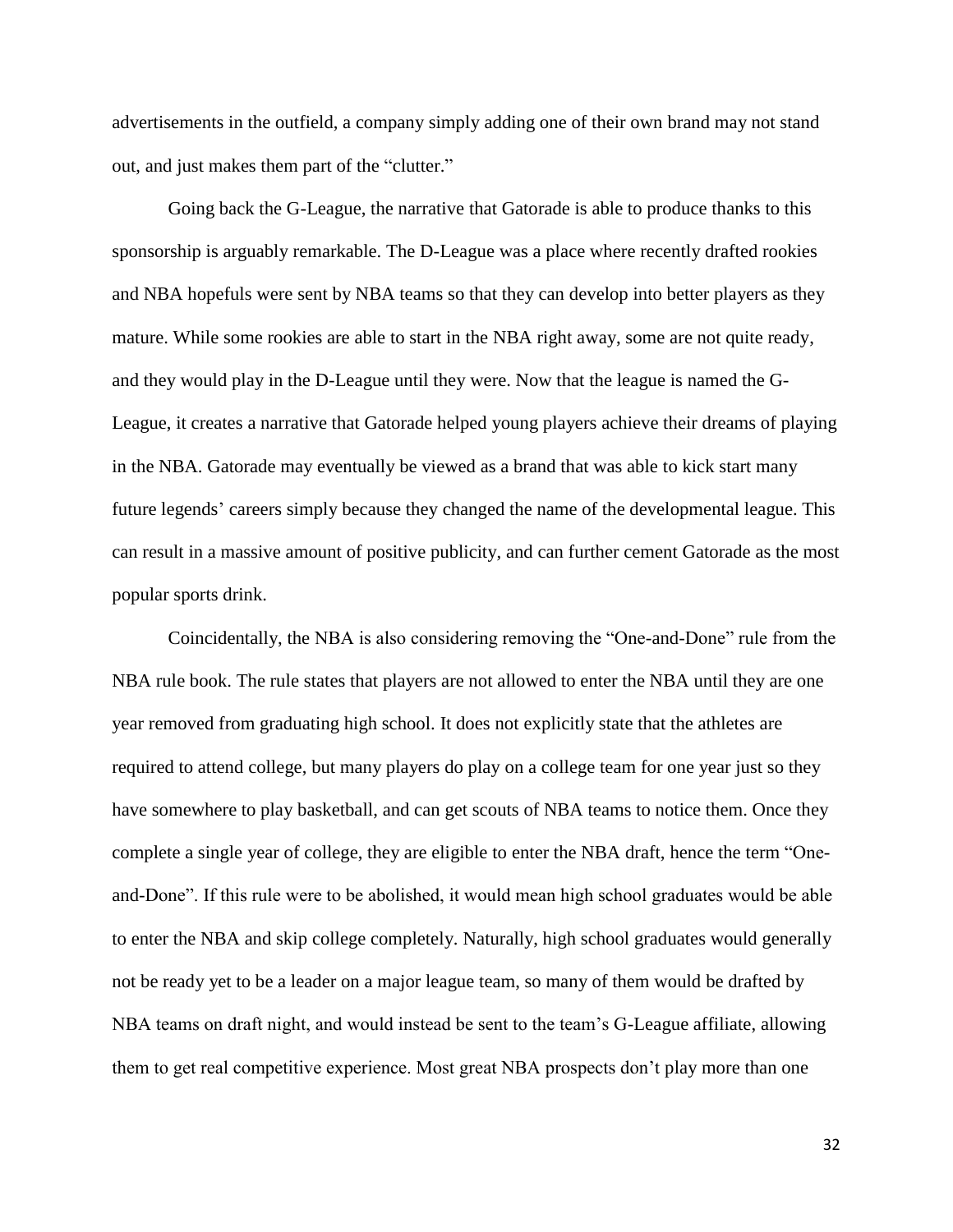year of college, but if they were to play in the G-League instead it would bring more attention and views to the league since many people enjoy watching what they believe are the next big superstars, making the Gatorade sponsorship even more valuable. Every high school success story could then potentially have Gatorade at the heart of it. It appears that the NBA is the most progressive in terms of advertising out of the major sports leagues, as they are leading the way in both jersey advertisements and renaming their league after a company sponsor.

While some sports marketing campaigns turn out to be successful, others may end up failing. All of the examples discussed so far in general have all been very successful (or at least are on their way towards becoming a success), but not all sports marketing campaigns are created equal, and not all are successful. FIFA, in particular, has been in serious trouble as their last two World Cups have both generated losses, and since World Cups are held once every four years, this means that FIFA has been losing money for almost a decade.

Ritson (2017) discusses the different types of advertising opportunities FIFA provided for companies. I previously discussed the details of the potential sponsorships and the difference between them, but those differences only matter if a company actually opts in and pays the money to FIFA to be advertised; however, that did not happen often for FIFA. As of the time Ritson wrote his article, 7 of the 8 "FIFA Partner" slots were taken by Adidas, Coca-Cola, Visa, Hyundai/Kia, Qatar Airways, Gazprom, and Wanda Group; there was one slot that went unclaimed. As for the 6 "FIFA World Cup Sponsor" slots, there were only 4 slots filled for the 6 available; these were McDonald's, Hisense, Budweiser, and Vivo. Finally, and perhaps the most telling, the "Regional Supporters" attendance was quite poor. There were 4 slots for each of the 5 parts of the football world: North/Central America, South America, Europe (including Russia), Africa, and Asia (including all of Oceania). That means there was a total of 20 slots available,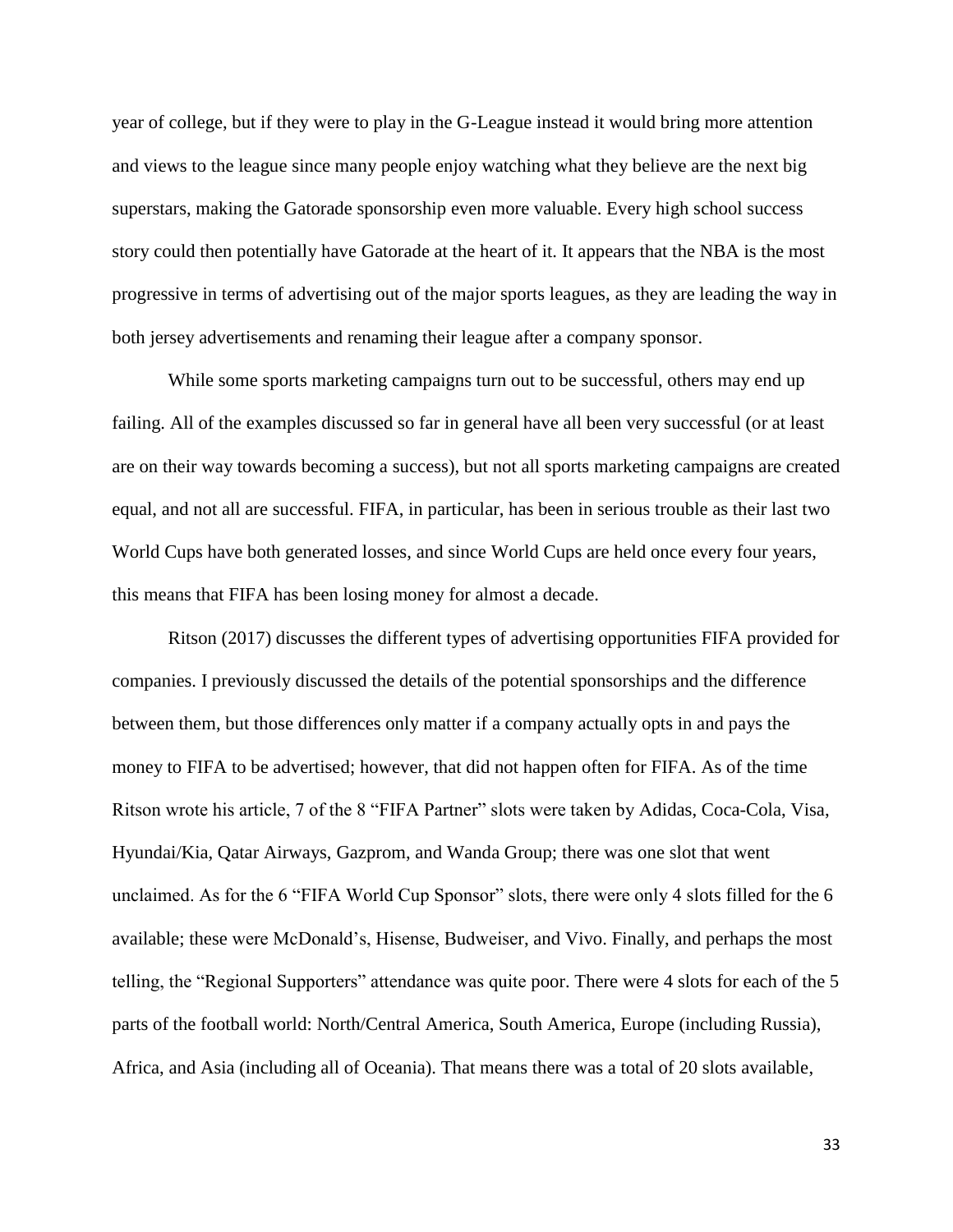and only a single one was filled, a local Russian bank who filled one of the Europe slots. It seems somewhat shocking how unwilling many brands appear to be to sponsor their brand with FIFA. After all, sports marketing has been shown to be one of the most effective and positive ways to generate more attention and profit to a company, and the World Cup is considered by some to be the biggest sports event of all, even though (or perhaps because) the event is only held once every four years. Advertising your brand on the biggest stage sports has to offer, in an international market, and featuring some of the (typically) highest fan attendance and television views of any program, sports-related or otherwise, seems like the best platform a company can ask for. The question then is: why were companies so unwilling to have their brand be featured in the World Cup?

One possible drawback many companies had was, of course, the astronomical prices that they had to pay in order to be at the World Cup; however, Ritson (2017) goes on to explain the problems were much more than just that. FIFA is in the midst of a company-wide scandal that forced the abrupt exit of President Sepp Blatter and is currently being investigated for fraud and money laundering. This type of turmoil and staff turnover would give companies cause to pause and consider whether they want to pay money for the sponsorship. If FIFA is unable to protect their own image, why should other brands trust FIFA to protect theirs? The controversy does not stop there, however, as the location of the World Cup was another obstacle companies had to face. The 2018 World Cup was in Russia, a nation accused of conducting various international crimes. Many were hesitant not to have their product advertised in such a controversial location.

In addition to these issues, Ritson (2017) also mentions the controversial decision of where FIFA decided to have their next World Cup. The 2022 World Cup will be in Qatar, a small, but rich country located in the Middle East. Other countries, such as the United States,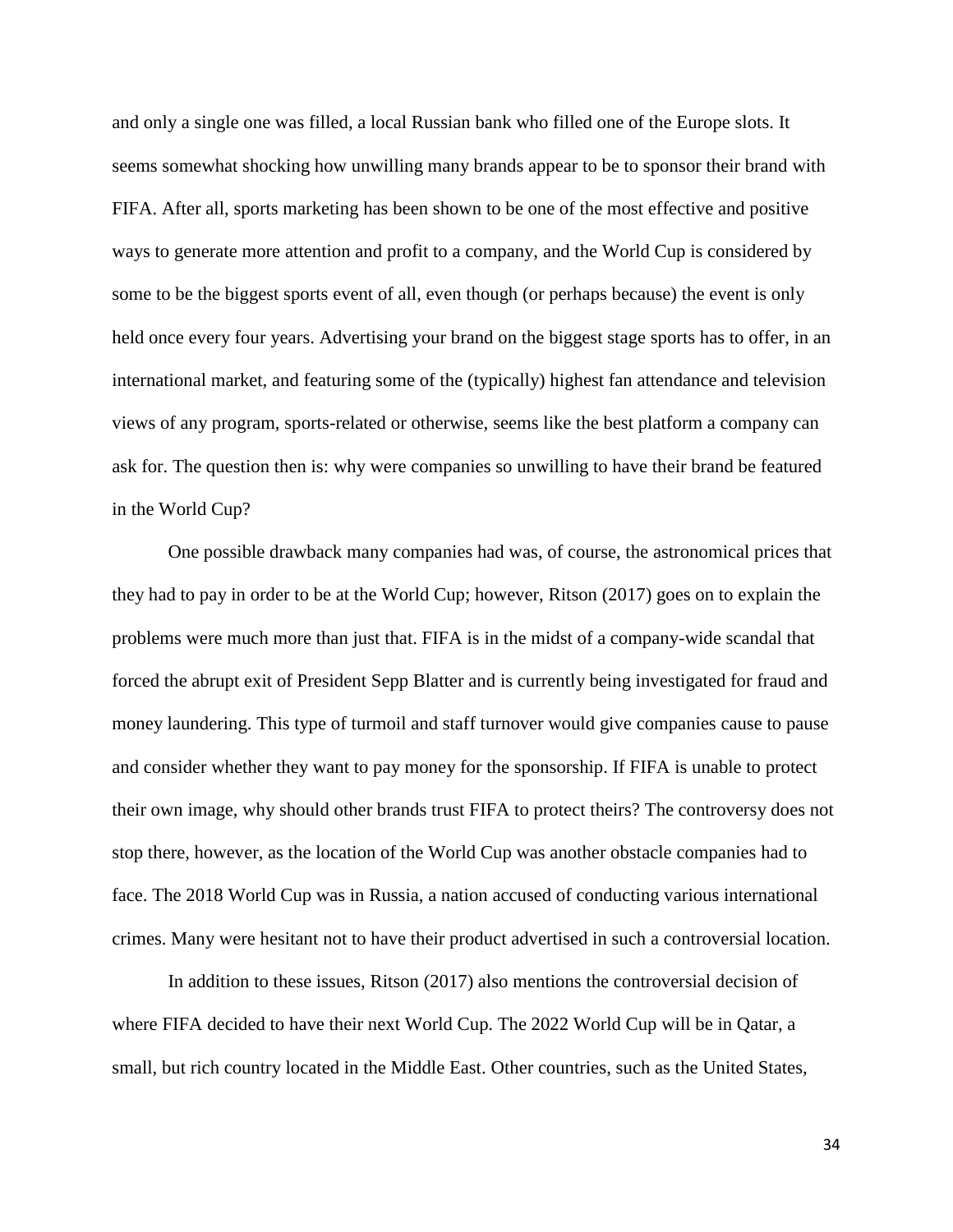Japan, and South Korea all placed bids to host the World Cup, but FIFA instead voted for Qatar. As already stated, FIFA is currently deprived of capital, so many around the soccer world believe Qatar may have essentially paid an incredible sum of money, possibly under the table, in order to lure FIFA to choose them over the other nations. This is just another example of a possible suspicious business decision made by what appears to be a very unstable association. Qatar, like Russia, also has its own history of questionable decisions and uncomfortable policies, and due to its location in the Middle East, many might worry about potential for wars and other violent acts due to unfortunate recent history in some areas in the region. This could easily lead to even poorer company attendance that currently exists in Russia. Also, Qatar is a very small nation, and brands may not see the value in spending all of that capital to advertise their product because the amount of revenue they would generate may not be enough to cover FIFA's fee.

All of these reports and decisions made by FIFA, as well as the nations that the World Cups are being hosted in, could very easily cause even more companies electing to save their money and not sponsor the World Cup. Companies are aware of what the common perception about them is more now than ever before. Companies only want to partner with companies they feel can provide them with positive value. It is not just about being advertised at the World Cup; it is about forming a business relationship with FIFA and coming to an agreement that helps both parties. With the current financial and structural unrest that exists in the association, and the political controversies that exist in both Russia and Qatar, FIFA may very likely be an even worse financially situation very soon. Brands want to protect their image and have to decide if they can trust who they are partnering with because if their partner falters, it looks bad on them as well through association. As it stands right now, some companies may not feel confident enough to associate their brand with Russia, Qatar, and/or FIFA in general.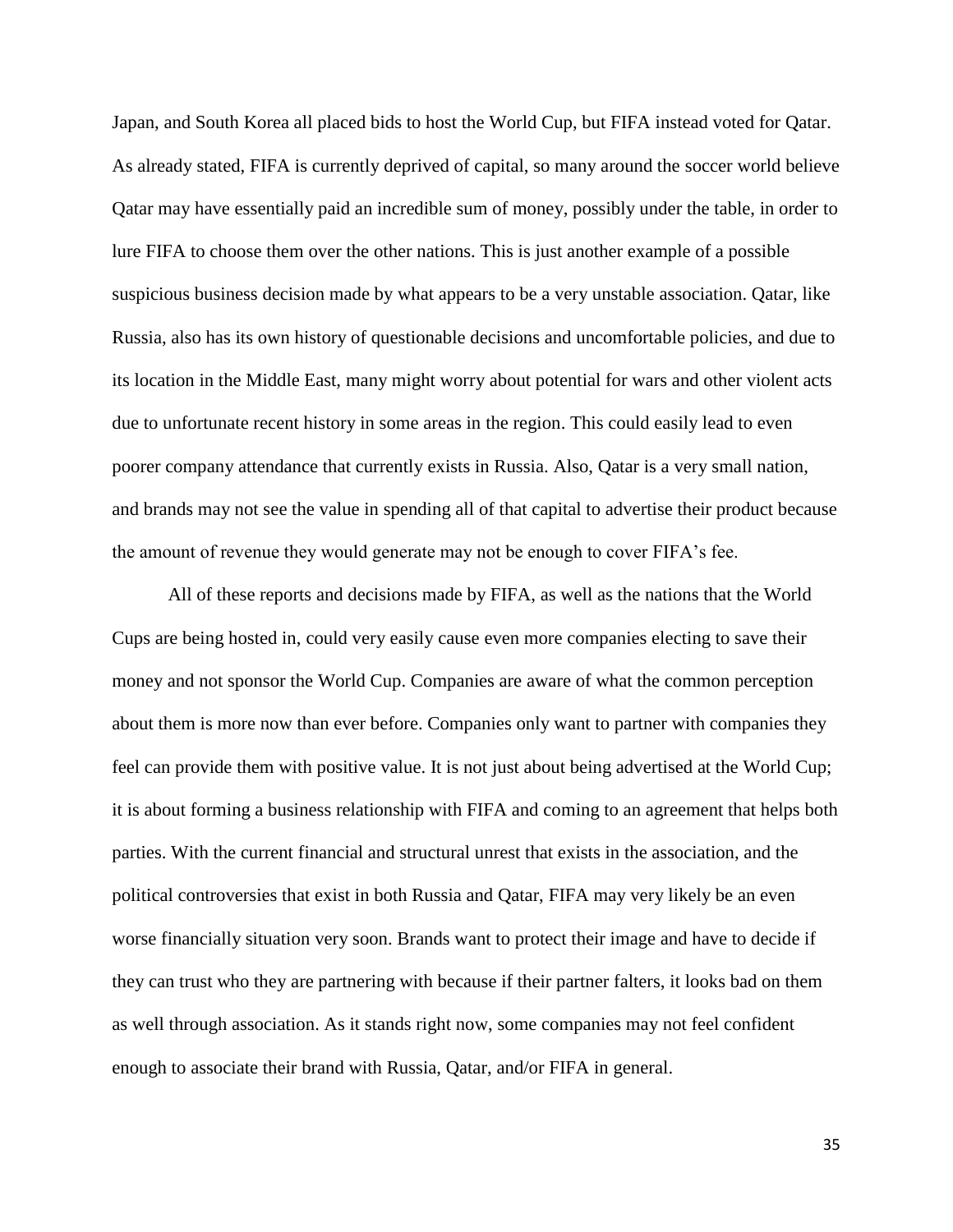Now that I have discussed sports marketing tactics and what the benefits are for companies that employ them, I will discuss the specific role that music can play in sports marketing. One major reason why music has always been very much tied with sports is because of the proven physical effects music has on an athlete's body and mind.

#### **The General Effects of Music on Sports Performance**

Music has been shown to have positive effects for athletes in their workouts and an "unfair" advantage during competitions to the point where the US Track & Field, the governing body for distance racing, elected to ban all uses of audio media during races. This ban was intended to protect those who did not use music and to keep the sport as competitive as possible (Ruani, n.d.). In essence, they decided to treat music as if it were a PED (Performing Enhancing Drug). The question then is: what advantages from music is the US Track & Field referring to and in general, why is listen to music during athletic activities so effective?

Farmer (n.d.) states that music has four major effects on the human body: psychophysical effects, physiological effects, psychophysiological effects, and ergogenic effects. Psychophysical effects refer to how the athlete reacts emotionally to the music, or how the music could change their mood. Physiological effects refer to the physical reactions an athlete has, such as faster running speed or better endurance. Psychophysiological effects refer to physical effects that are not in control of the athlete, such as an increased heartbeat. Finally, ergogenic effects refer to any positive effects, whether physical or psychological.

The article also describes what factors athletes must take into account when deciding what song to listen to during their workout. First, the song must have a strong rhythm that inspires the athlete to move. Second, the song must also contain positive lyrics that inspire the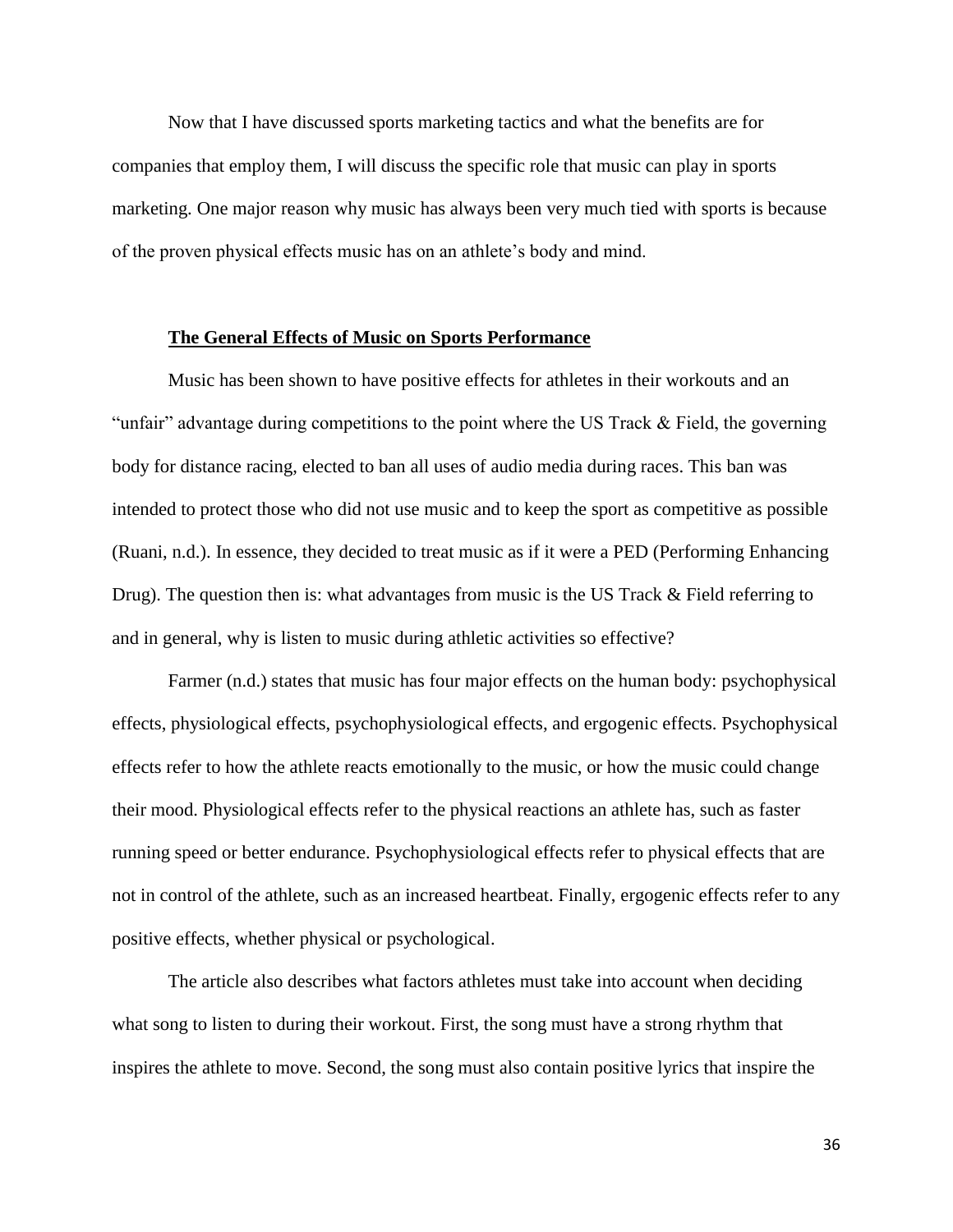athlete to continue their workout. They can also include lyrics that are related to movement in some way. Third, the song must have an association with sports. This could be as simple as picking a famous song that was previously used as the theme song to a sporting event, or even just including lyrics about overcoming the odds and facing adversity. Fourth, the beat of the song must be similar to the speed in which the athlete is moving. Runners may prefer something faster paced to have them run faster, while a rower may wish for something more methodical in order to keep themselves in a steady rhythm. Fifth, the song must contain uplifting melodies or harmonies. Finally, and perhaps the most simple of all the criteria, the song must be to the athlete's taste. If they do not enjoy the genre of the song, they will likely not be able to increase their performance by a significant amount.

Dennehy (n.d.) referenced various studies and experiments conducted by researchers to help explain the core effects music has on an athlete's body and mind. These effects are dislocation, arousal recognition, synchronization, acquisition of motor skills, and attainment of flow.

"Dislocation" affects the mind of the athlete, and it causes them to be less aware of the physical stress they may be putting on their bodies. If an athlete is undergoing a particularly intense workout, listing to music may divert attention away from the workout, and put it instead towards the music. If athletes do not notice how much effort they are putting in, they will generally be able to work out for much longer because they will notice that they are tired much later than they normally would. If an athlete does not realize that they are tired, they will most likely continue to work out until they feel satisfied, and more training time naturally yields greater results in competitions in general. Of course, dislocation does have its problems. It can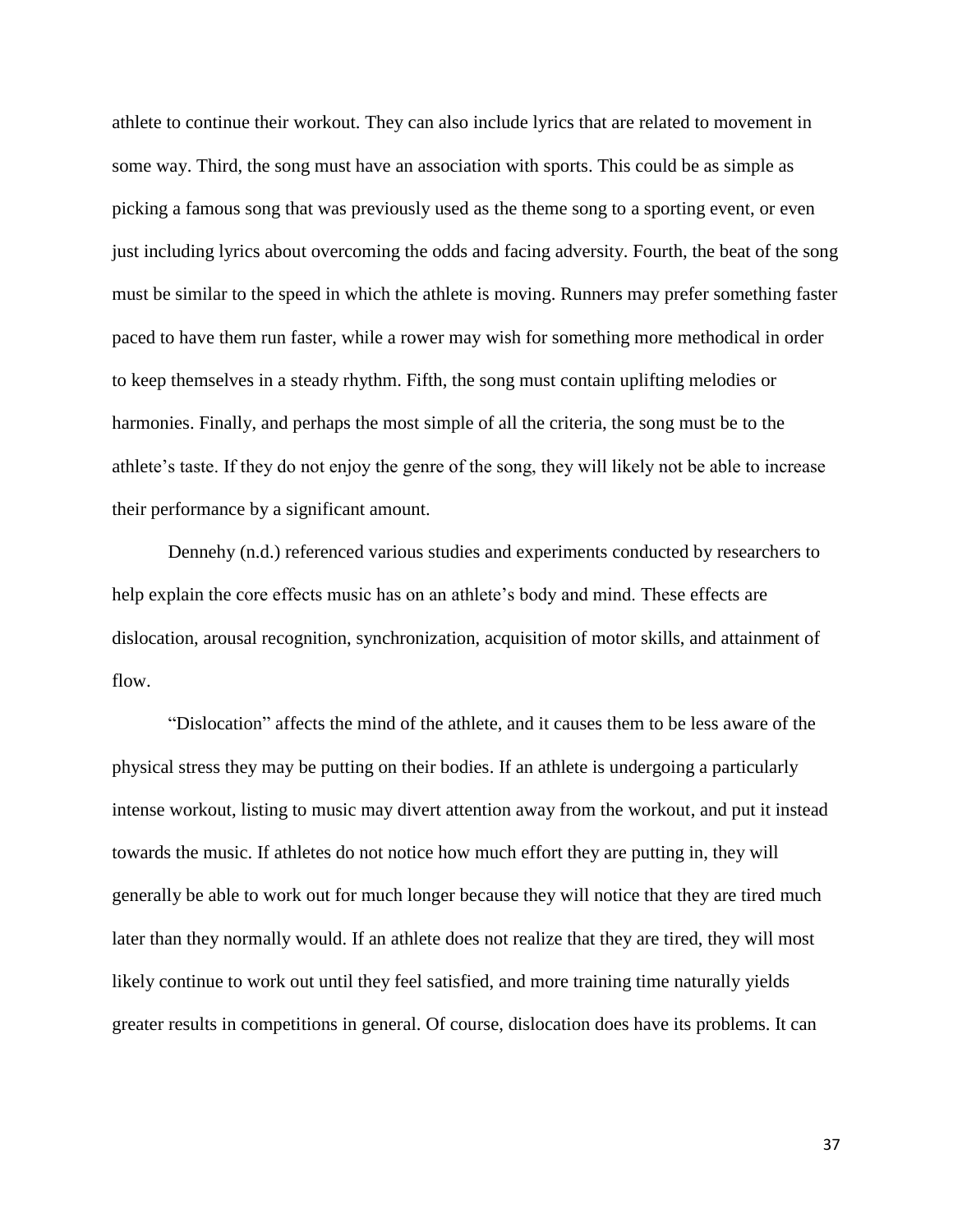possibly cause someone to overwork themselves and cause their body to be completely exhausted, even if the athletes themselves may not be able to feel it initially (Bishop et al., 2007).

"Arousal recognition" refers to the actual mood that music may put the athlete in. Music can greatly affect the mood of an individual, and it is up to the athlete to decide which music is most appropriate to listen to, and which music will put the athlete in the best position to succeed. An example of this would be a ballet dancer; she may wish to listen to slow or classical music before a routine in order to stay calm and composed, which are important for ballet dancing. Another example could possibly be a basketball player listening to some upbeat music before a game in order to feel pumped or energized at the start of the game. However, arousal recognition does not have "one-size-fits-all" effects; one genre of music that may work for one athlete may not work for another. This means the effectiveness of arousal recognition is up to the athlete and the athlete only (Bishop et al., 2007).

"Synchronization" refers to a physical effect on the user and it makes the movements of the athlete mimic the speed and intensity of the music. This is especially prevalent when an athlete is running or biking; they will often pace or pedal at the same beat as the music. This is done instinctually, and many people may not even realize they are synchronizing during their work out. This means an athlete who is looking for a way to instinctually put more intensity into their routine might be well-suited to listen to more intense music while they are doing their workout (Bishop, et al., 2007).

"Acquisition of motor skills" is a very interesting effect that has various uses. If the music is to the athlete's liking and they are in a learning environment, the athlete may be more likely to be more eager to learn and take more excitement into honing their craft. The more unique effect, however, is how the human body can actually work more efficiently when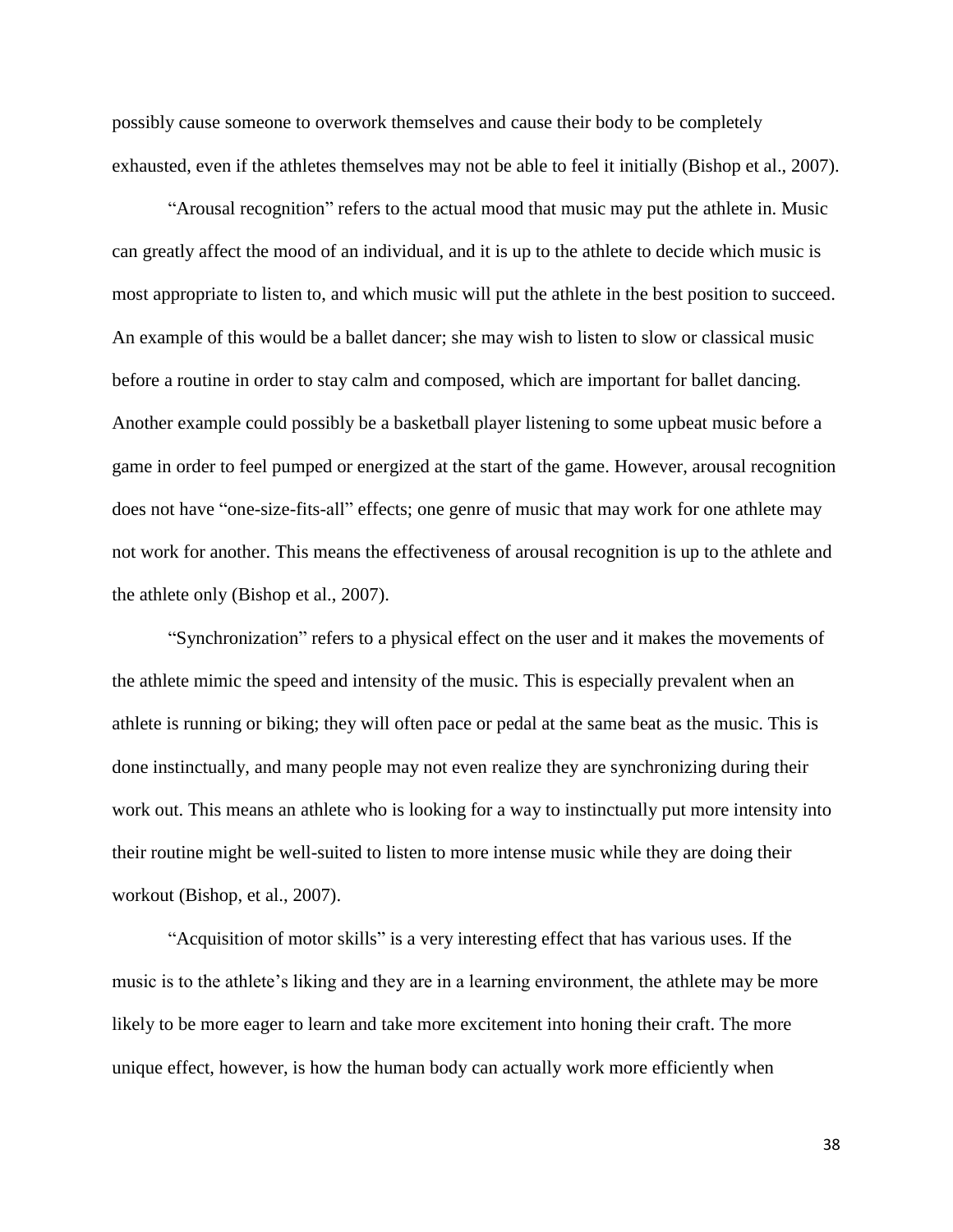listening to music. If an athlete is very into the music they are listening to and acting instinctually to their work out, they may discover more efficient ways to conduct their routine.

Finally, "flow" refers to when an athlete is completely oblivious to what is going on around them as they are completely focused on their work out. The athlete's mind may go completely blank as they are concentrating on the workout and the music, almost as if they were sleepwalking. This attainment of flow is not just for athletes, but is capable of being achieved by anyone. A common way this can be achieved is if someone was reading a book and they became so engrossed in the story that they are not aware of their surroundings, including the time. Whether it is reading or working out, an individual in a state of flow will feel time is going by much faster than it really is (Pates et al., 2003).

Music and sports formed a relationship because of the advantages music provides those who partake in sports. Going back to the US Track & Field ban on all music during races, the rule does still exist, but it was amended to make it more accepting and fair. This is because the association understands how much some athletes rely on music in order to perform at their highest level. Without music, they may not be able to unlock their fullest potential since they would not be able to train as hard or as long. Now that the relationship between sports and music has been discussed, I will now explain how the sport industry and marketing industry interact with each other, and what their relationship is currently comprised of.

#### **General Cultural Associations between Music and Sports**

Olson (2015) described how teams carefully craft the experience they wish to provide for their fans who are in attendance by monitoring and selecting which songs they play at their games. Teams generally want to have a central theme to their games, and will often only pick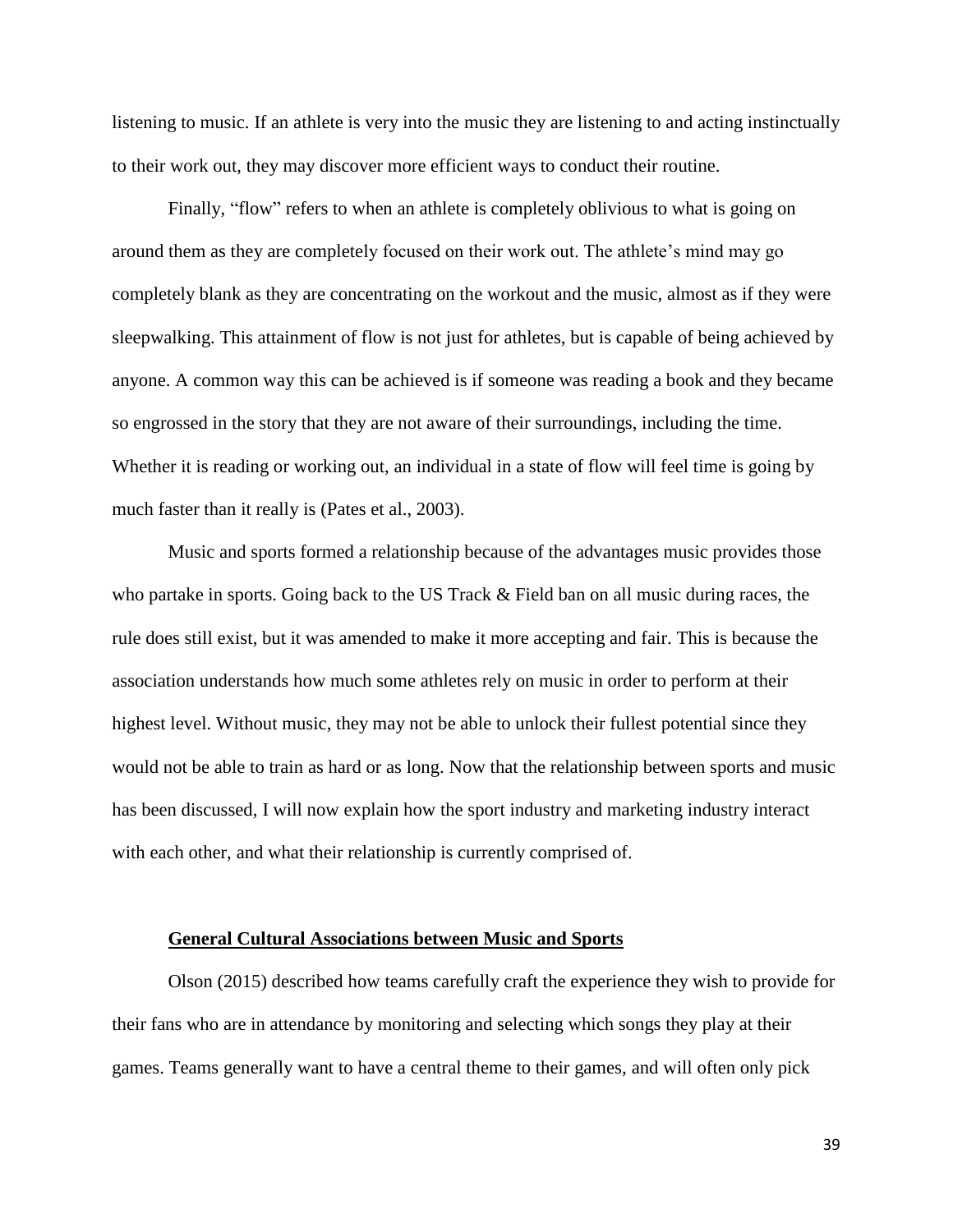songs that support that theme. What is very interesting is how they decide on the music. The decision is very similar to how advertisers select music for their commercials in that they give very little advantage to an artist who is an established superstar. They are more interested in finding the perfect song, rather than the most famous or well-known. This leads to songs often being chosen by artists who may be considered "lesser-known" being used at games, and if the song catches on in the arena, this may actually lead to commercial success for the artist/song and create a lasting bond with the team. An example of this is "goal songs" in the NHL, in which teams play a particular song when they score a goal, and the song lasts the entire season. A season is a long time for a song to be used, and it gains tremendous exposure to the point that some songs can become more than just a "goal song" - they can become the unofficial "theme song" of the team.

Of course, a song just cannot catch on by itself. If the fans are not behind the song, it will likely not garner the same attention and reaction the team and artist desire. The fans are the ones who decide whether a particular song, and entire stadium presentation, is a success of failure. The "perfect song" may vary greatly depending on where the team is located; certain genres are more popular in certain parts of the country. For example, professional sports teams in Tennessee, such as the Tennessee Titans and Nashville Predators, play much more country music than teams from the rest of the country. In addition, teams may lean more favorably to musicians that are from the area in which the team is located. Olson (2015) mentions how the NFL's Seattle Seahawks use a large amount of Macklemore, a Seattle native, in their stadium. If the crowd knows the artists is a fan of the team and is from the same area they are, they are more likely to support the song and the artist, which will elicit a greater reaction when it is played. This means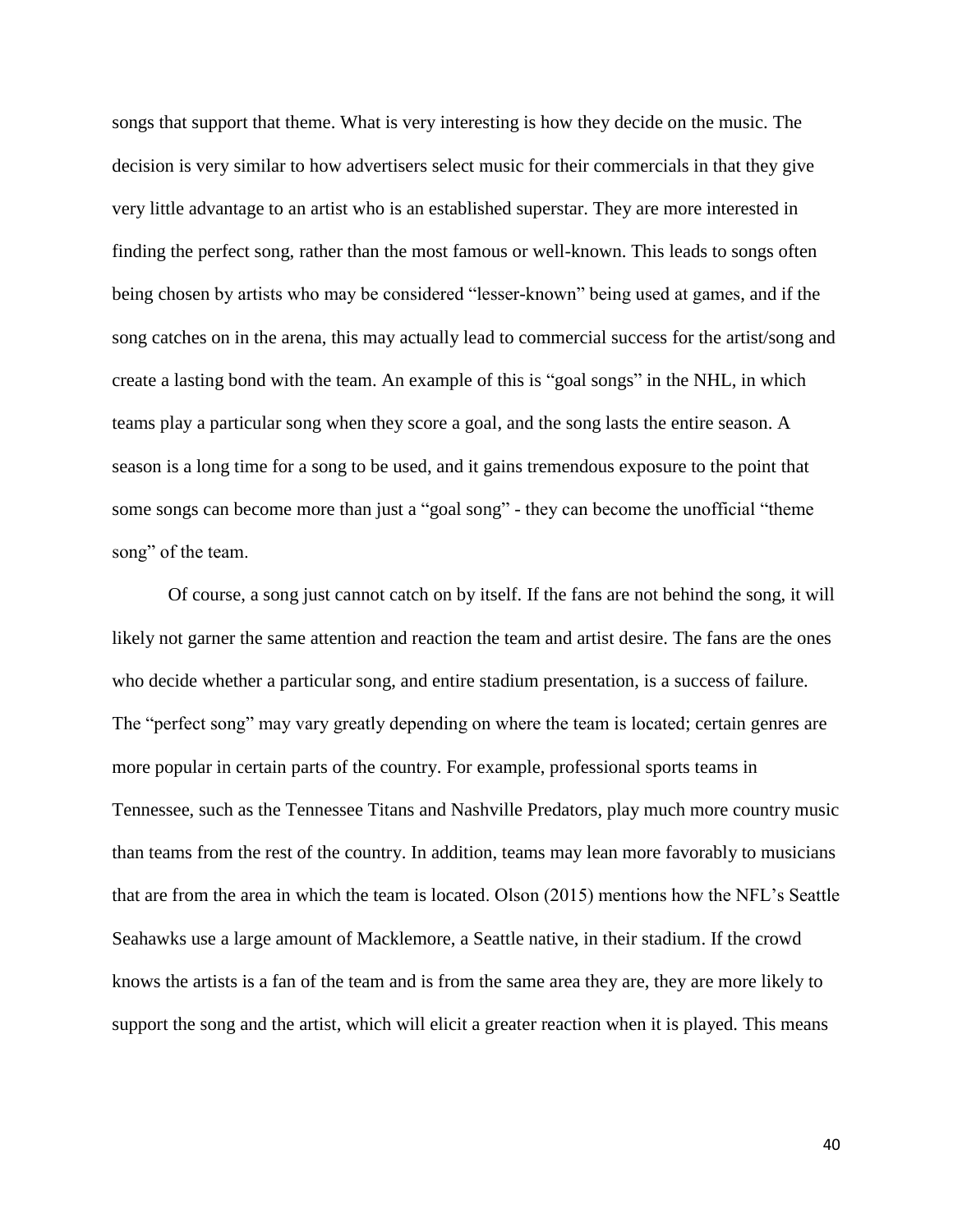each team has their own unique theme and pairs it with music that supports the theme, as well as music from the area.

Olson (2015) goes on to state how the artists are paid for contributing their music to the team. The artist is paid a licensing fee for allowing the team to play their song, which is heard by the thousands of people who attend the game. However, television broadcasts often pick up the music though microphone they have set up for other purposes, such as for the commentary team. This means that even though an artist is playing their song only at the stadium, it is actually being heard nationally. One example of this is during NBA games, in which the home team almost always plays some type of beat or music while their team is on defense. This type of music use is unique in that is actually does not help the artist's record label at all. Playing songs in a private environment, in this case a stadium, is covered by "public performance rights," which means that the label does not receive any of the money an artist may generate from using their music in arenas, making it a very attractive business path for artists, as they get to keep all of the profits. This is because a music label can only make money from an artist's work if it is being used explicitly for selling products which, in this case, it is not.

Another way music is played at sporting events, or in this case sports broadcasts, is becoming the theme song to a particular event. Songs that are currently popular are often used as "outros," which are played before commercial breaks. Some songs gain even more exposure when they are the theme song to an entire season or post-season. For instance, the NBA selects a track to be the official song of the NBA Playoffs every year. That song is played countless times throughout the few months of the playoffs, and so can gain a large following from basketball fans. Another example is "Waiting All Day for Sunday Night" by Carrie Underwood; her song was played on every Sunday Night Football on NBC for multiple seasons, which leads her song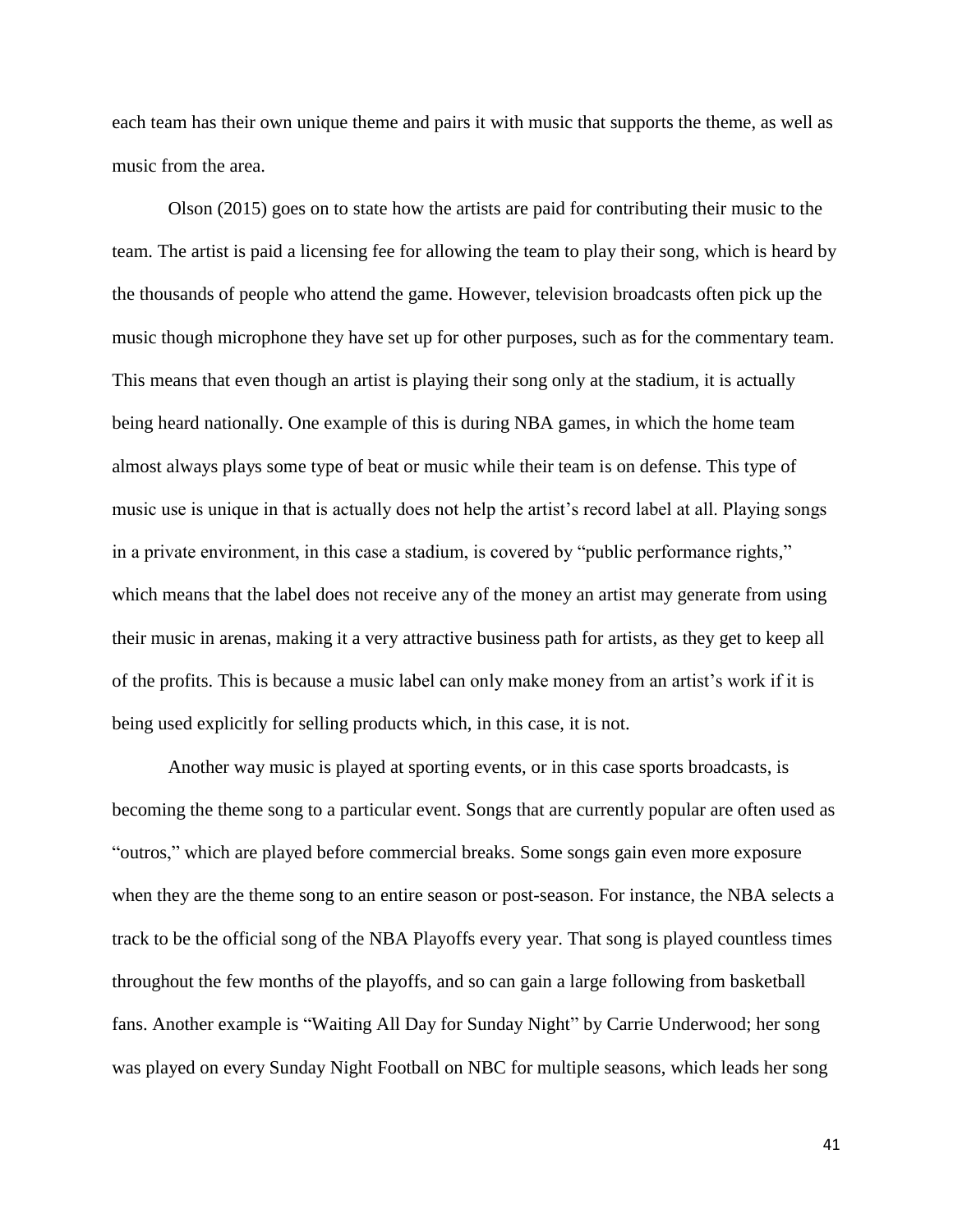to then be associated by many consumers with football. The song's inclusion was very successful, and Carrie Underwood created new tracks once the NFL felt it was time for a change; her songs "Oh Sunday Night" and "Game On" both were theme songs used for later seasons, as well.

When artists want to be a little bit more personal with their favorite team, they create a song specifically for that team. Nielson (2013) discusses how artists have created songs about their hometown teams or changed the lyrics of some of their original songs to fit a more sportsoriented theme. Pittsburgh-based rapper Wiz Khalifa reached fame when he released "Black and Yellow," a song named after the colors that the Pittsburgh Steelers wear. In the music video, he is also wearing a Steelers sweatshirt. The lesser-known Ying Yang Twins released "Halftime (Stand Up & Get Crunk)," a song named after their hometown New Orleans Saints. Naturally, both songs became popular among many fans of their respective teams.

There is possibly no greater event that exemplifies the relationship between sports and music than the Super Bowl halftime performance. The Super Bowl is more than just a football game; it is considered by many to be a special attraction also for the commercials, as well as the halftime show. The halftime show is actually often when there is a peak of viewership during the televised event, as non-football fans often will tune in to see the performance. The featured artist is planned far in advance, and it is the most watched performance by any musician every year, and routinely pulls in over 110 million viewers.

I have discussed how musicians and sports teams/players can both benefit from the exposure and expertise that they both bring, but recently there have been various musicians who have become a part of the sports world to an even greater extent. Smith (2014) gives insight into how rappers have become more than just inspirations to athletes, and have become much more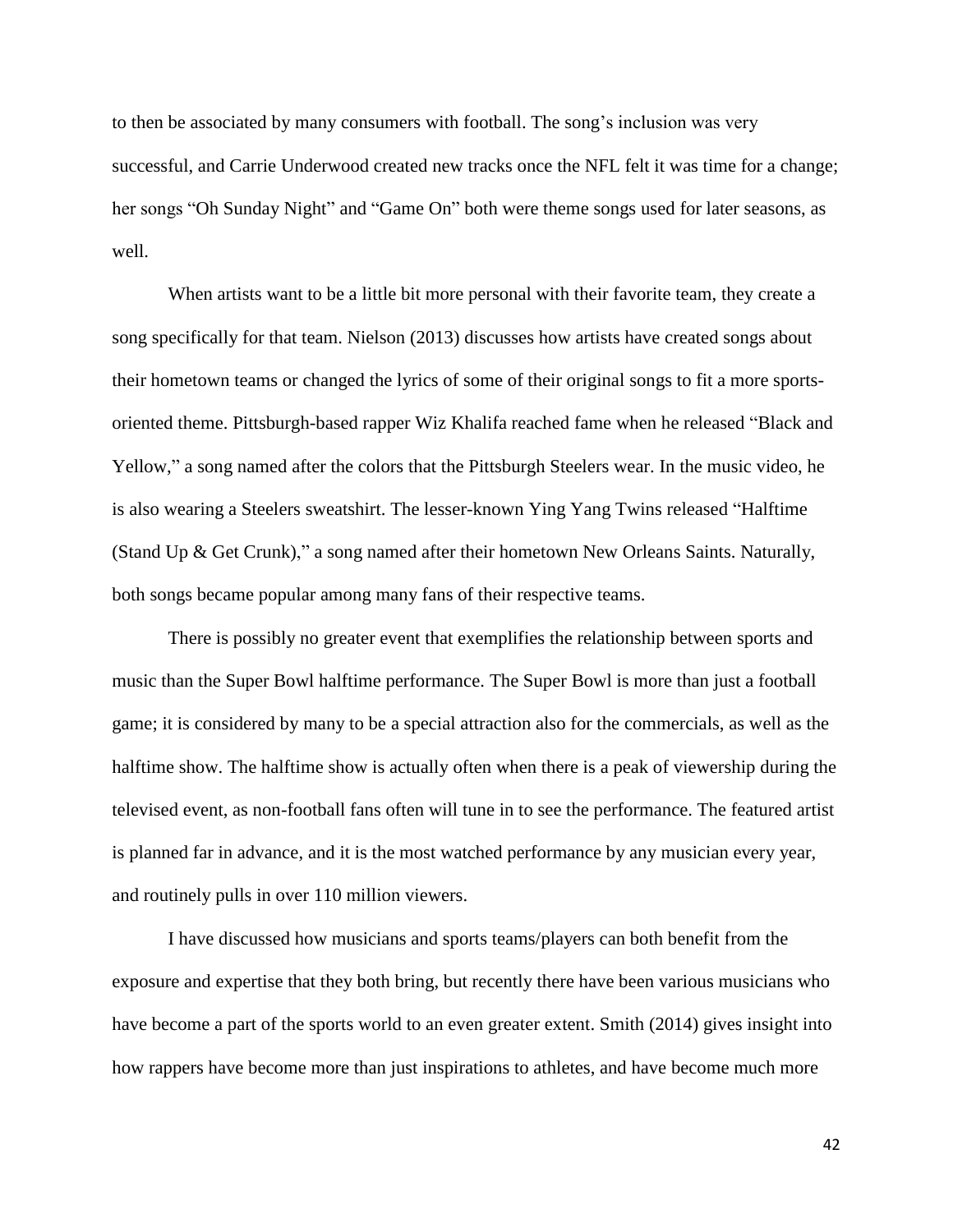hands-on in the business. Drake, a Toronto native, is one of the most accomplished rappers in the music world today, but he was hired as the Global Ambassador for the Toronto Raptors of the NBA, in which he attempts to influence players into signing with the team, as well as hosting his own NBA games in Toronto a few times a year, aptly named "Drake Night," when the Raptors wear specialty designed Drake jerseys. He was also influential in luring English striker Jermaine Defoe from the Tottenham Hotspurs of the English Football League to play for Toronto FC of the MLS. Jay-Z went a step further and actually purchased a stake in his hometown NBA team, the Brooklyn Nets, only to sell it back shortly after so he could create his own sports agency, Roc Nation Sports. The agency has facilitated deals for various star athletes in a multitude of sports, such as Robinson Cano of the MLB, Kevin Durant of the NBA, and Victor Cruz of the NFL. Lil' Wayne also created his own sports agency in Young Money APAA, while Snoop Dogg went with a more grass roots approach and founded his own youth football league that helps young players grow not just as players, but as individuals.

The aforementioned examples show how closely linked the sports world and the music world are. Athletes often looks up to their favorite artists as young players, and those artists often give back to the sports world in one way or another. That could be as small as owning a youth football league, as large as actually owning a part of a professional team, or anything in between. I will now discuss some instances in which sports marketing and campaigns influenced how advertising campaigns can be run in general.

#### **Examples of Successful Sports-Related Commercials and Ad Campaigns**

One of the most unique and successful instances of sports marketing is the intriguing story of Beats headphones. Beer (2015) gives an in-depth description of the "Hear What You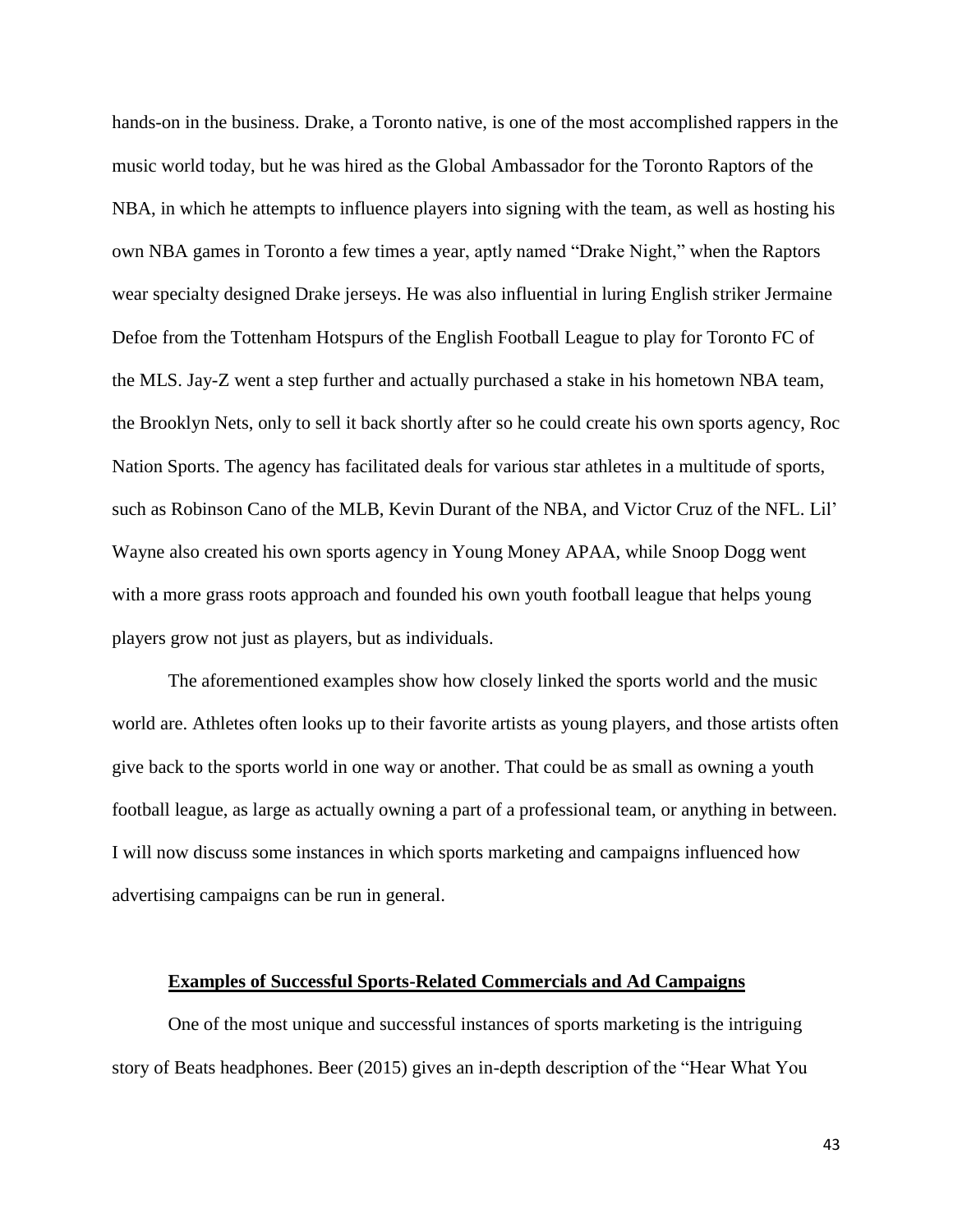Want" campaign that Beats produced that catapulted them into becoming market leaders in an extraordinarily short period of time. The commercials were very simple; they showed an athlete in the locker room being pestered with questions from the media. The athlete becomes frustrated with the questions and decides to put on his Beats headphones. Instantly, the sounds of the locker room go silent as the only thing that is heard is "The Man" by Aloe Black. Why were commercials that were so short and so simple so successful?

Beer (2015) goes on to explain that one factor was the use of famous athletes in the commercial. Rather than have a single spokesperson, Beats had a number of athletes across multiple sports be featured in their campaign. Seattle Seahawks cornerback Richard Sherman, Brooklyn Nets center Kevin Garnett, San Francisco 49ers quarterback Colin Kaepernick, and Barcelona FC midfielder Cesc Fàbregas were among the first athletes featured in these commercials. All players were either established stars or stars on the rise at the time their commercials aired. The "Hear What You Want" campaign advertised exactly that. Once the athletes were done listening to the distractions around them, they put their Beats headphones on, and became completely unaware of all the noise surrounding them, allowing them to focus on the game.

The article then explains the secret to all of these commercials is their transparency and authenticity. They do not wish to make the athlete act like someone they are not. Beats knew that keeping the commercials as authentic as possible is what will make the campaign truly memorable. For example, Richard Sherman's commercial came days after his infamous postgame tirade where he insulted the "sorry" San Francisco 49ers after his game-winning play to send the Seahawks to the Super Bowl, and stated that he was the "Best corner[back] in the game." His actions further cemented his reputation as a brash, trash-talking player, and the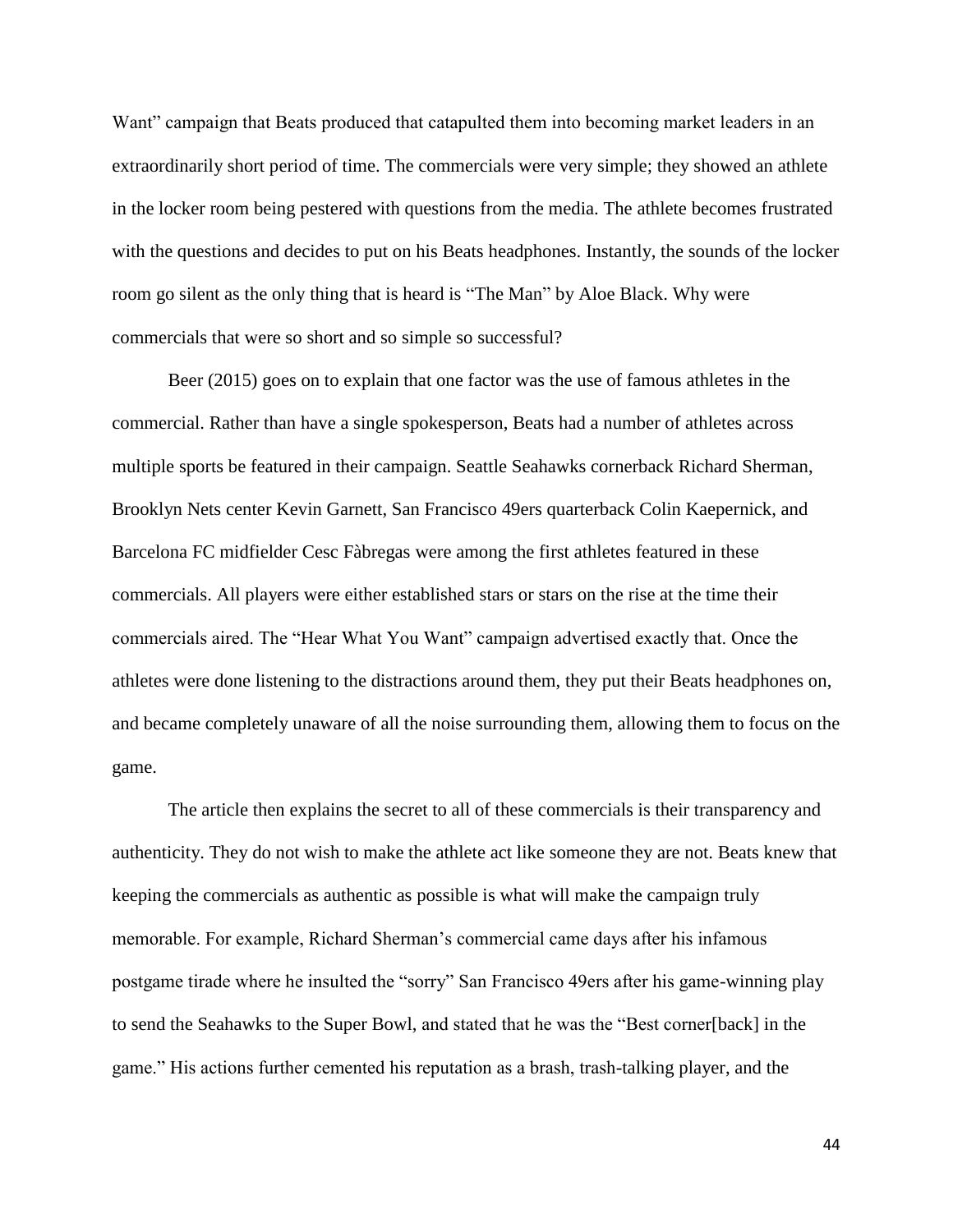reporters in his commercial asked him difficult questions regarding his on-the-field habits, and if they took the spotlight away from his teammates. This added a sense of realism to the commercials as it was something that Sherman actually had to go through after the game and throughout his career. The commercials succeeded because they felt as if they were actually real events, rather than commercials designed to sell products.

The article goes on to further explain why Beats decided to make the commercials the way they did. They wanted to make the commercials as truthful as possible, even if the truth is something that may not be perfectly clean. In the instance of the Richard Sherman commercial, he had a large amount of negative publicity for his actions immediately following the game. Beats showed that they were not afraid to associate themselves with players who may not have the perfect "politically correct" image that some other players may have. Beats also wishes to create commercials that athletes actually want to be featured in. They do not want it to be a simple business transaction; they want to form a partnership between themselves and the athlete. These commercials led to the rise of Beats as the most sought-after designer headphones, but there was another marketing campaign that surpassed even this one, which helped make Beats own 70% of the entire premium headset market.

The article goes on to explain the "Game Before the Game" campaign that was advertised before the 2014 World Cup. Beats gathered a large amount of internationally-known soccer superstars, such as Cesc Fàbregas and Luis Suarez and simply asked them to do what they do to prepare before games. There was very little planning and no script in order to maintain authenticity, just like their previous campaign. The result was a five-minute film, which featured a massive amount of soccer players all doing their pre-game routines, which was all tied together through music and Beats. The international recognition they received from featuring a huge cast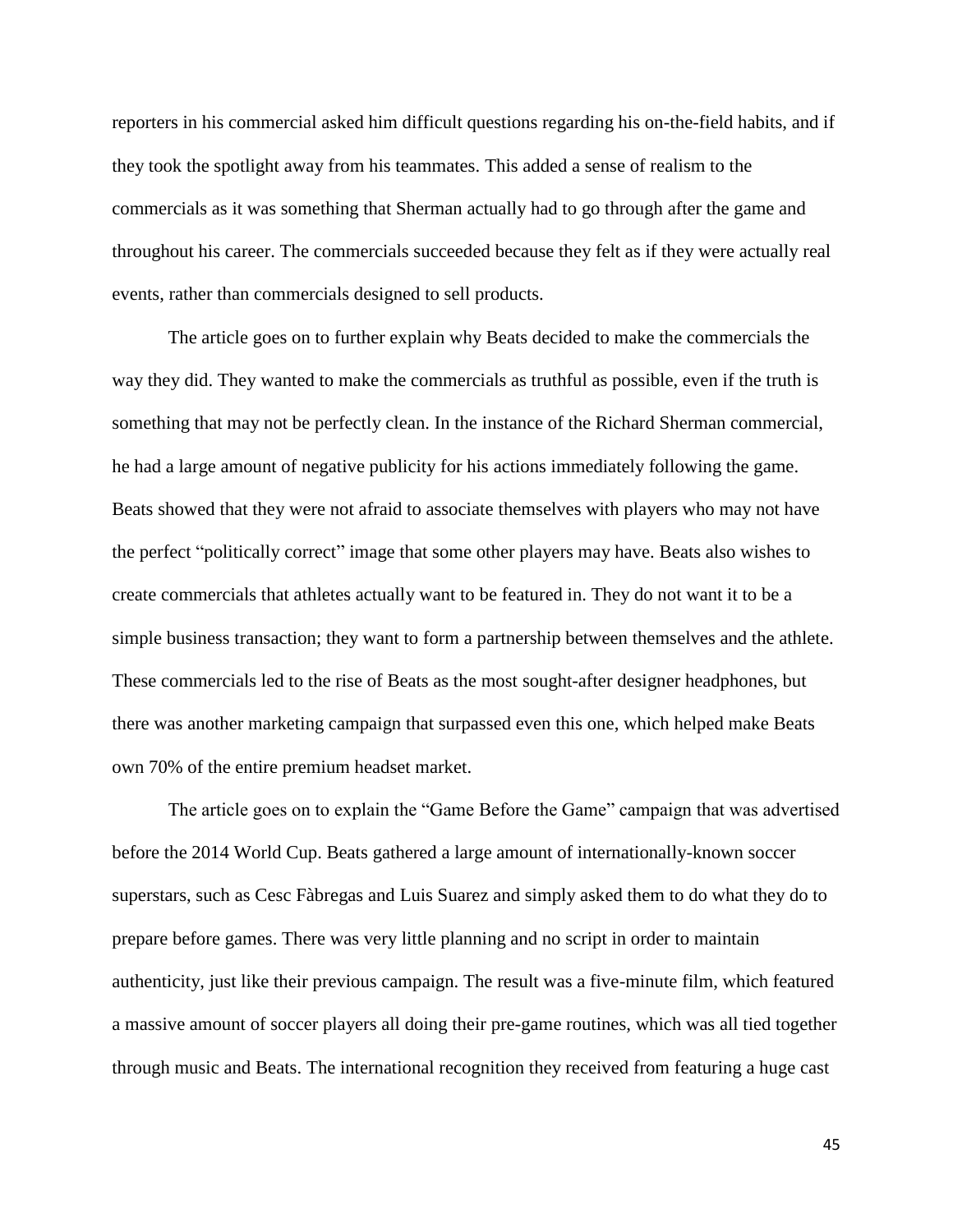of athletes, in combination with airing the commercial before arguably the biggest sporting event every four years, transformed Beats from the leading luxury headphones producer to a global icon. Beats was later acquired by Apple, which only further increased its value and influence on the music world. Now that I have discussed sports promotions that gained popularity and why they did, I will now discuss research that discusses American cultural values, which helps shed light on why such commercials were as successful as they were.

#### **Research on General American Cultural Values**

Hofstede (2011) described what he believes are the fundamental values that every country has. The values are power distance, uncertainty avoidance, individualism vs. collectivism, masculinity vs. femininity, long-term orientation vs. short-term orientation, and indulgence vs. restraint. Each country has these values; it is just a matter of how high, low, or in between they are on each, which is quantified on a scale based on research. Also, the quantified ratings for each country imply the "average" results of a country; in other words, they do not suggest that every member of a country follows the same values.

"Power Distance" refers to the discrepancy between the value and wages of the people within the country in general. Countries with a high power distance will have a particularly clear and pronounced high class, middle class, and lower class. Many people in such a country often treat each other based on their class; for instance, someone from the higher class may be less likely to value the opinions of someone from the lower class. A country with low power distance means that everyone is treated more equally to each other in general; for instance, someone from the higher class in such a country may be more likely to value the opinions of someone from the lower class as there is not as great of a discrepancy between them.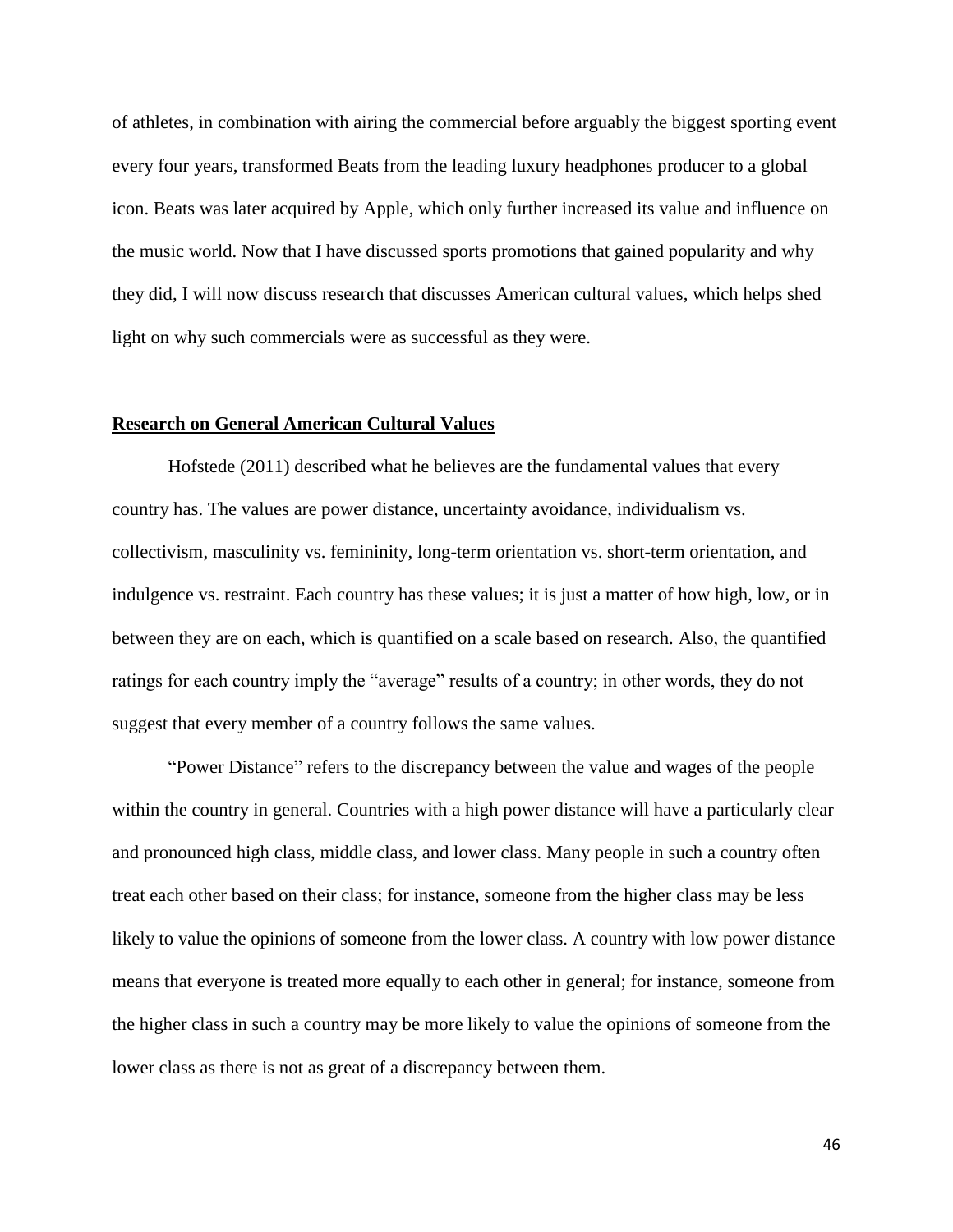"Uncertainty avoidance" refers to a country's general openness or fear of the unknown. Countries high in uncertainty avoidance tend to see the world in "black and white" terms. Many people from such countries tend to value structure and wish to know in advance what the future holds. They tend to be very detail-oriented and wish to know all of the answers, as not knowing the answer often worries them. They tend to value concrete facts over theories because they believe facts are what produce answers, and they also tend to be very stable as they do not wish to do anything to radically change their society. This desire for the truth and need for structure means that many people from countries high on this dimension are often more stressed than those who are low in uncertainty avoidance. Many people from countries who are low on this dimension do not mind not knowing the answers to life's questions, and tend to be much more easygoing and relaxed. They value theories and creativity as they are always open to new ideas that may help them grow as a society. They often enjoy not knowing what the future holds because they see the mystery as a chance to learn, and they tend to be much more open to massive life changes, such as relocation and new career paths.

The next value is essentially two in one, as a country that is rated high in individualism will rate low on collectivism, and a country that is rated high in collectivism will rate low on individualism. Higher individualism means that the people are relatively more encouraged to be themselves and form their own opinions, even though they may be different from what is normally believed. They are more likely to prioritize "I" (e.g., personal achievement). Collectivist countries tend to prioritize "we" (e.g., group achievement) and prioritize loyalty and community.

The next value is also essentially two in one as a country that is rated high in masculinity will rate low on femininity, and a country that is rated high in femininity will rate low on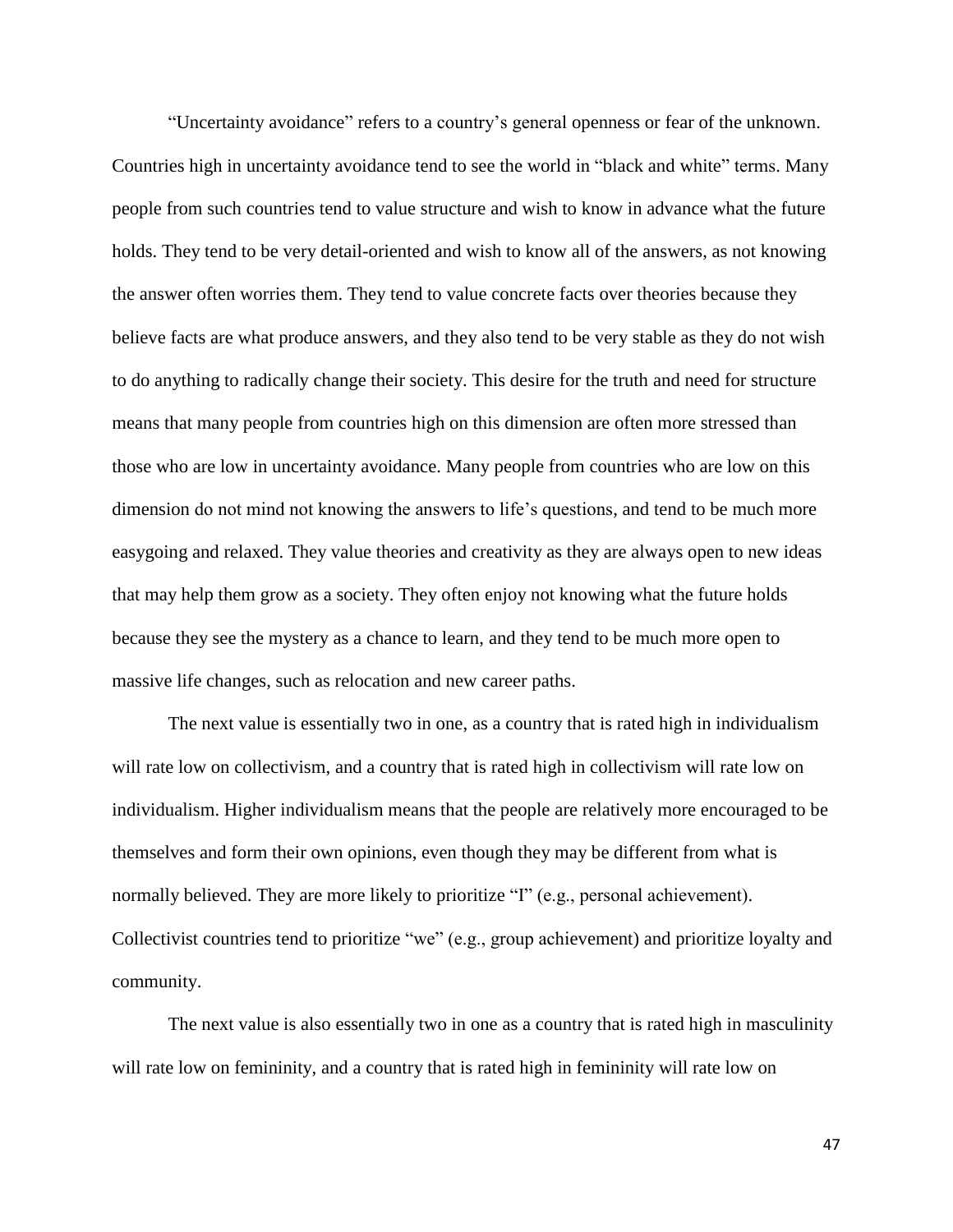masculinity. A country high in masculinity tends to value more "masculine" traits (as defined by Western social constructs), such as competitiveness. A country high in femininity tends to value more "feminine" traits (as defined by Western social constructs), such as being kind and caring.

The next value is long-term orientation vs. short-term orientation. Once again, if a country ranks high in one, it will rank low in the other. A country with a short-term orientation generally focuses on the present over the future. Many people from countries with a short-term orientation tend to live in the present, which can lead to short-term actions, such as being looser and less cautious with spending their money rather than saving for the future. A country with a long-term orientation generally focuses on the future over the present. Many people from countries with a long-term orientation tend to think more about the future, which can lead to long-term actions, such as being more cautious with spending their money in order to save for the future.

The final value is indulgence vs. restraint. People from countries high in indulgence tend to feel like they are more in control of their life, and generally prioritize hedonic value. People from countries high in restraint tend to feel less in control of their life, and prioritize utilitarian value. Now that I have discussed Hofstede's values, I will discuss how the United States ranks on each of the values.

Hofstede Insights (n.d.) details how the United States ranks in each of the cultural values; each trait is graded on a scale of 1-120, with 1 being the lowest and 120 being the highest.

The United States has a score of 40 in power distance, and so is relatively low on this dimension. The United States has a score of 91 in individualism (i.e., a score of 29 on collectivism), and so is relatively very high in individualism. The United States has a score of 62 in masculinity (i.e., a score of 58 in femininity), and so is neither relatively high nor low on this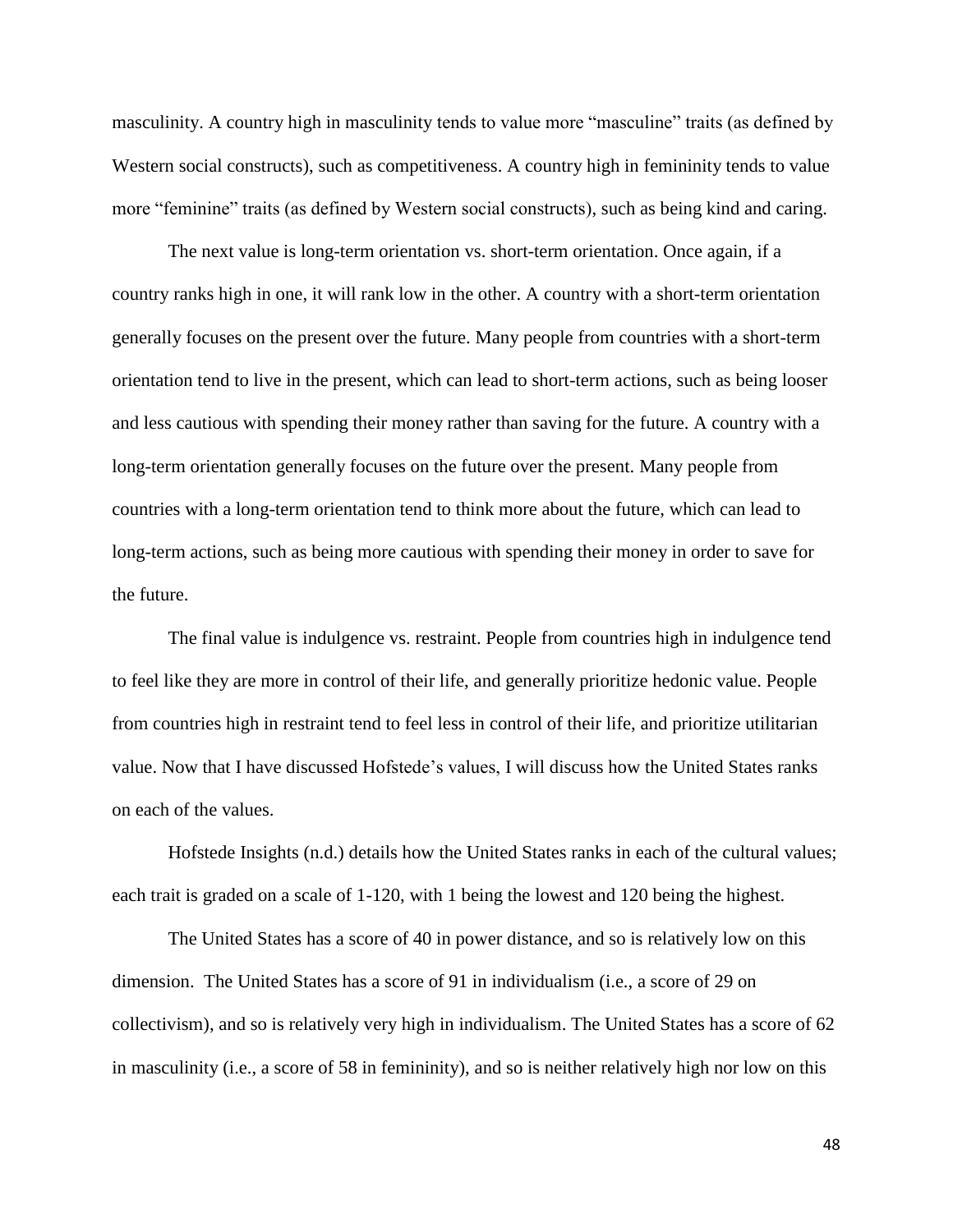dimension. The United States has a score of 46 in uncertainty avoidance, and so is generally relatively low on this dimension. The United States has a score of 94 in short-term orientation (i.e., a score of 26 in long-term orientation), and so is relatively very high in short-term orientation. Finally, the United States has a score of 68 for indulgence (i.e., a score of 52 for restraint), and so is neither relatively high nor low on this dimension.

#### **Original Study**

#### **Overview**

For my thesis, my original study explored the role of music in sport-related commercials. The following are my hypotheses:

Hypothesis 1: In general, people will find sports-related commercials with music more desirable than sports-related commercials without music.

Hypothesis 2: In general, sports-related commercials with music will make consumers more excited/energized than sports-related commercials without music.

Hypothesis 3: In general, consumers will find sports-related commercials with music they already know more desirable than sports-related commercials with music that is not familiar. Hypothesis 4: In general, consumers will find faster music more desirable in sports-related commercials than slower music.

Hypothesis 5: In general, consumers will find hearing lyrics in sports-related commercials that emphasize an individual's achievement and/or freedom more desirable.

#### **Method**

Participants completed a six-question survey that explored the role of music in sportsrelated commercials. Participants completed six 5-point scale questions regarding how they think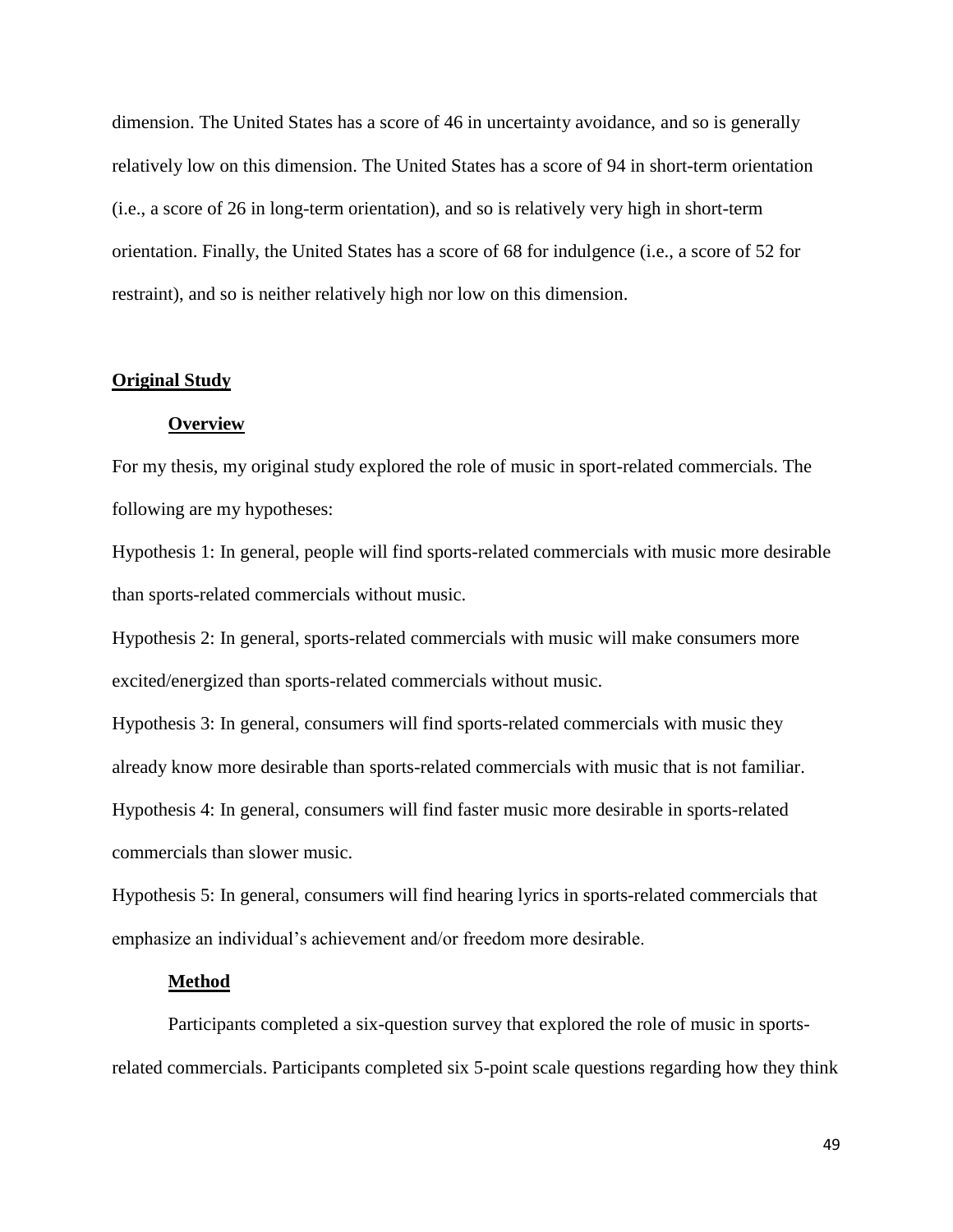they are affected by music in sports-related commercials, and what their preferences are for music used in sports-related commercials. The first question asked participants on a 5-point scale  $(1 = \text{Very undesirable}, 5 = \text{Very desirable})$ , "In general, how desirable to you is hearing music within sports-related commercials you watch (as opposed to no music playing within the commercial)?" The second question asked participants on a 5-point scale (1= Much less energized/excited, 5= Much more energized/excited), "In general, does music included in sportsrelated commercials you watch (as opposed to no music playing within the commercial) tend to get you less or more energized/excited?" The third question asked participants on a 5-point scale  $(1=$  Very undesirable,  $5=$  Very desirable), "In general, when watching a sports-related commercial, how desirable is it you to hear music within the commercial from an artist you already know (as opposed to an artist you do not know)?" The fourth question asked participants on a 5-point scale (1= Very slow, 5= Very fast), "In general, when watching sports-related commercials that include a song, what tempo (the speed/quickness of the rhythm of the music itself) do you prefer the music itself to be?" The fifth question asked participants on a 5-point scale (1= Very undesirable, 5= Very desirable), "In general, when watching sports-related commercials that include a song, how desirable to you is hearing lyrics that emphasize an individual's achievement and/or freedom?" The sixth question, intended to be used to compare for potential differences regarding the first five questions between those who are less interested in sports vs. those who are more interested in sports, asked participants on a 5-point scale  $(1=$ Very uninterested, 5= Very interested), "In general, how interested are you in watching and/or playing sports (whether one sport in particular or more)?**"**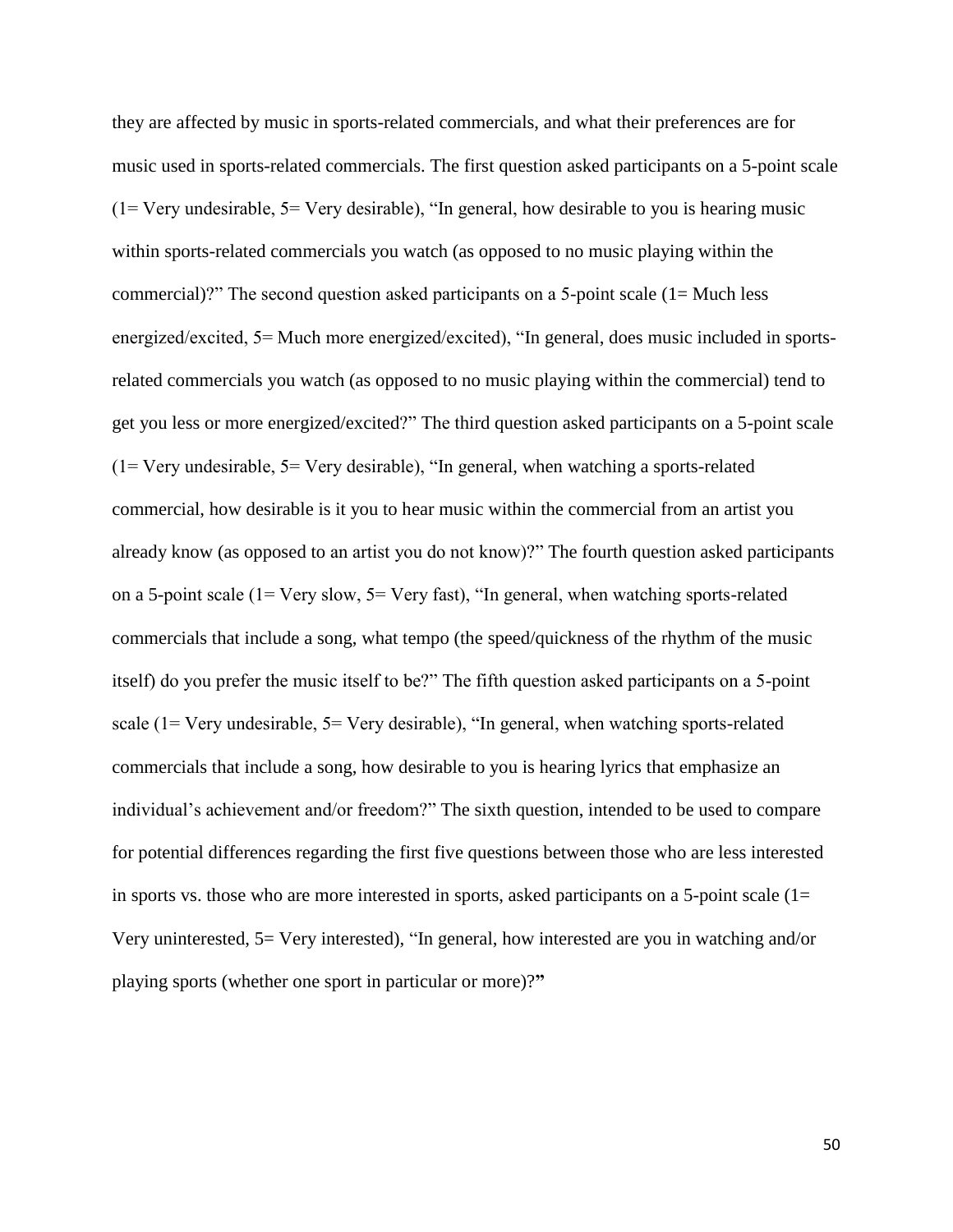#### **Findings**

The first question asked participants on a 5-point scale  $(1=$  Very undesirable,  $5=$  Very desirable), "In general, how desirable to you is hearing music within sports-related commercials you watch (as opposed to no music playing within the commercial)?"

Results from a one-sample t-test with a test value of 3 (i.e., the neutral response of "Neither undesirable nor desirable") indicate that respondents tend to think that hearing music within-sports related commercials they watch (as opposed to no music playing within the commercial) is desirable, although results did not reach a statistically significant level, perhaps due to the relatively low sample size ( $M = 3.33$ , t(32) = 1.46, p = .155). Thus, there was partial support for Hypothesis 1.

The second question asked participants on a 5-point scale  $(1)$  – Much less energized/excited, 5= Much more energized/excited), "In general, does music included in sportsrelated commercials you watch (as opposed to no music playing within the commercial) tend to get you less or more energized/excited?"

Results from a one-sample t-test with a test value of 3 (i.e., the neutral response of "Neither less nor more energized/excited") indicate that respondents tend to think that music included in sports-related commercials they watch (as opposed to no music playing within the commercial) get them more energized/excited at a statistically significant level ( $M = 3.91$ , t(33)  $= 5.51$ , p < .001). Thus, there was support for Hypothesis 2.

The third question asked participants on a 5-point scale  $(1=$  Very undesirable,  $5=$  Very desirable), "In general, when watching a sports-related commercial, how desirable is it you to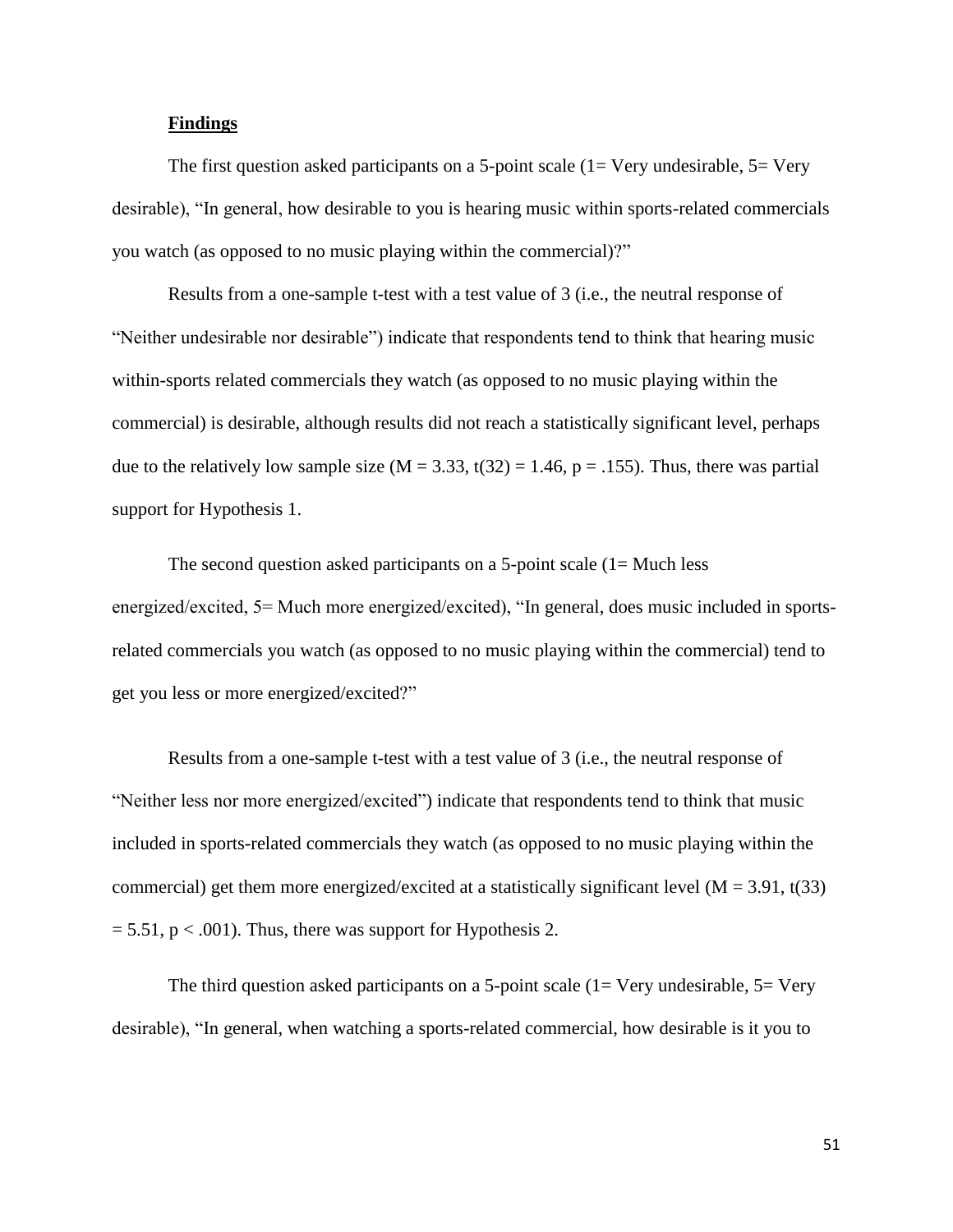hear music within the commercial from an artist you already know (as opposed to an artist you do not know)?"

Results from a one-sample t-test with a test value of 3 (i.e., the neutral response of "Neither undesirable nor desirable") indicate that respondents tend to think that sports-related commercials featuring music from an artist that is already known (as opposed to an artist you do not know) is desirable at a statistically significant level ( $M = 3.68$ , t(33) = 3.70, p < .001). Thus there was support for Hypothesis 3.

The fourth question asked participants on a 5-point scale  $(1=$  Very slow,  $5=$  Very fast), "In general, when watching sports-related commercials that include a song, what tempo (the speed/quickness of the rhythm of the music itself) do you prefer the music itself to be?" Results from a one-sample t-test value of 3 (i.e. the neutral response of "Neither slow nor fast") indicate that respondents tend to prefer faster music in sports-related commercials at a statistically significant level (M=  $3.76$ , t(33) =  $6.02$ , p < .001). Thus, there was support for Hypothesis 4.

The fifth question asked participants on a 5-point scale ( $1=$  Very undesirable,  $5=$  Very desirable), "In general, when watching sports-related commercials that include a song, how desirable to you is hearing lyrics that emphasize an individual's achievement and/or freedom?" Results from a one-sample t-test value of 3 (i.e. the neutral response of "Neither undesirable nor desirable") indicate that respondents tend to think that music included in sports-related commercials that feature lyrics that emphasize an individual's achievement and/or freedom is preferred at a statistically significant level ( $M=3.65$ ,  $t(33) = 3.97$ ,  $p < .001$ ). Thus, there was support for Hypothesis 5.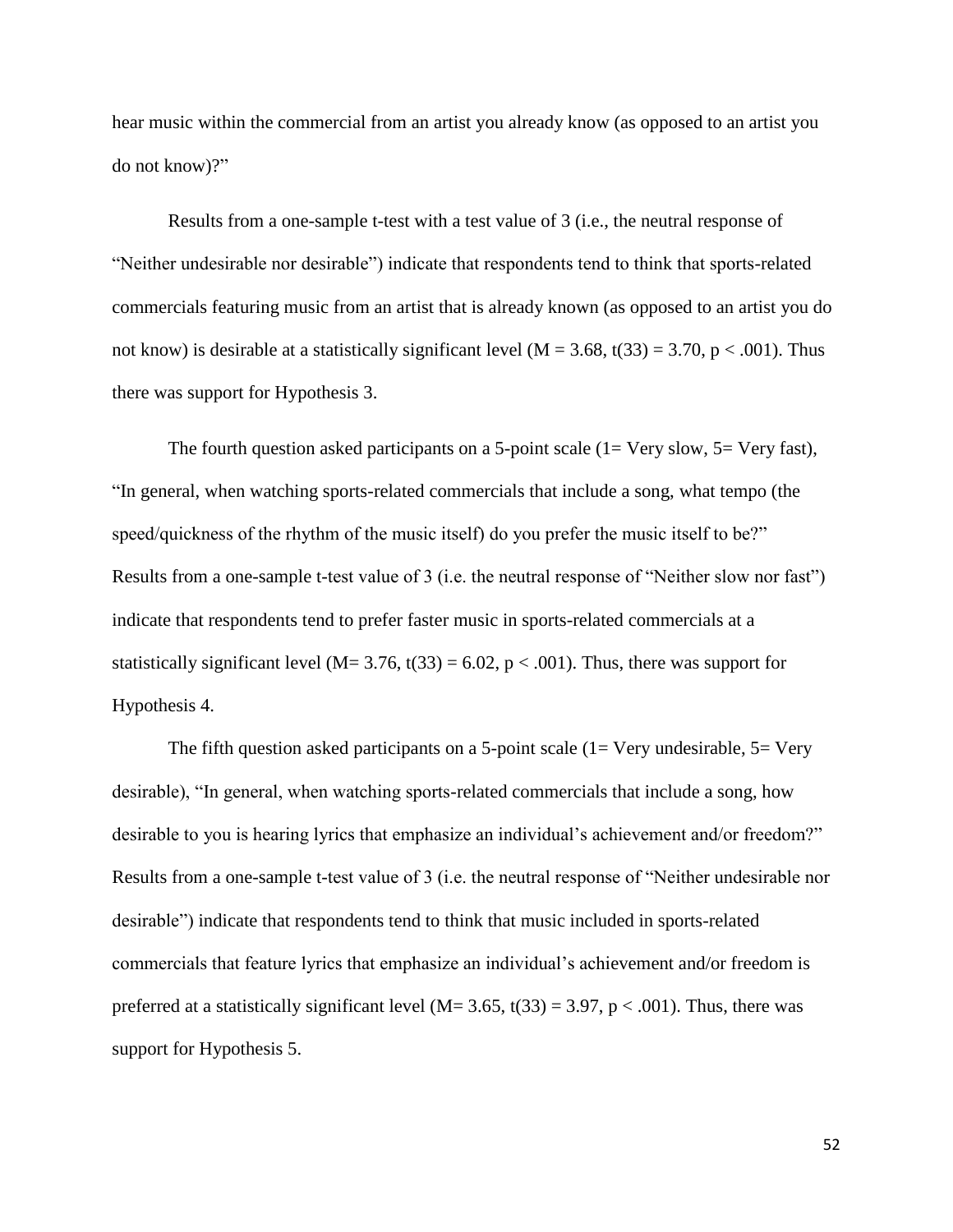The sixth question, intended to be used to compare for potential differences regarding the first five questions between those who are less interested in sports vs. those who are more interested in sports, asked participants on a 5-point scale (1= Very uninterested, 5= Very interested), "In general, how interested are you in watching and/or playing sports (whether one sport in particular or more)?" Of the sample of 33 participants, 2 respondents were relatively uninterested in sports (i.e., chose a rating of 1 or 2), and so there unfortunately were not enough participants less interested in sports to run such comparison analyses.

#### **Conclusion**

My research suggests that there is indeed an important role that music can play in sportsrelated branding. The results of my study showed that consumers tend to be affected by music in sports-related commercials, and that they tend to have preferences for music they hear in sportsrelated commercials. For instance, the results of my original study showed that respondents tend to feel more energized/excited from music included in sports-related commercials, and prefer such commercials to have faster music rather than slower music. In addition, respondents also preferred the music featured in such commercials to be by an artist that they already know rather than by one they do not know. Also, respondents tended to desire lyrics in the background music used in sports-related commercials that emphasize an individual's achievement and/or freedom.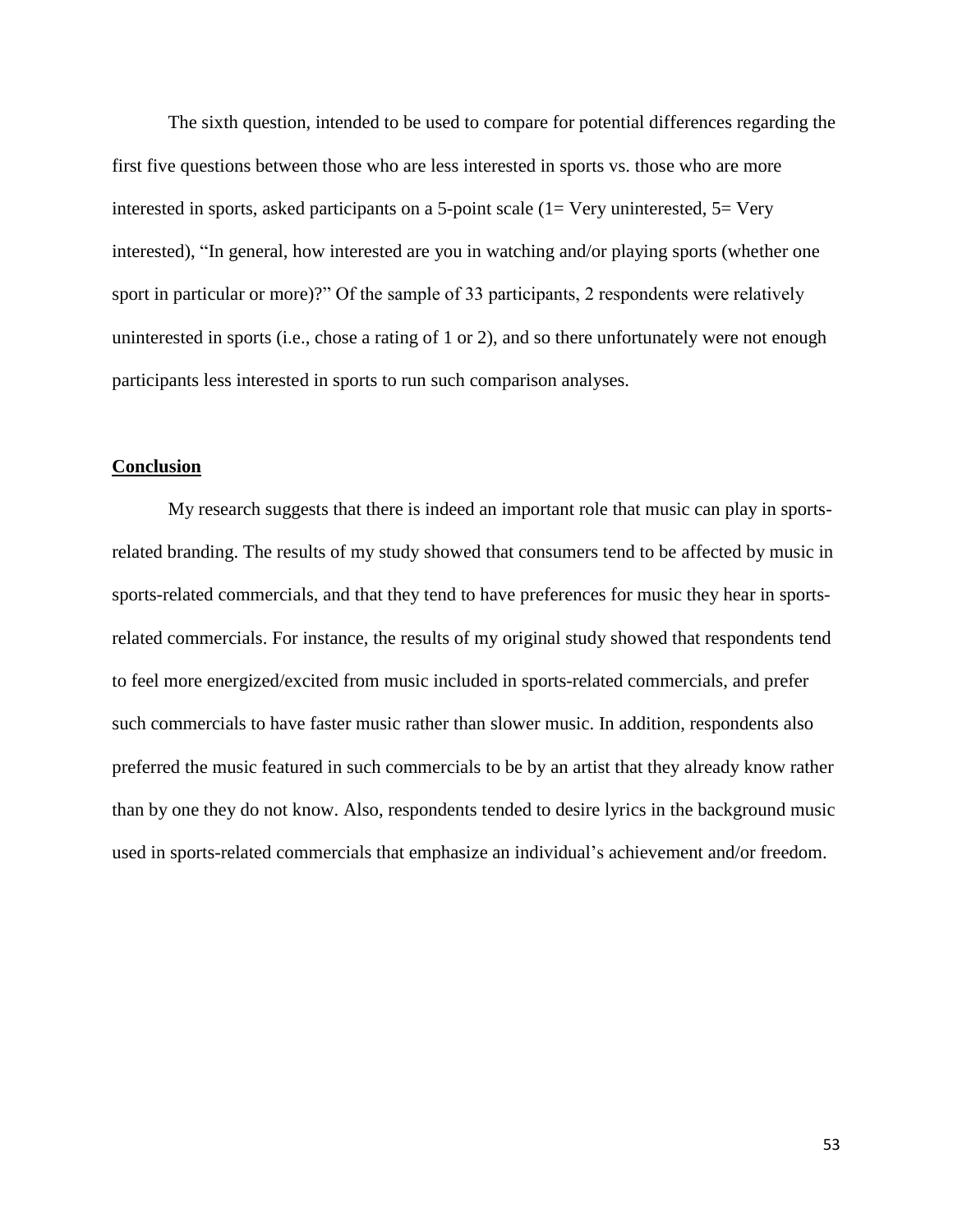#### **References**

- Apaolaza-Ibáñez, V., Zander, M., & Hartmann, P. (2010). Memory, emotions and rock 'n' roll: The influence of music in advertising, on brand and endorser perception. *African Journal of Business Management*, *4*(17), 3805-3816
- Areni, C. S., & Kim, D. (1993). The influence of background music on shopping behavior: Classical versus top-forty music in a wine store. *ACR North American Advances*.
- Beer, J. (2015, February 11). How beats tapped the stories of sport to sell the emotion of sound. *Fast Company.* Retrieved from https://www.fastcompany.com/3042176/how-beatstapped-the-stories-of-sport-to-sell-the-emotion-of-sound
- Bennett, A., & Waksman, S. (2014). *The SAGE handbook of popular music.* London, England: SAGE Publications Ltd.
- Bishop, D. T., Karageorghis, C. I., & Loizou, G. (2007). *A Grounded Theory of Young Tennis Players' Use of Music to Manipulate Emotional State.* Journal of Sport & Exercise Psychology, 29, 584–607.
- Birkner, C. (2015, October). Music: The unsung hero of advertising. *American Marketing Association.* Retrieved from https://www.ama.org/publications/marketingnews/pages/music-advertisingmarketing.aspx
- Dennehy, V. (n.d.). How can music influence performance?. *BelievePerform.* Retrieved from <http://believeperform.com/performance/how-can-music-influence-performance/>
- Eroglu, S. A., Machleit, K. A., & Chebat, J. C. (2005). The interaction of retail density and music tempo: Effects on shopper responses. *Psychology & Marketing*, *22*(7), 577-589.
- Farmer, H. (n.d.). How to benefit from music in sport and exercise. *BelievePerform.*  Retrieved from [http://believeperform.com/performance/how-to-benefit-from-music-in](http://believeperform.com/performance/how-to-benefit-from-music-in-%09sport-and-)[sport-and-e](http://believeperform.com/performance/how-to-benefit-from-music-in-%09sport-and-)xercise/
- Ford, M. (2013, July 15). The psychology of music: Why music plays a big role in what you buy. *Motivemetrics.* Retrieved from [http://blog.motivemetrics.com/The-](http://blog.motivemetrics.com/The-%09Psychology-of-Music-Why-Music-Plays-a-Big-Role-)[Psychology-of-Music-Why-Music-Plays-a-Big-Role-i](http://blog.motivemetrics.com/The-%09Psychology-of-Music-Why-Music-Plays-a-Big-Role-)n-What-You-Buy
- Hofstede, G. (2011). Dimensionalizing cultures: The Hofstede model in context. *Online Readings in Psychology and Culture*, *2*(1).
- Hofstede Insights. (n.d.). Country comparison. Retrieved from https://www.hofstedeinsights.com/country-comparison/the-usa/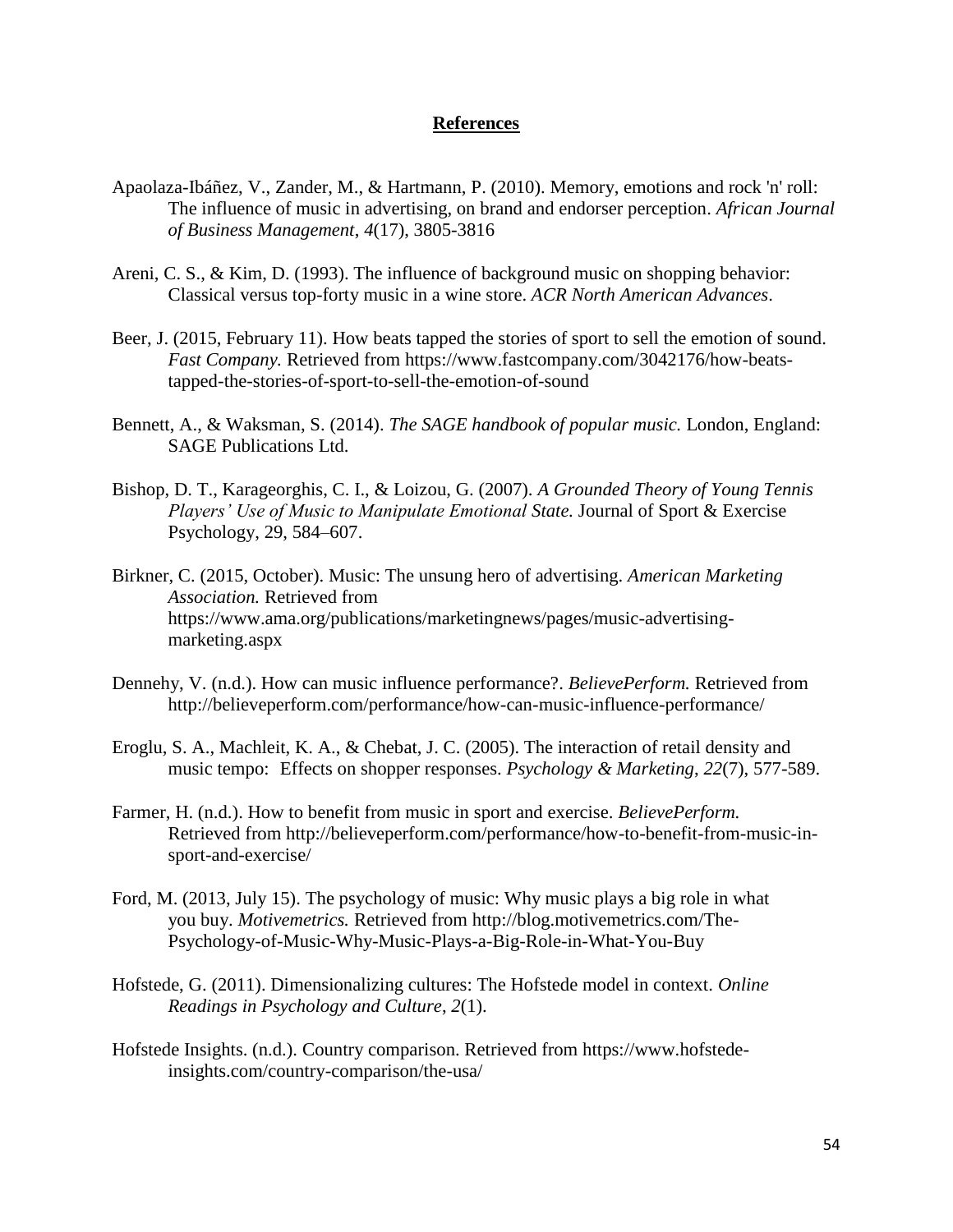- Huron, D. (1989). Music in advertising: An analytic paradigm. *The Musical Quarterly*, *73*(4), 557-574.
- Julien, J. R. (1989). Musique et publicité. *Flammarion, Paris*.
- Matlins, S. (2013, February 1). Are you ready for some marketing? *SB Nation.* Retrieved from [https://www.sbnation.com/longform/2013/2/1/3938678/super-bowl-halftime](https://www.sbnation.com/longform/2013/2/1/3938678/super-bowl-halftime-)beyonce-music-history
- Milliman, R. E. (1982). Using background music to affect the behavior of supermarket shoppers. *The journal of Marketing*, 86-91.
- Milliman, R. E. (1986). The influence of background music on the behavior of restaurant patrons. *Journal of consumer research*, *13*(2), 286-289.
- Nielsen. (2015, July 7). I second that emotion: The emotive power of music in advertising. Retrieved from http://www.nielsen.com/us/en/insights/news/2015/i-secondthat-emotion-the-emotive-power-of-music-in-advertising.html
- North, A. C., Hargreaves, D. J., & McKendrick, J. (1999). The influence of in-store music on wine selections. *Journal of Applied psychology*, *84*(2), 271.
- North, A. C., Sheridan, L. P., & Areni, C. S. (2015). Music congruity effects on product memory, perception, and choice. *Journal of Retailing*. *92*(1), 83-95.
- Olson, C. A. (2015, January 29). Big game, big pay? A look at music's use in sports. *Billboard.* Retrieved from [https://www.billboard.com/articles/business/6457854/music-and-sports](https://www.billboard.com/articles/business/6457854/music-and-sports-%09stadiums-television)[stadiums-television](https://www.billboard.com/articles/business/6457854/music-and-sports-%09stadiums-television)
- O'Reilly, L. (2017, March 16). Adidas says it's ditching TV advertising. *Business Insider*. Retrieved from http://www.businessinsider.com/adidas-says-its-ditching-tv-advertisingbecause-young-people-engage-with-the-brand-on-mobile-2017-3
- Pates, J., Karageorghis, C. I., Fryer, R., & Maynard, I. (2003). *Effects of Asynchronous Music on Flow States and Shooting Performance Among Netball Players.* Psychology of Sport and Exercise, 4, 413–427.
- Pinsker, J. (2016, June 13). Is there room for sports to get even more commercialized?. *The Atlantic.* Retrieved from https://www.theatlantic.com/business/archive/2016/06/futurecorporate-sports-sponsorship/486569/
- Ritson, M. (2017, November 28). Which sponsors would trust the world cup to protect their brand in 2018?. *Marketing Week.* Retrieved from <https://www.marketingweek.com/2017/11/28/mark-ritson-world-cup-2018/>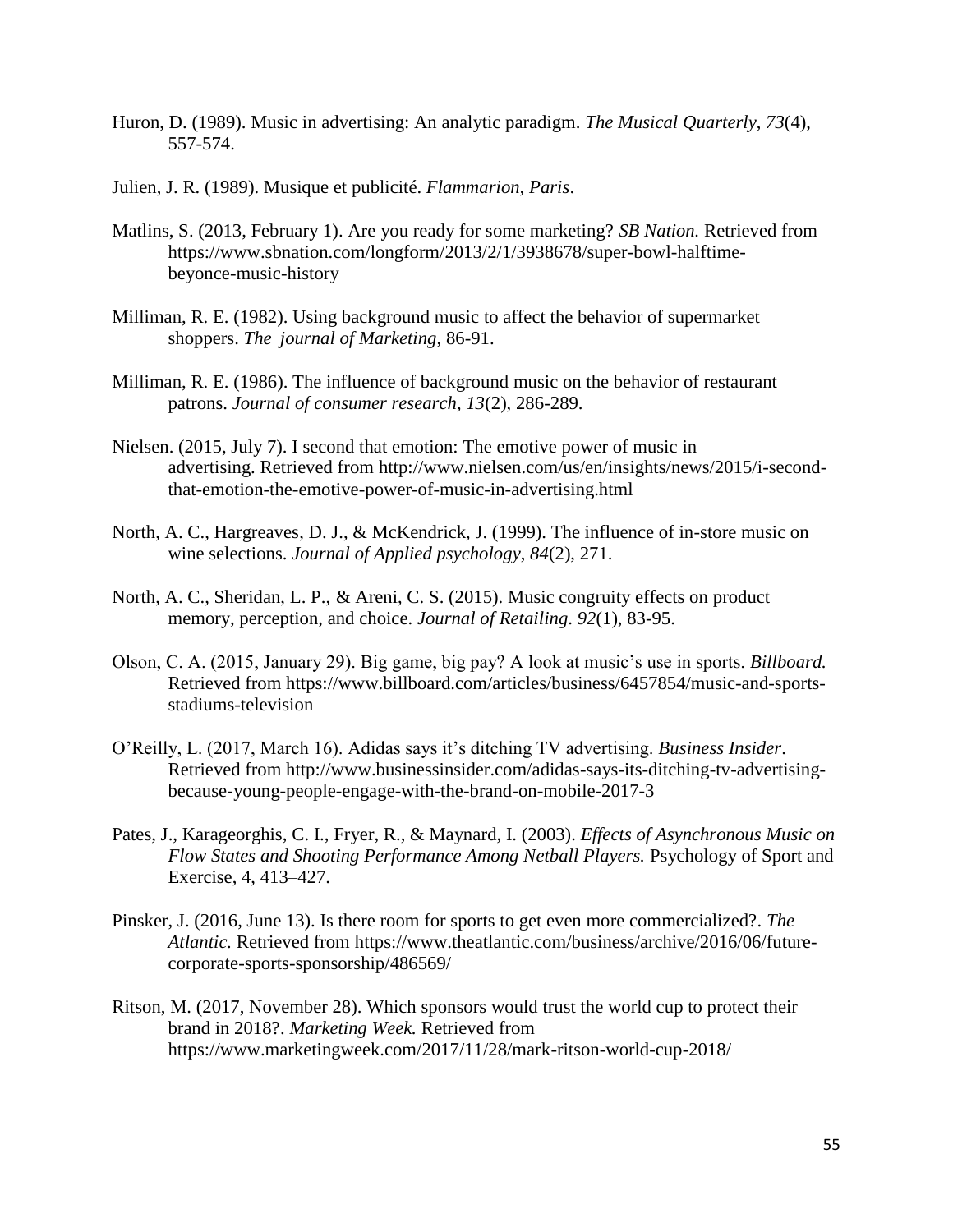- Ruani, A. (n.d.). 4 remarkable ways music can enhance athletic performance. *The Health Sciences Academy.* Retrieved from [https://thehealthsciencesacademy.org/health](https://thehealthsciencesacademy.org/health-%09tips/music-can-enhance-athletic-)[tips/music-can-enhance-athletic-p](https://thehealthsciencesacademy.org/health-%09tips/music-can-enhance-athletic-)erformance/
- Sanburn, J. (2012, February 3). Advertising killed the radio star: How pop music and TV ads became inseparable. *TIME.* Retrieved from [http://business.time.com/2012/02/03/advertising-killed-the-radio-star-how-pop-music](http://business.time.com/2012/02/03/advertising-killed-the-radio-star-how-pop-music-%09and-tv-ads-became-inseparable/)[and-tv-ads-became-inseparable/](http://business.time.com/2012/02/03/advertising-killed-the-radio-star-how-pop-music-%09and-tv-ads-became-inseparable/)
- Schultz, E.J. (2017, February 15). What the NBA's G-League means for sports marketing. *Ad Age.* Retrieved from [http://adage.com/article/cmo-strategy/nba-s-g-league-deal](http://adage.com/article/cmo-strategy/nba-s-g-league-deal-)means-sports-marketing/307985/
- Smith, D. (2014, January 22). Take it from the top. *ESPN.* Retrieved from http://www.espn.com/espn/story/\_/id/10327883/drake-leading-new-coalition-sports-hiphop-espn-magazine
- Smith, P. C., & Curnow, R. (1966). " Arousal hypothesis" and the effects of music on purchasing behavior. *Journal of Applied Psychology*, *50*(3), 255.
- Smulyan, S. (1994). *Selling Radio: The Commercialization of American Broadcasting 1920- 1934.* Washington: Smithsonian Institution Press.
- SoundtrackYourBrand. (n.d). The Influence of Music on Consumer Behavior. Retrieved from <https://info.soundtrackyourbrand.com/acton/attachment/19228/f-0033/1/-/-/-/-> /HUIReport.pdf
- Yalch, R., & Spangenberg, E. (1990). Effects of store music on shopping behavior. *Journal of Consumer Marketing*, *7*(2), 55-63.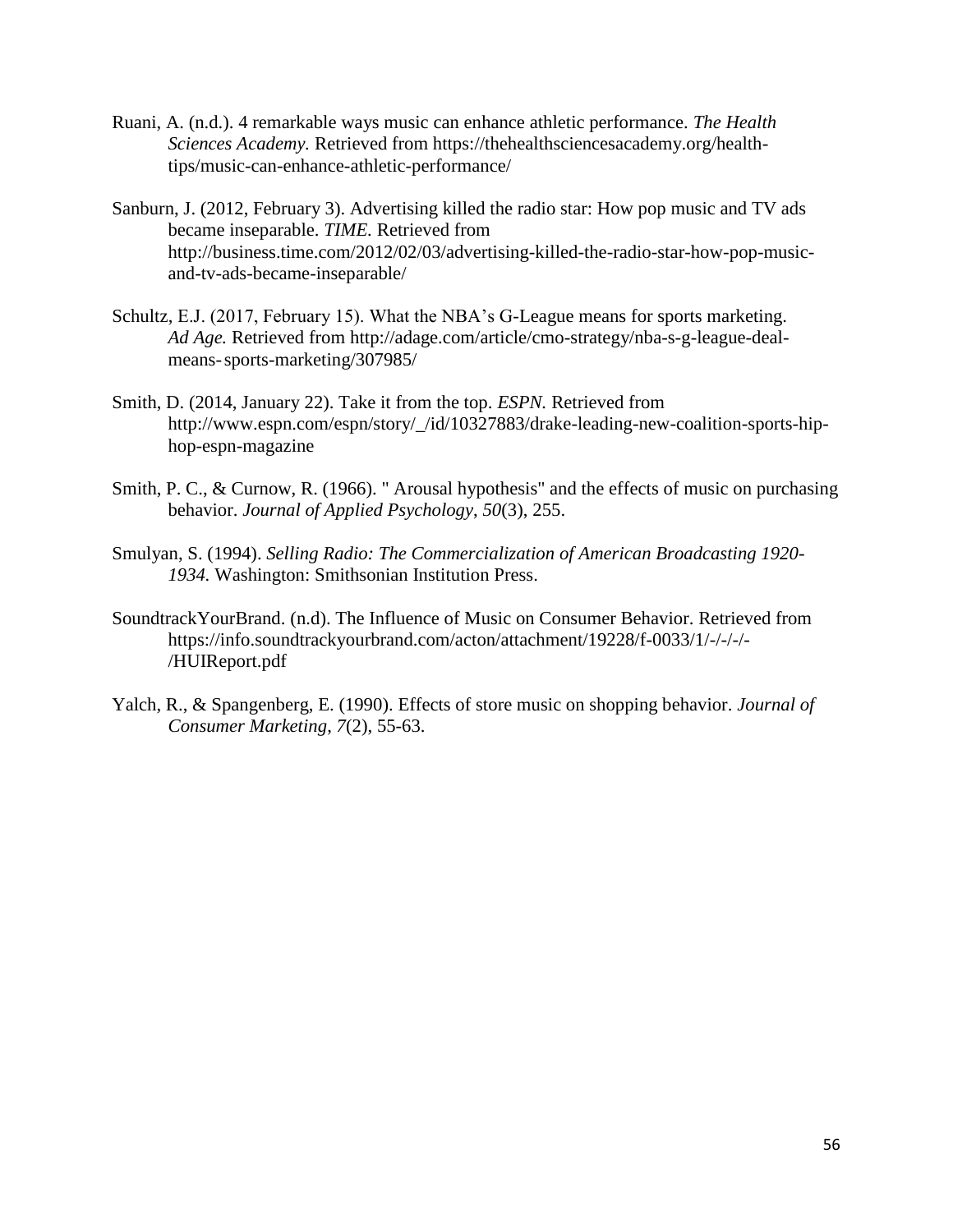## **Appendix**

## **Original Study**

1. In general, how desirable to you is hearing music within sports-related commercials you watch (as opposed to no music playing within the commercial)?

Very undesirable Somewhat undesirable Neither undesirable nor desirable

Somewhat desirable

Very desirable

2. In general, does music included in sports-related commercials you watch (as opposed to no music playing within the commercial) tend to get you less or more energized/excited?

Much less energized/excited

Somewhat less energized/excited

Neither less nor more energized/excited

Somewhat more energized/excited

Much more energized/excited

3. In general, when watching a sports-related commercial, how desirable is it you to hear music within the commercial from an artist you already know (as opposed to an artist you do not know)?

Very undesirable

Somewhat undesirable

Neither undesirable nor desirable

Somewhat desirable

Very desirable